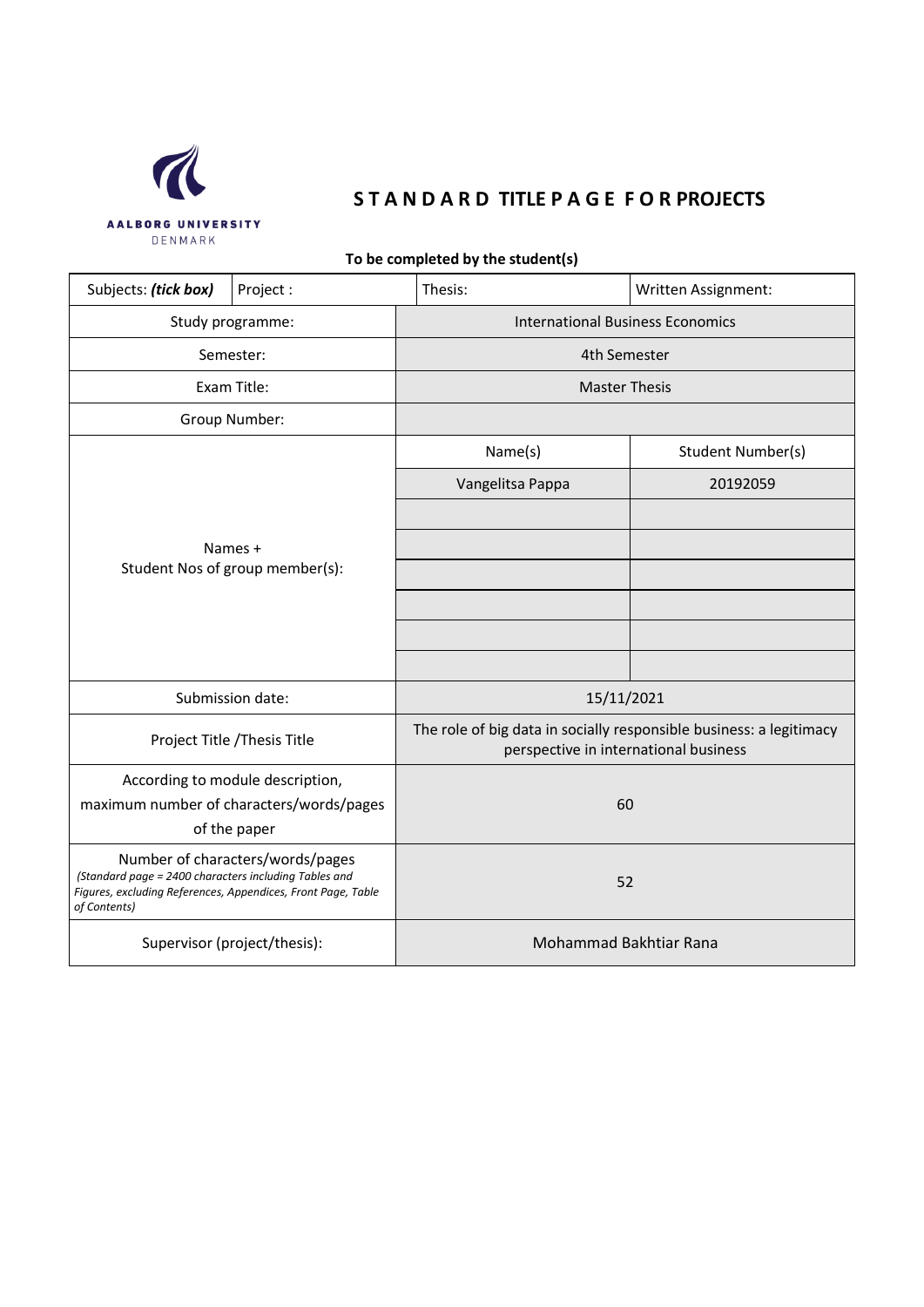We hereby declare that the work submitted is our own work. We understand that plagiarism is defined as presenting someone else's work as one's own without crediting the original source. We are aware that plagiarism is a serious offense, and that anyone committing it is liable to academic sanctions.

> Rules regarding Disciplinary Measures towards Students at Aalborg University: <http://www.plagiarism.aau.dk/Rules+and+Regulations/>

> > Date and signature(s):

Vangelitsa Pappa 15-11-2021 Signature and date

Signature and date

\_\_\_\_\_\_\_\_\_\_\_\_\_\_\_\_\_\_\_\_\_\_\_\_\_\_\_\_\_\_\_\_\_ Signature and date

> \_\_\_\_\_\_\_\_\_\_\_\_\_\_\_\_\_\_\_\_\_\_\_\_\_\_\_\_\_\_\_\_\_ Signature and date

Signature and date

Signature and date

Signature and date of the signature and date of the signature and date of the signature and date of the signature

\_\_\_\_\_\_\_\_\_\_\_\_\_\_\_\_\_\_\_\_\_\_\_\_\_\_\_\_\_\_\_\_\_

\_\_\_\_\_\_\_\_\_\_\_\_\_\_\_\_\_\_\_\_\_\_\_\_\_\_\_\_\_\_\_\_\_

\_\_\_\_\_\_\_\_\_\_\_\_\_\_\_\_\_\_\_\_\_\_\_\_\_\_\_\_\_\_\_\_\_

\_\_\_\_\_\_\_\_\_\_\_\_\_\_\_\_\_\_\_\_\_\_\_\_\_\_\_\_\_\_\_\_\_

2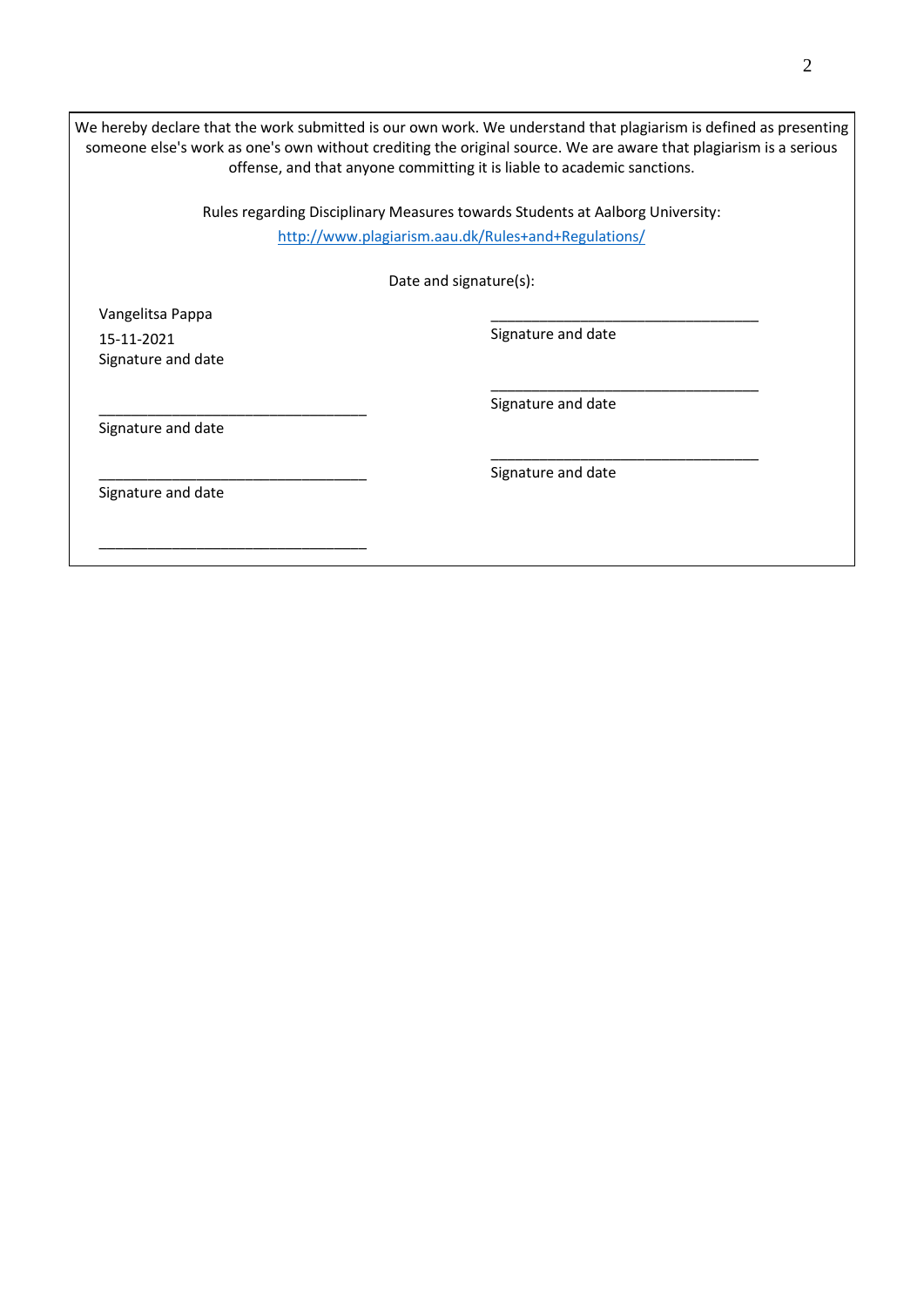

# **THE ROLE OF BIG DATA IN SOCIALLY RESPONSIBLE BUSINESS: A LEGITIMACY PERSPECTIVE IN INTERNATIONAL BUSINESS**

[Vangelitsa Pappa] [Aalborg University] [15/11/2021]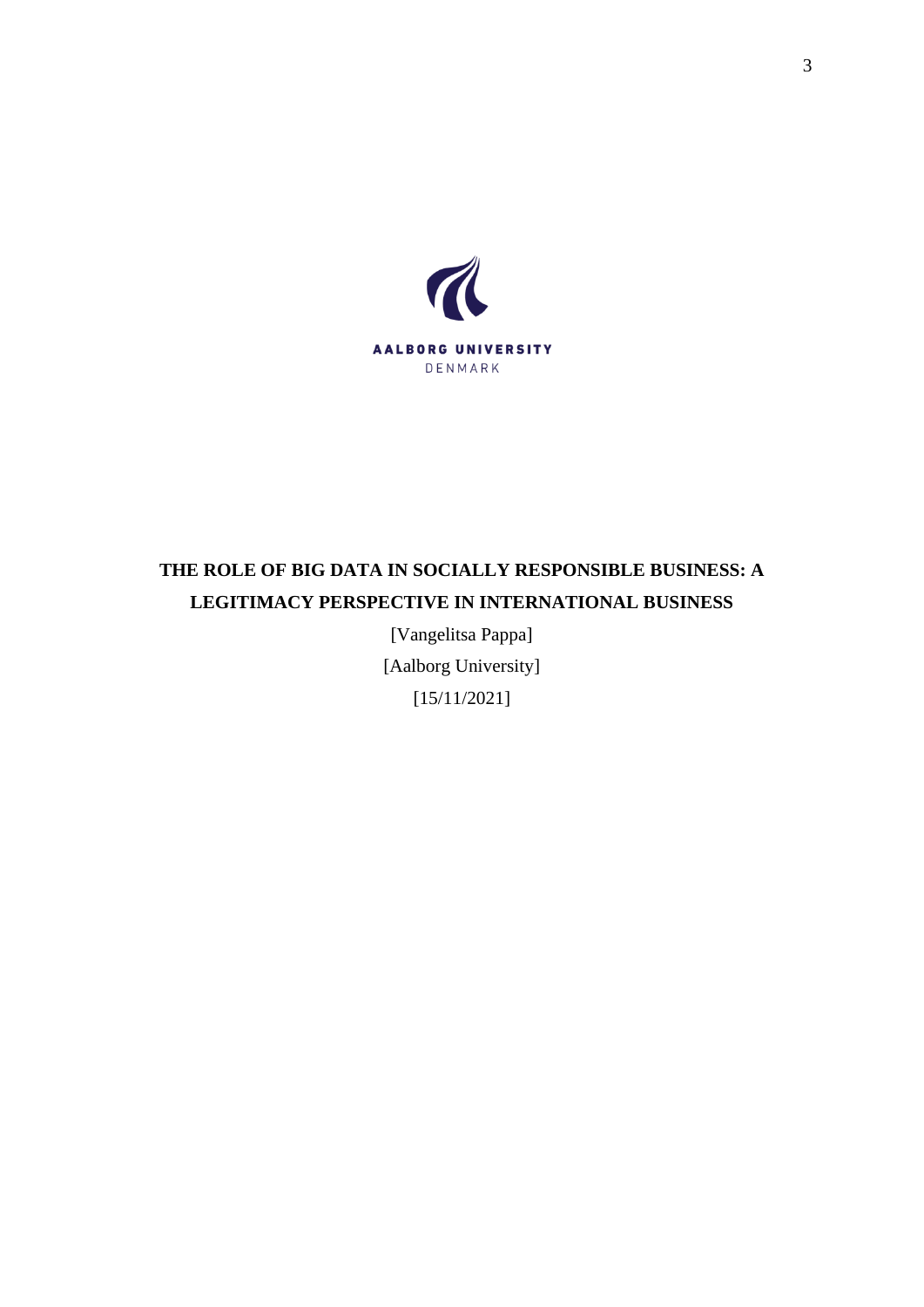#### **Abstract**

**Backround:** In recent years with the awareness of global environmental sustainability, the debate on the social responsibility of businesses and corporations has increased. Socially responsible businesses (SRB) are the for-profit businesses that leverage for a sustainable and just world and act to benefit society rather than enhancing shareholder value.

**Aim of the Study:** The present paper aims to investigate the role of big data in socially responsible businesses from the legitimacy perspective in international business.

**Methodology:** The current study follows a qualitative research design and data is collected from already existing sources. No primary data is involved. Furthermore, an inductive research approach is utilised for the present research and the researcher believes in an interpretivism philosophy.

**Results :** While in the present business structure stakeholder is more concerned about the financial profits obtained, an SRB model of the business focuses on social and environmental development. In such a business model stakeholders are widely vested around a business model that business operations that impact the global environmental sustainability and leverage poverty from the society.

**Conclusion:** Global climate is changing at a rapid pace and this changing environment appeals to the global businesses and industries to adhere to sustainable business practices. Therefore, in the past few decades, the words sustainability and social responsibility have become widely popular among the business sectors.

**Keywords:** Socially responsible business, Corporate social responsibility, Latest data technologies, Big Data, Internationalism, International Business Legitimacy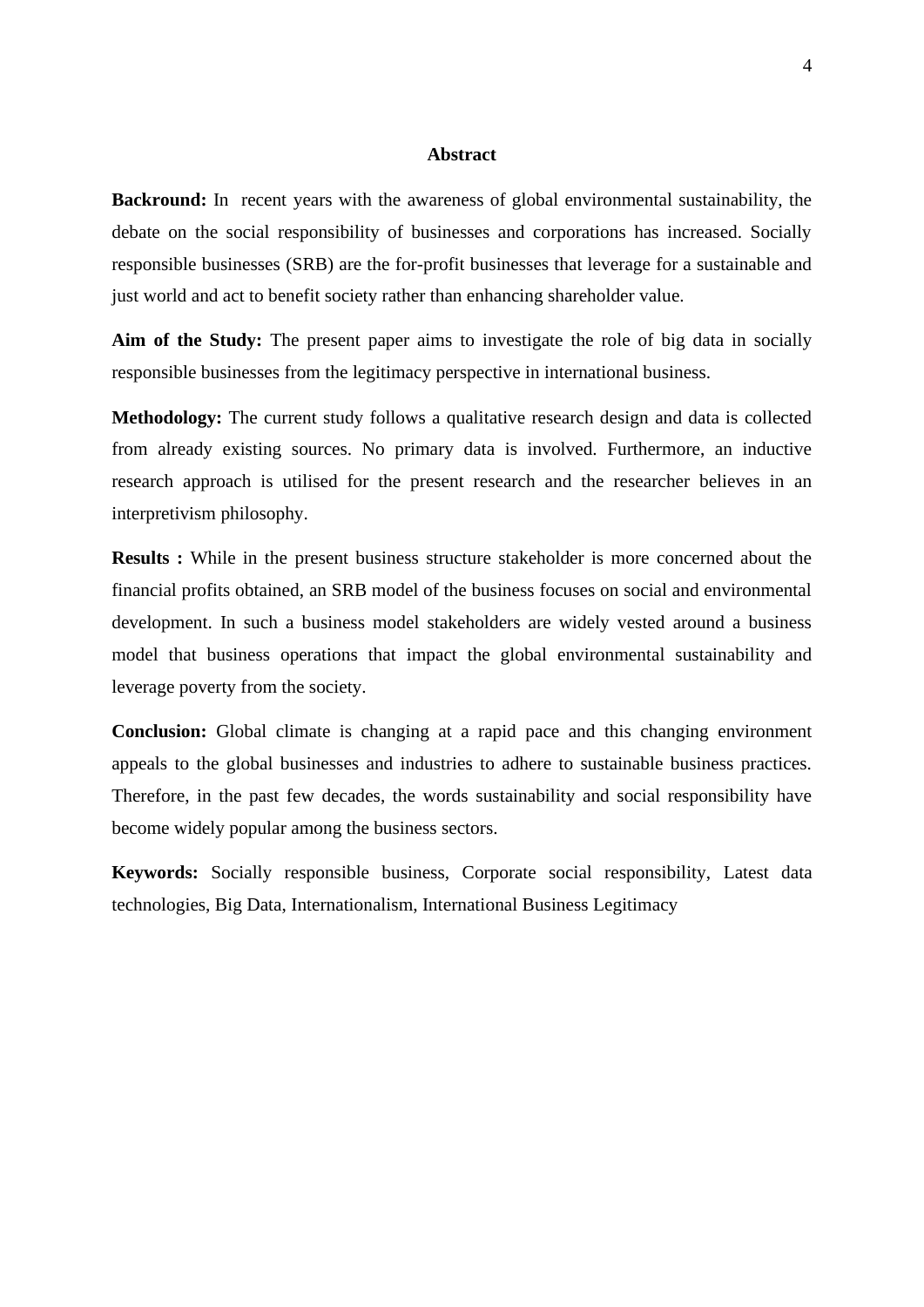## **Table of Contents**

| 1.1    |  |
|--------|--|
| 1.2    |  |
| 1.3    |  |
| 1.4    |  |
| 1.5    |  |
| 1.6    |  |
| 1.7    |  |
| 1.8    |  |
| 1.9    |  |
|        |  |
| 2.1.   |  |
| 2.2.   |  |
| 2.3.   |  |
| 2.4.   |  |
| 2.5.   |  |
| 2.6.   |  |
| 2.6.1. |  |
| 2.6.2. |  |
| 2.6.3. |  |
| 2.6.4. |  |
| 2.6.5. |  |
| 2.7.   |  |
| 2.7.1. |  |
| 2.8.   |  |
|        |  |
| 3.1.   |  |
| 3.2.   |  |
| 3.3.   |  |
| 3.4.   |  |
| 3.5.   |  |
| 3.6.   |  |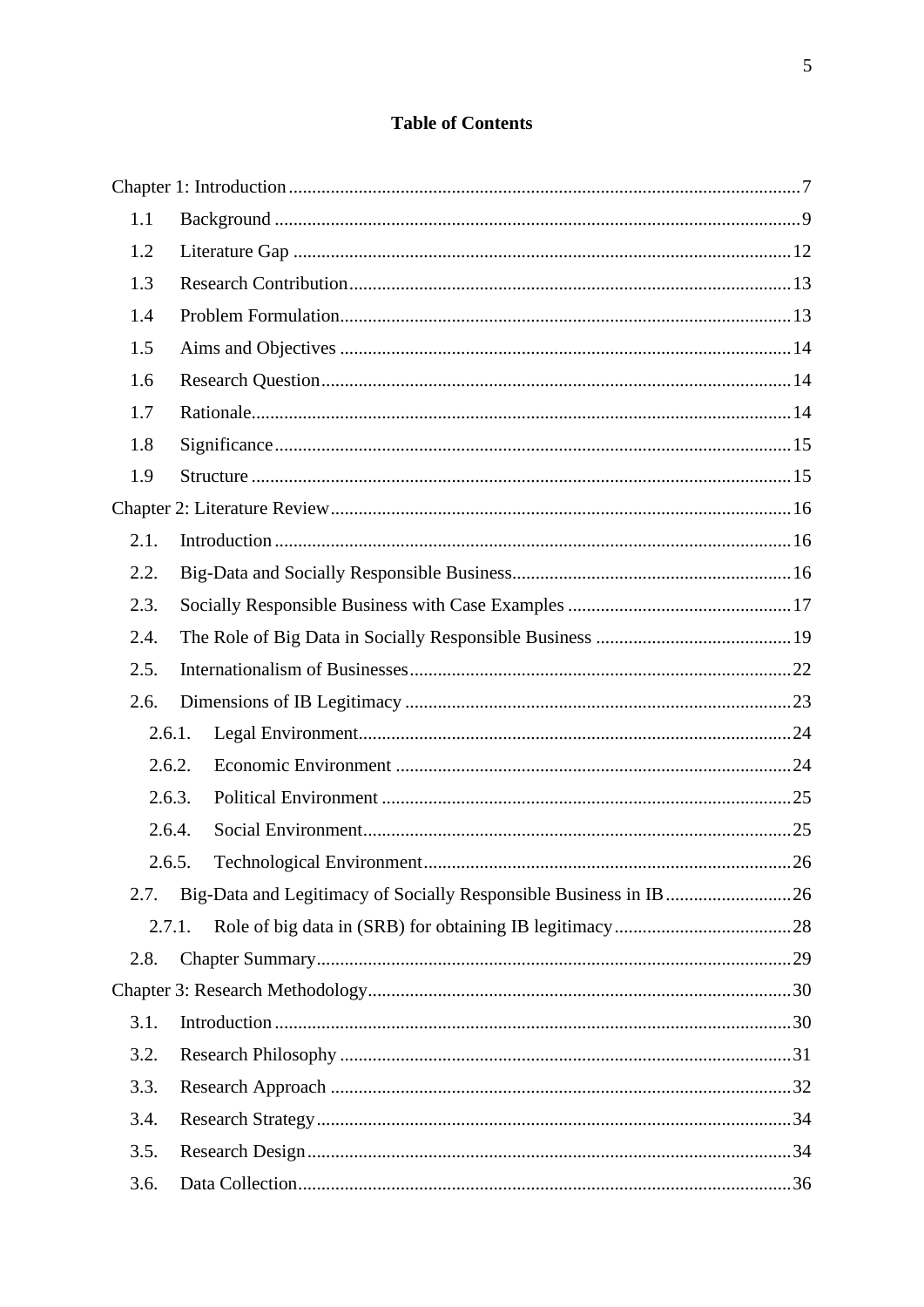| 3.7.  |                                                                                 |  |
|-------|---------------------------------------------------------------------------------|--|
| 3.8.  |                                                                                 |  |
| 3.9.  |                                                                                 |  |
| 3.10. |                                                                                 |  |
| 3.11. |                                                                                 |  |
|       |                                                                                 |  |
| 4.1   |                                                                                 |  |
| 4.2   |                                                                                 |  |
| 4.3   |                                                                                 |  |
|       | 4.4. The Role of Big Data in Socially Responsible Businesses (SRB) In Obtaining |  |
|       |                                                                                 |  |
|       |                                                                                 |  |
| 5.1   |                                                                                 |  |
| 5.2   |                                                                                 |  |
| 5.3   |                                                                                 |  |
|       |                                                                                 |  |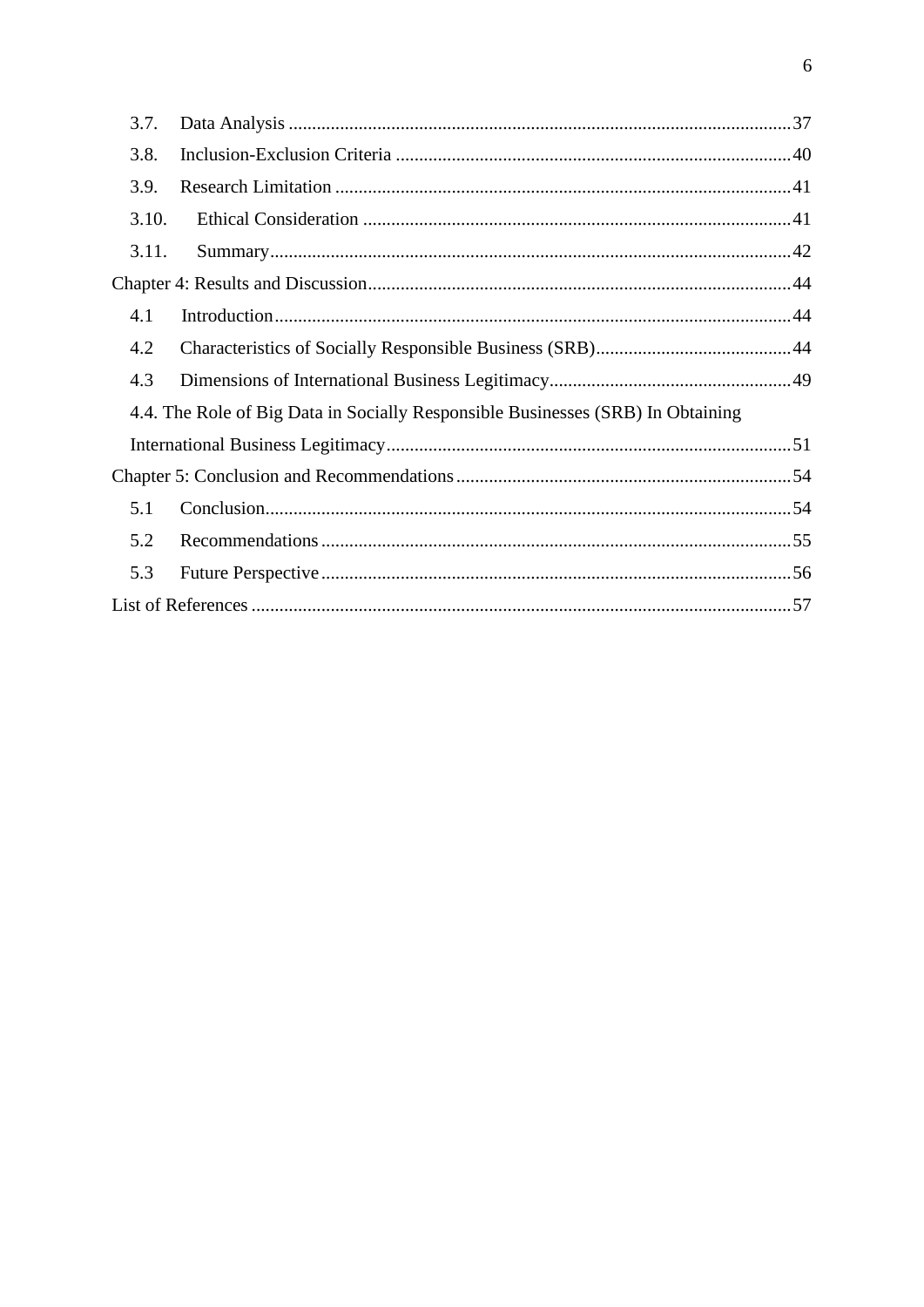<span id="page-6-0"></span>

|--|--|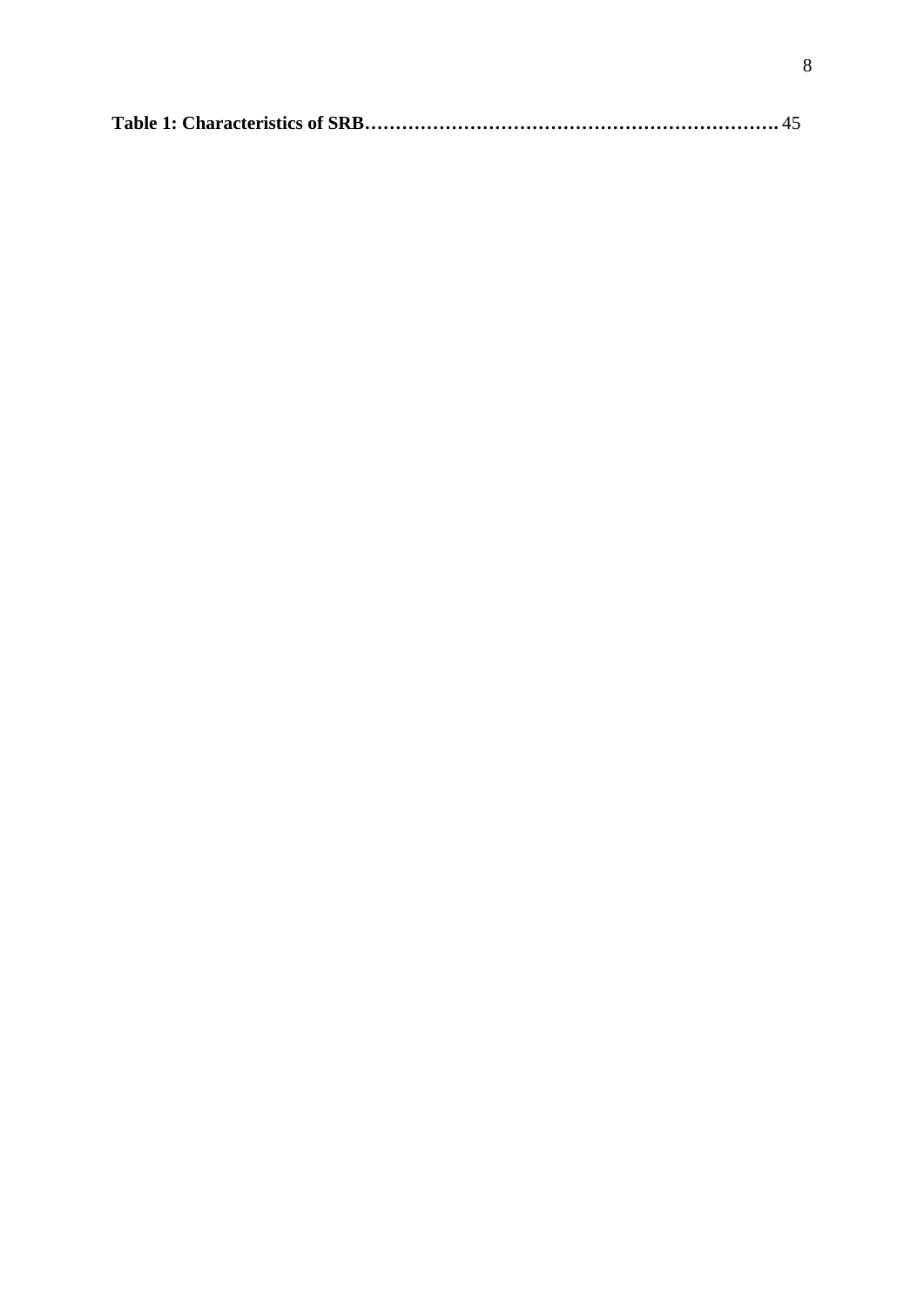#### **Chapter 1: Introduction**

#### <span id="page-8-0"></span>**1.1 Background**

According to Jain and Winner (2016), in recent years with the awareness of global environmental sustainability, the debate on the social responsibility of businesses and corporations has increased. Socially responsible businesses (SRB) are the for-profit businesses that leverage for a sustainable and just world and act to benefit society rather than enhancing shareholder value. A socially responsible business engages in the business activities and practices that benefit society socially, economically as well as environmentally. For socially responsible businesses and investments, the term corporate social responsibility is widely used. Corporate social responsibility is an international business form for private businesses that make businesses self-accountable in front of stakeholders, to themselves, and to the public. This concept is sometimes also known as corporate citizenship where businesses and corporations are sensitive to their impacts on society such as economic, social, and environmental (Christensen et al., 2018). Adhering to social responsibility means that the company is engaged in activities that contribute to the benefits of society in all aspects.

In addition to that according to Advantage (2020), SRB has essentially to be aligned with the CSR its characteristics are also is based on three Ps which are known as people, planet, and profit. For socially responsible businesses (SRB), these Ps work in a similar pattern where people come first. People refer to society and that means that for socially responsible businesses, the first priority in the society. People for this kind of business include stakeholders such as employees and consumers. Employees are responsible to adhere to the social responsibilities, and the consumers seek more transparency and social responsibility in businesses. It has been found that as the consumers are becoming environmentally conscious, socially responsible activities are adding to the victory of businesses among competitors. The second P stands for the planet. As the name itself suggests this includes activities that benefit the planet environmentally (Kim and Ferguson, 2014). It has been found that the irresponsible activities of corporations and businesses are damaging the planet's environment. Finally, profit for socially responsible businesses is the last priority that includes good business practices, enhanced revenue and sales, and a better brand image.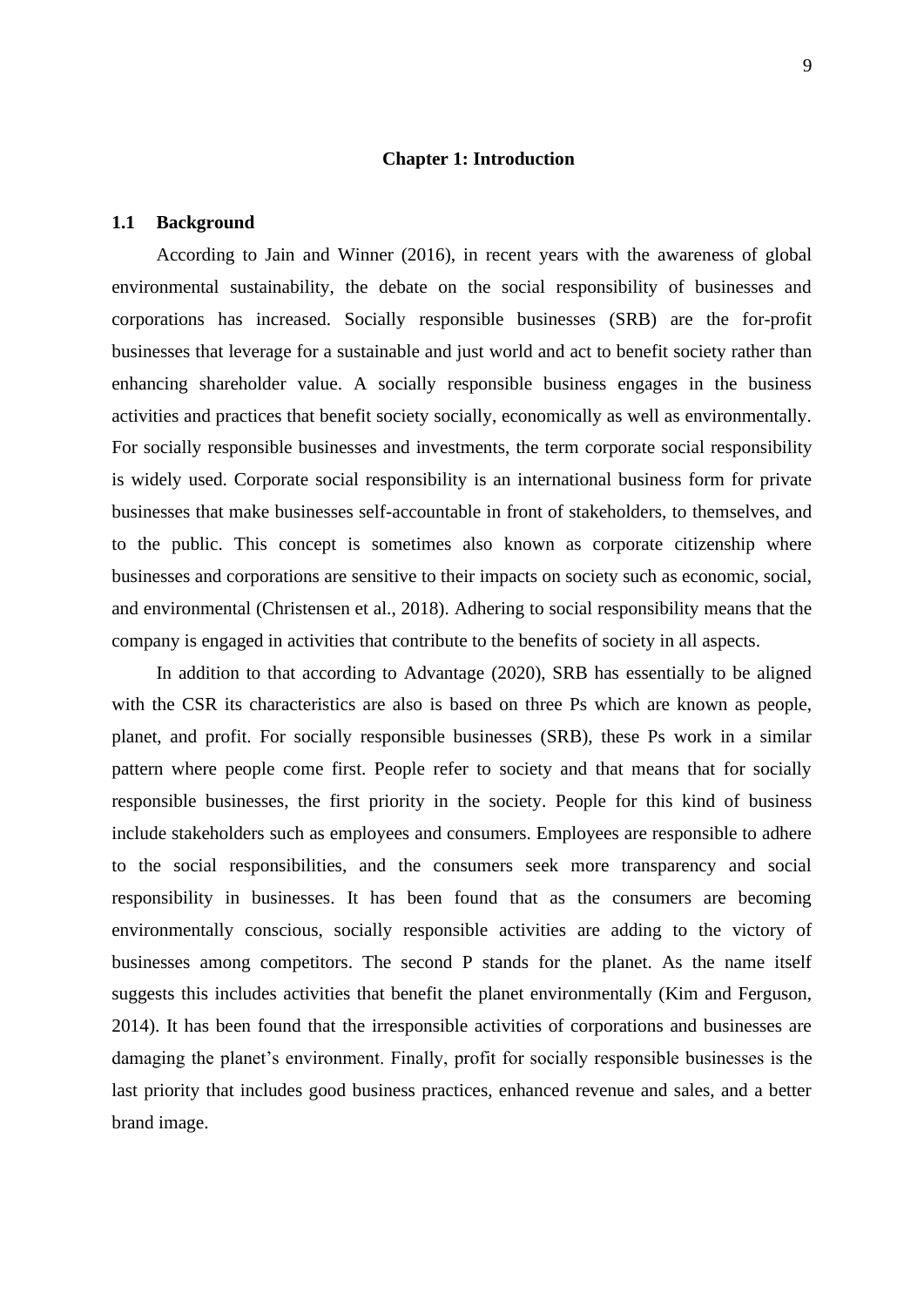Additionally, as Minelli et al. (2013) describe, Big data often refers to a large volume of data collected from multiple resources. Big data however is vast from a large amount of data and it manages the data for businesses as well. Tools of Big data analysis manage both structures and unstructured data gathered from a plethora of resources. Big data concepts obtained momentum in the first decade of the current century and revolve around three Vs. these include, the volume of the data, velocity, and variety (Rubinstein, 2012). As the names suggest volume is the size of that that how much the data is big, velocity is the speed by which the data is processed and variety refers to the data collected from various resources. Furthermore, SRB is a wide concept and it can adopt multiple forms based on the company, industry, market, and business model, and business activities of companies (Camilleri, 2020). With the help of Big data, companies can enhance their philanthropic and volunteer practices as well as enhance their brand image. Big data does not only enhance trust and connectivity of consumers with a business, it also enhances the internal accountability of corporations, forges stronger bonds and links between the corporations and employees, enhances moral conduct within the corporations, and improves the connectivity of employers and employees.

The role of Big Data in socially responsible businesses (SRB) is significant. According to Urip (2010) Big data analyses both the structured and unstructured large datasets that are drawn from multiple resources such as stock exchange financial records for businesses as well as data produced by social and digital media information such as email, Facebook posts, and tweets. Although, businesses and organisations have statistical tools installed already to analyse their data, yet these tools are unable to analyse big and unstructured data. Big data analysis tools allow businesses and organisations to analyses data and extract meaningful insights and information from this data (Wang et al., 2020). Research has found that the data capability of businesses and organisations is crucial for their sustainable efforts.

Properly organised, harvested and applied data allow businesses to determine that what extent they are contributing to the genuine needs of global environmental sustainability (Kang et al., 2020). Businesses involve multiple activities and practices on daily basis ranging from their philanthropic activities to the strategic and operational business activities and insights of these activities using advanced technological tools such as Big data analysis allow them to identify their contribution to the social benefits. Furthermore, according to (Marsden Janet et al., 2018) application of the big data enhances the cultural transition of companies to manage and measure the impacts of business activities on the environment. Once the insights and information are extracted practical and actionable steps can be taken to improve the CSR for companies. Therefore, the well-organised and valuable data at hand is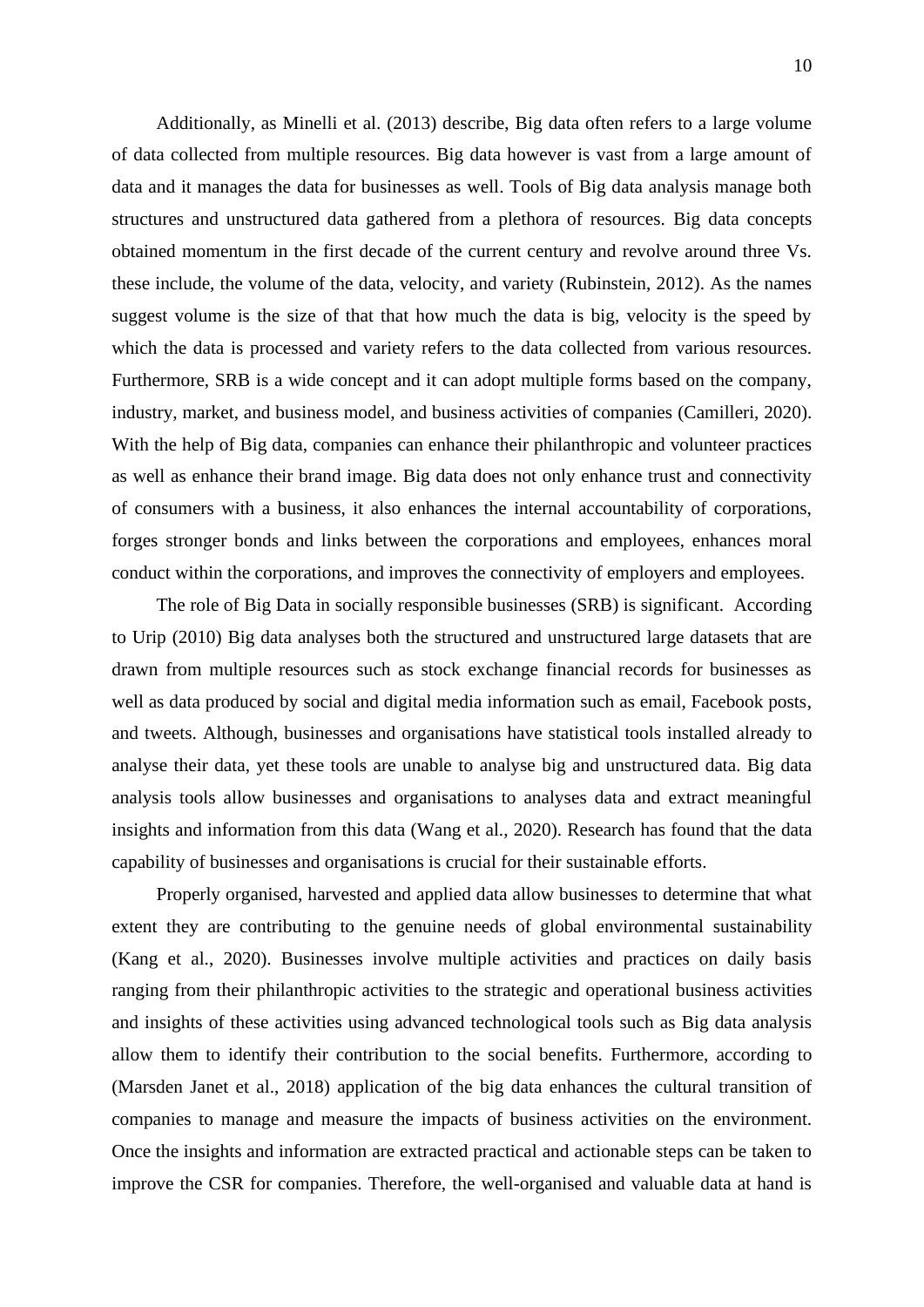useful to address the original issues of corporate social responsibility and bear measurable and meaningful results.

 Another benefit of big data for socially responsible businesses is that it enhances the customer base for the companies. For the SRB activities of businesses and organisations, vast strategic planning involves (Hammerström et al., 2019). This plan includes the behaviour of the consumers towards global environmental sustainability as well as the consumers' purchasing behaviour. Data of the consumer is often collected from social media sites where a large volume of consumers' data can be found. According to Chae and park (2018), this large volume of data includes multiple sources and hence multiple perspectives and obtaining meaningful insights from this data help businesses to formulate their social corporate responsibilities' goals and objectives. Big data analysis tools enhance communication and connectivity among various stakeholders as well. In addition to that customer segmentation for the companies is also an important element of the application of big data analysis tools to the companies (Flyverbom et al., 2019). It has been found that several companies adhere to corporate social responsibility since it has become a demand of the consumers and ultimately enhances the brand image of businesses and organisations (Song et al., 2018). Therefore, Big data analysis assists companies in customer' segmentation to understand the tailored demands of the consumers and respond accordingly. Additionally, big data analysis also assists companies in their marketing demands. Insights and new data sets obtained from various sources regarding the market and analysed by the tools and techniques of big data allows businesses to determine that whether a certain product or service fits the market demands.

This paper, therefore, attempts to understand the role of Big data in socially responsible business (SRB) with Corporate Social Responsible activities, to obtain legitimacy in international business. According to Rana & Sorensen (2020) the dimensions of internationalisation and international business legitimacy extend to acceptance, synergy, image and endorsement. For the international business legitimacy in a country, businesses seek legitimacy not only from the legal and regulatory authorities such as procedural legitimacy but also from the civil societies and from the domestic norms and cultures such as cognitive or socio-political legitimacy. Although, being a socially responsible business (SBR) completely is more moral behaviour than a legal responsibility, yet companies and organisations have to undergo an international legal procedure such as licensing and the provision of resources such as investments, dedicated business partners, suppliers, workers, and sales/consumption, to political backing and support from an increasingly wide spectrum of stakeholders to operate as SBR (Maran and Tashman, 2012). According to Breitmeier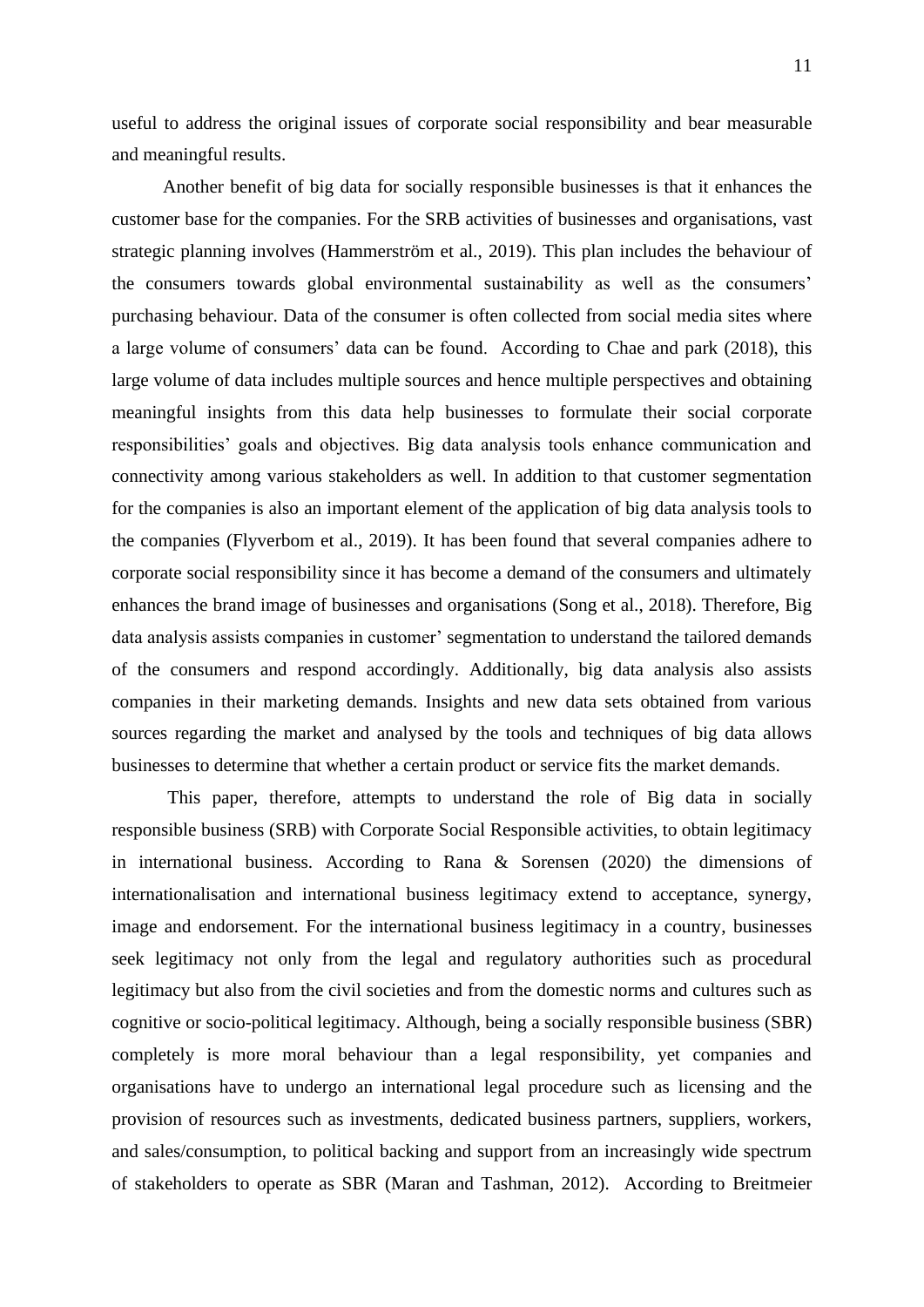(2016), International business legitimacy in recent years has emerged as an essential debate when technology allowed businesses and organisations to operate globally and to expand their business activities in other countries. At one the role of big data for social corporate responsibility offers potential opportunities to companies and increases the expectations of the stakeholders, government, and public, while on the other hand, it poses serious challenges to social legitimacy demands for companies with a global presence (Andersen and Rask, 2014). Furthermore, when a company extends to international presence it has to adhere to the international legitimate requirements as well as to social norms and values of the host country where it operates.

According to Hamann et al. (2014), Starbucks which is a leader in CSR is used as a case example. Starbucks is known for its social responsibility, its efforts for global environmental sustainability, and its welfare programs for society. The company has achieved several CSR milestones and objectives since its foundation and according to "Global Social Impact Report 2019", these milestones and achievements include reaching the goals of creating 99% of ethically sourced coffee, generating a global farmers' network, pioneering and founding green building, contributing millions of volunteering hours for community service, and producing a college program for its stakeholders (Starbucks., 2019). CSR goals and objectives of Starbucks include minimising the impacts of cups on the environment, hiring 10,000 refugees for its stores, and involving its employees in the climate sustainability leadership (Botero et al., 2011). Additionally, it has been found that Starbucks is actively using Big data analysis tools to drive insights and to determine the demands of consumers for social responsibility as well as for the specific products and services of the company.

### <span id="page-11-0"></span>**1.2 Literature Gap**

For the current study, extensive research was undertaken using a range of resources, and it was discovered that earlier sources failed to focus on the function of Big data in corporate social responsibility. Big data analysis tools and their applications in various sectors have been explored thoroughly. It has been found in the literature that Big data has revolutionised the business world with its potential application in all the sectors and departments from insurance, banking to the retail and health care sector. However, a gap in the existing literature has been found regarding the research objectives and the outlined research question. Although, tools and techniques of big data are adequately explored in the literature as well as its application on the businesses and companies, yet there is an absence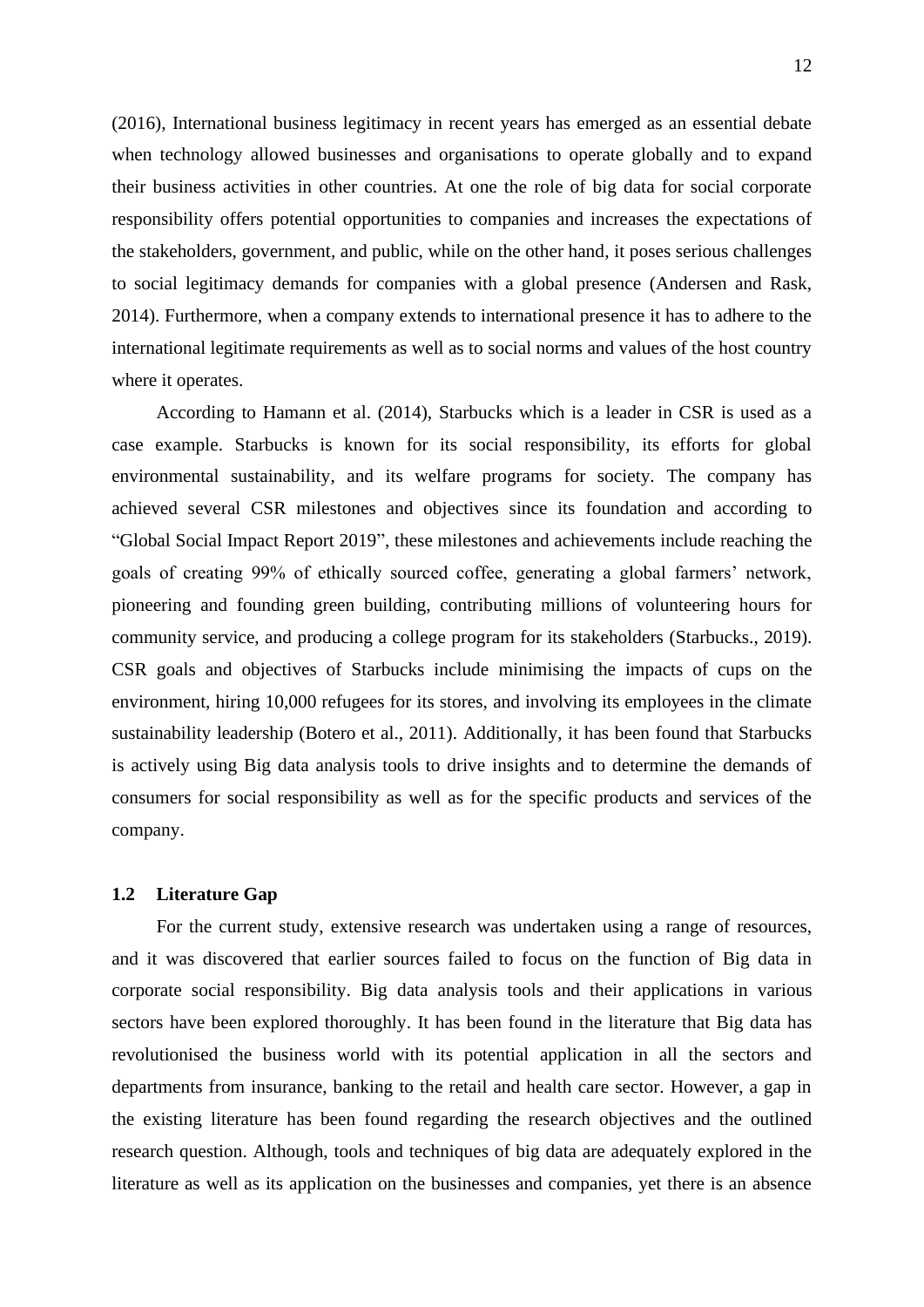of data that how big data helps businesses and companies to be socially responsible businesses (SRB) and help them to obtain their CSR objectives. The role of Big data in relation to the international business legitimacy of SRB has also not been addressed effectively in the existing literature.

This paper, therefore, attempts to address this issue with an effective research design and with a detailed review of academic resources. This study takes an approach to collect data from secondary sources to fill the gap and answer the research question. Secondary data is helpful to find existing sources and information that has already been revealed by the researchers to address similar research questions. This research design is helpful to explore the role of big data in socially responsible business from a legitimacy perspective in international business.

#### <span id="page-12-0"></span>**1.3 Research Contribution**

Addressing the gap in the literature would contribute and bring some wonderful benefits for managers, researchers as well as consumers. First of all, the addressed gap would allow managers to view the role of big data and apply it to their businesses to comply with social responsibility. This would ultimately benefit the managers to bring productivity to their businesses since today consumers are very conscious of the social responsibilities of companies and they tend to purchase from the companies following a model of socially responsible businesses. For the research identification of the gap and addressing it with an effective research method, allow them to explore and view new data and information that could be possibly used for the research purposes.

#### <span id="page-12-1"></span>**1.4 Problem Formulation**

Emissions of the gases such as carbon dioxide and others and waste material such as landfills generated by businesses are continuously threatening global climate sustainability as well as polluting the earth. With the demands of global environmental sustainability, requirements for businesses to adhere to corporate social responsibility have increased. Consumers are becoming more aware of the social, economic, and environmental impacts of businesses and their contribution to society. Companies and businesses that adhere to the international social legitimacy standards may have obtained a competitive advantage as well as reach a better brand image. Furthermore, big data analysis tools have emerged to be an opportunity for businesses to measure and monitor their impacts on society as well as to plan and formulate a socially responsible business model. However, with the globalisation,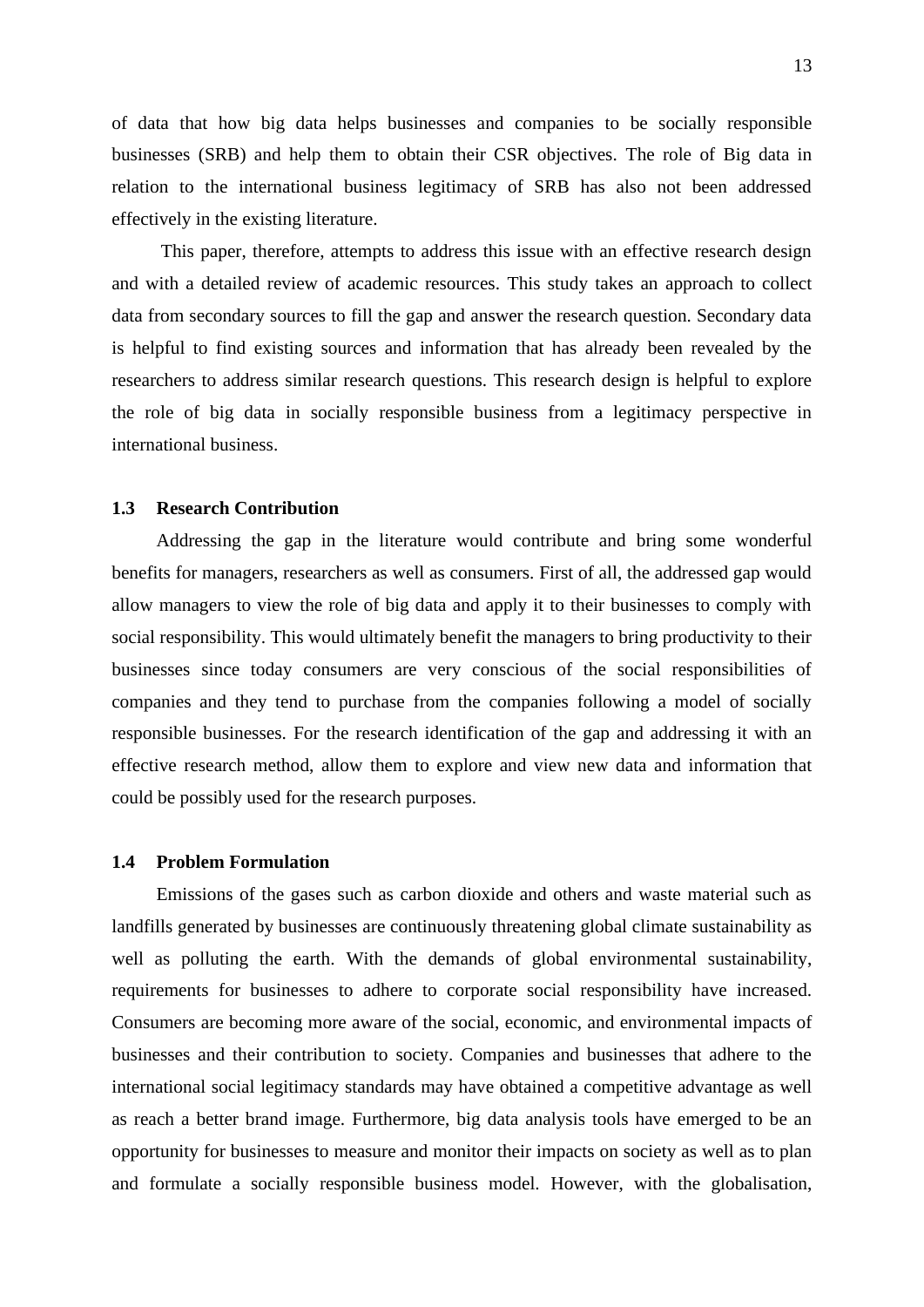legitimacy perspective in international business for the role of big data on socially responsible businesses contains both opportunities and challenges. On one hand, it offers businesses potential opportunities to operate in multiple international domains, on the other hand, it has made it a political behavioural issue where the social legitimacy standards, values, and norms of the host countries should be met by businesses with an international presence.

#### <span id="page-13-0"></span>**1.5 Aims and Objectives**

The present paper aims to investigate the role of big data in socially responsible businesses from the legitimacy perspective in international business. Therefore, the objectives of the study are outlined as;

- To explore the characteristics of Socially Responsible Business (SRB).
- To investigate the dimensions of international business legitimacy.
- To determine the role of big data in socially responsible businesses (SRB) in obtaining international business legitimacy.

#### <span id="page-13-1"></span>**1.6 Research Question**

*How socially responsible businesses can gain legitimacy through big data when they internationalise*?

### <span id="page-13-2"></span>**1.7 Rationale**

In the past businesses and companies used to focus on financial profits and only and the impacts of business operations and activities on society were unnoticed. This has created a dilemma for society, where waste material and emission of toxic gases have pollutions the planet. However, the debate on the impacts and contribution of businesses on society has accelerated in recent decades, and the social norms, and attitude, as well as the political and behavioural conduct, has made it an international legitimacy perspective. Big data tools and techniques have been found to be influencing socially responsible businesses positively in the formulation of their CSR objectives as well as creating value for their clients. In addition to that with the advancement in technology, businesses went global where they need to adhere to the societal norms and values of the host countries. Therefore, it is important to explore that how socially responsible businesses can gain legitimacy through big data when they internationalise.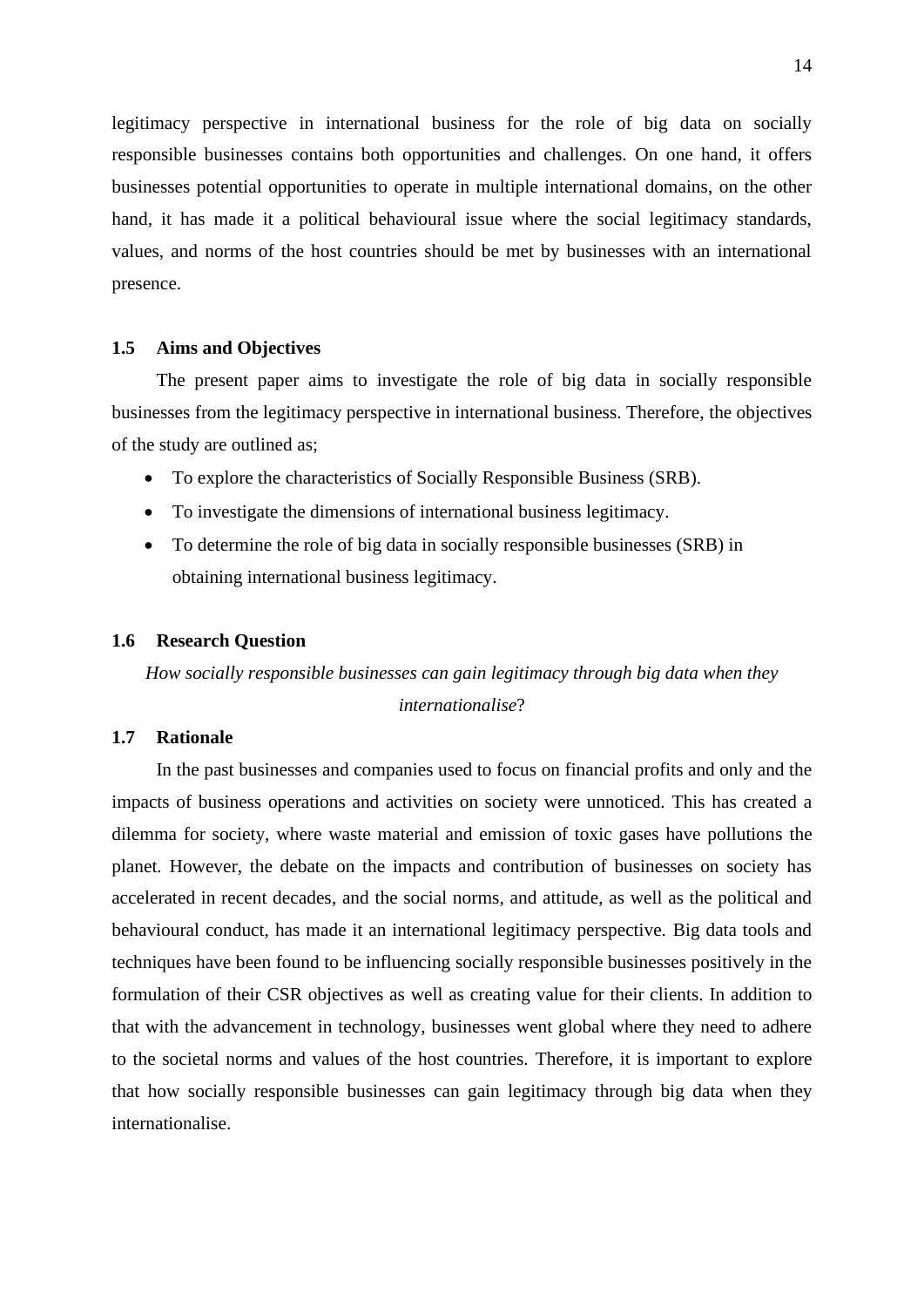#### <span id="page-14-0"></span>**1.8 Significance**

The results and findings of the current study are significant for the companies to determine their social responsibility as well as to identify the international social legitimacy standards regarding the application of Big data in socially responsible businesses. In addition to that findings of the study are also important because the role of big data in socially responsible businesses as well as the opportunities and threats of the international legitimacy on businesses are analysed in the result section.

#### <span id="page-14-1"></span>**1.9 Structure**

This dissertation includes an introduction to present an overview of the major concepts, research variables as well as to outline the aim and objectives for the study. A narrowed research question is also included in this chapter. A problem is formulated and a rationale that why research should be conducted on the specific topic is also included. This chapter is followed by a detailed literature review, where the existing academic and literary sources are reviewed to formulate a theoretical background for the study. A chapter or research methodology is also incorporated in the dissertation that describes the design of the research and the methods of data analysis and data collection, followed by an analysis of the results and a critical discussion of analysed results. Finally, a conclusion chapter is added that summarises the results and findings of the study as well as formulates a set of recommendations and future perspectives.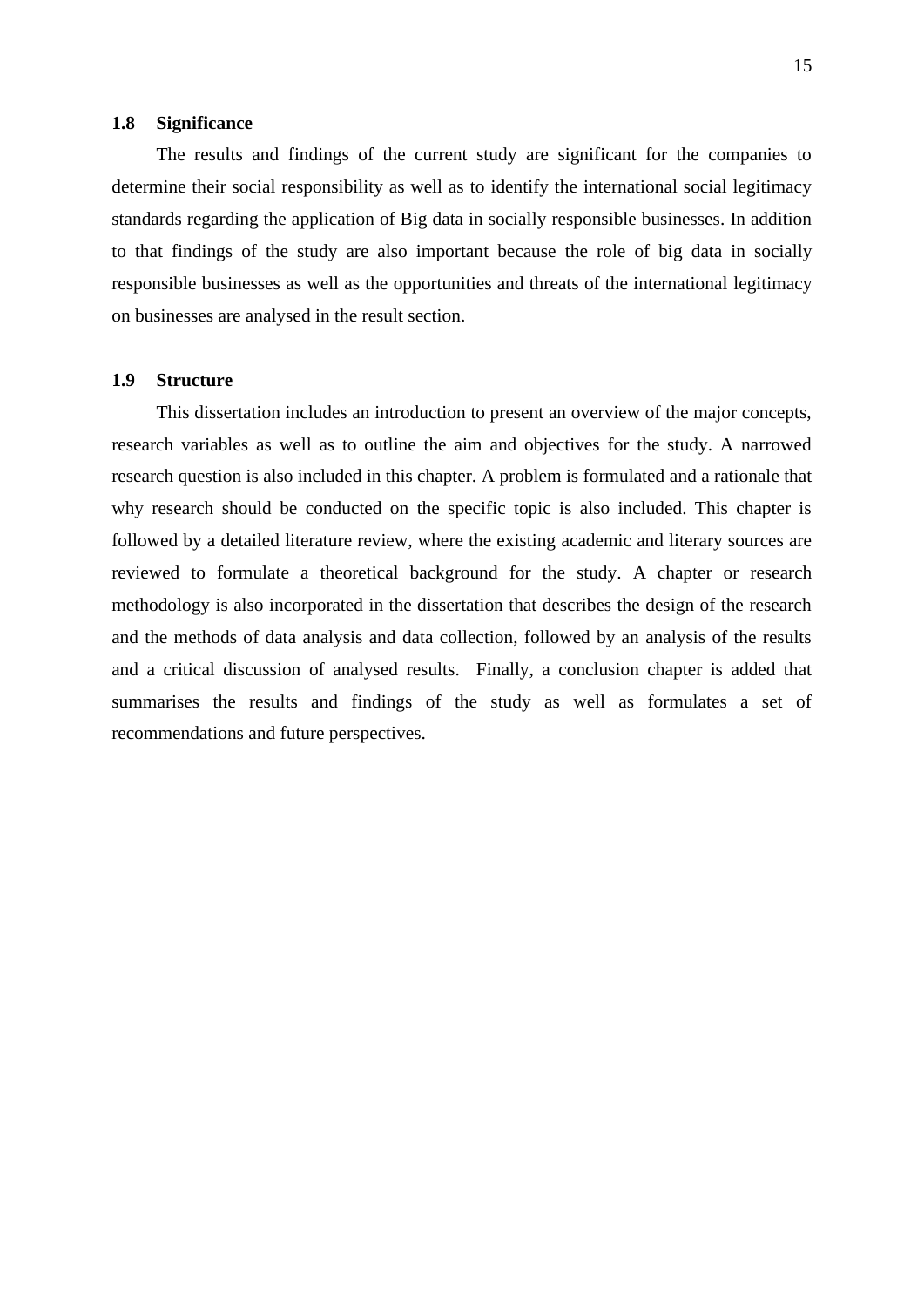#### **Chapter 2: Literature Review**

#### <span id="page-15-1"></span><span id="page-15-0"></span>**2.1. Introduction**

This chapter examines the current literature in order to investigate theories, models, and theoretical knowledge related to the research subject. Major concepts such as Big data, international businesses legitimacy, and corporate social responsibility are reviewed and explained. An overview of the socially responsible business with examples is explained. Relation among the research variable is also established.

#### <span id="page-15-2"></span>**2.2. Big-Data and Socially Responsible Business**

According to Huberty (2015), Big data refers to the hard to the organised and large volume of both unstructured and structured information. This is more about the organisation and management of data than the volume of information that this data incorporates. In the recent past businesses obtained an opportunity to collect data from multiple sources and of multiple perspectives. This data is in Giga and even in Terabits or more from thousands of sources and the tools and techniques of traditional data management fail to manage and record such gigantic data. However, Big data analysis tools analyse this data and extract meaningful information and insights from this data for businesses and organisations (Groves et al., 2016). Data management of both structured and unstructured data has been in practice in a business setting for a long time.

However, trends of Big data gained speedy momentum in the first decade of the 21<sup>st</sup> century. The mainstream definition of Big data comes in the form of three Vs, however, at present it extends to five vs as well. These include volume, velocity, variety, and recently veracity and value have been added to this list**.** Volume as the name suggests refers to the size of the data (Davenport et al., 2012). In the past storing such big data for businesses was a problem. For example, Apache Hadoop is an open-source software tool that can record and process big data from multiple sources George et al. (2014). This is a software programming framework that can solve problems from a large volume of data using MapReduce.

Variety additionally refers to the formats of the data from various data sources. Data from the insights and sources today come in various formats such as structured, unstructured text documents, numeric data, videos, emails, stock ticker, audios, financial transactions (Madden, 2012). Additionally, the speed of the data processing also matters in business settings. With the advancement in the internet of things, data streams have emerged as one of the key data processing elements. Big data analytics tools such as RFID tags, smart meters,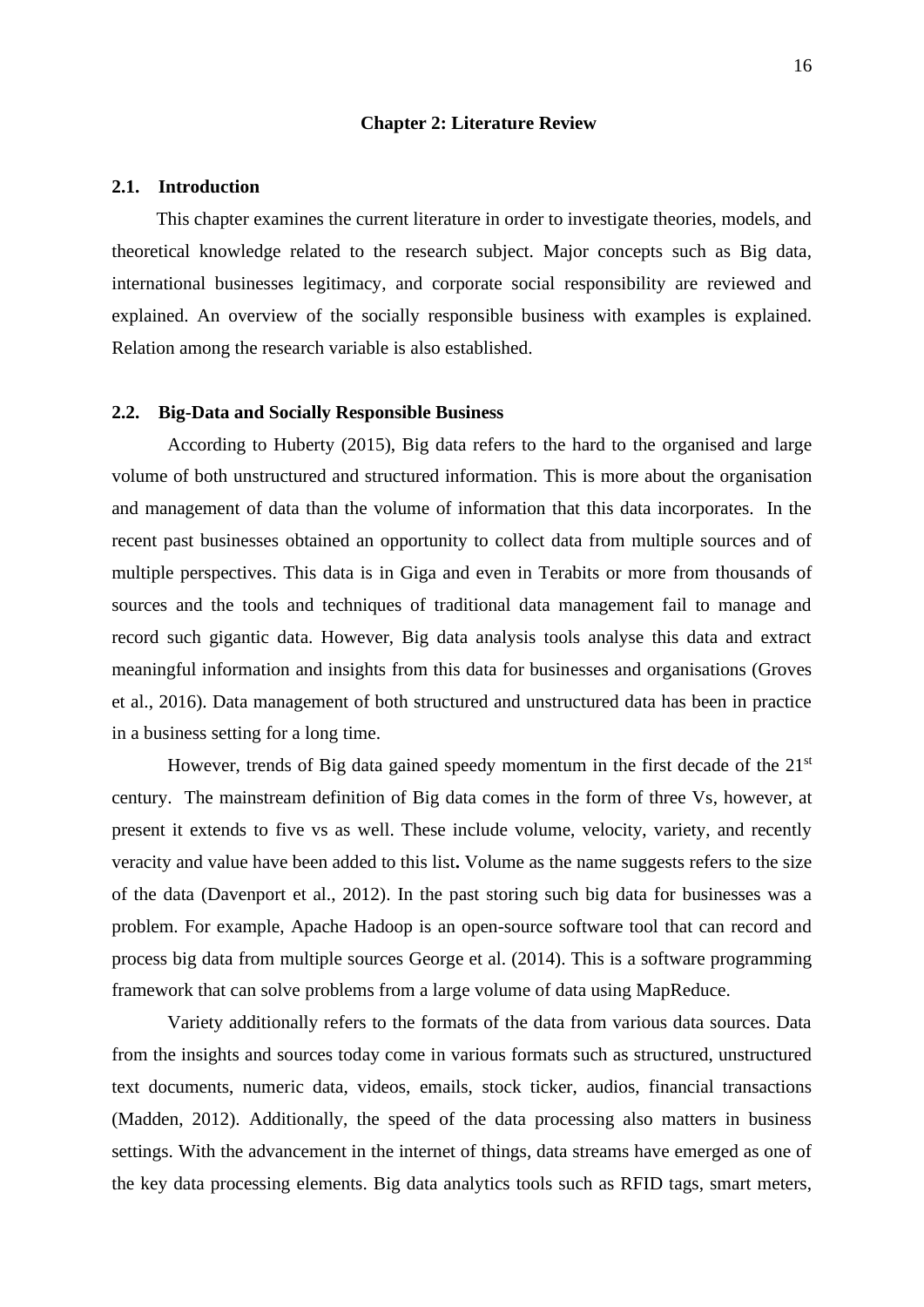and sensors are driving speed to these data torrents. With the velocity and variety, it is challenging for businesses to determine that where the change in the trends on social and digital media is changing (Sagiroglu and Sinanc, 2013). Tools of big data can enable businesses to know that when and where the change of trends are happening can assist businesses to manage daily, event-triggered, and seasonal data loads. It has also been found that the predictive nature of the trends based on the data sets and insights of the Big Data analytics can also help businesses in their predictive modelling.

The other two Vs that have been added to the Big data analytics later are Veracity and value. These two are also essential dimensions of Big data for businesses. According to McAfee et al. (2012) veracity is about the quality of data. Data quality which is a crucial dimension for businesses is difficult when the data is derived from multiple sources in a large volume. It is hard for businesses to transform, link, cleanse, and match data across systems. Organisations need to link and correlate, hierarchies, relationships, and several data linkages among the data sets for quality insights and information. Otherwise, this data may flow in the wrong direction and may rapidly spiral out of control (Schermann et al., 2014). Finally, the value which at the present stands at the peak of the big data pyramid is the ability of businesses to transform such a big volume of data.

#### <span id="page-16-0"></span>**2.3. Socially Responsible Business with Case Examples**

In today's world, the economy is globalised, and some companies have started expanding their business for internal processes of their company achievement. Various companies keep on working on business operations and maintaining their technical operations effectively. The growth and sustainability of the business have depended upon the socially responsible approach for evaluating their business (Lee and Tang, 2018). Various insights evaluated more significant concepts of data analytics to be used in many companies. The collation of data in enormous amounts can be termed to form for big data analytics. The benchmark of big data can be governed through the assimilation of Peta and terabytes that are considered the benchmark used in many companies. The distinctive approach of big data analytics includes volume, which refers to determining the potential of significant data value insights. The evaluation of big data analytics can be developed through cyberspace and computer technology innovation methods (De Roeck and Farooq, 2018). It provided an opportunity for data transmission on computer storage with the force of proper decisionmaking aspect by uses needs. For data analytics, the user can access any information that led to warehouse effects, which facilitates many companies to improve their records.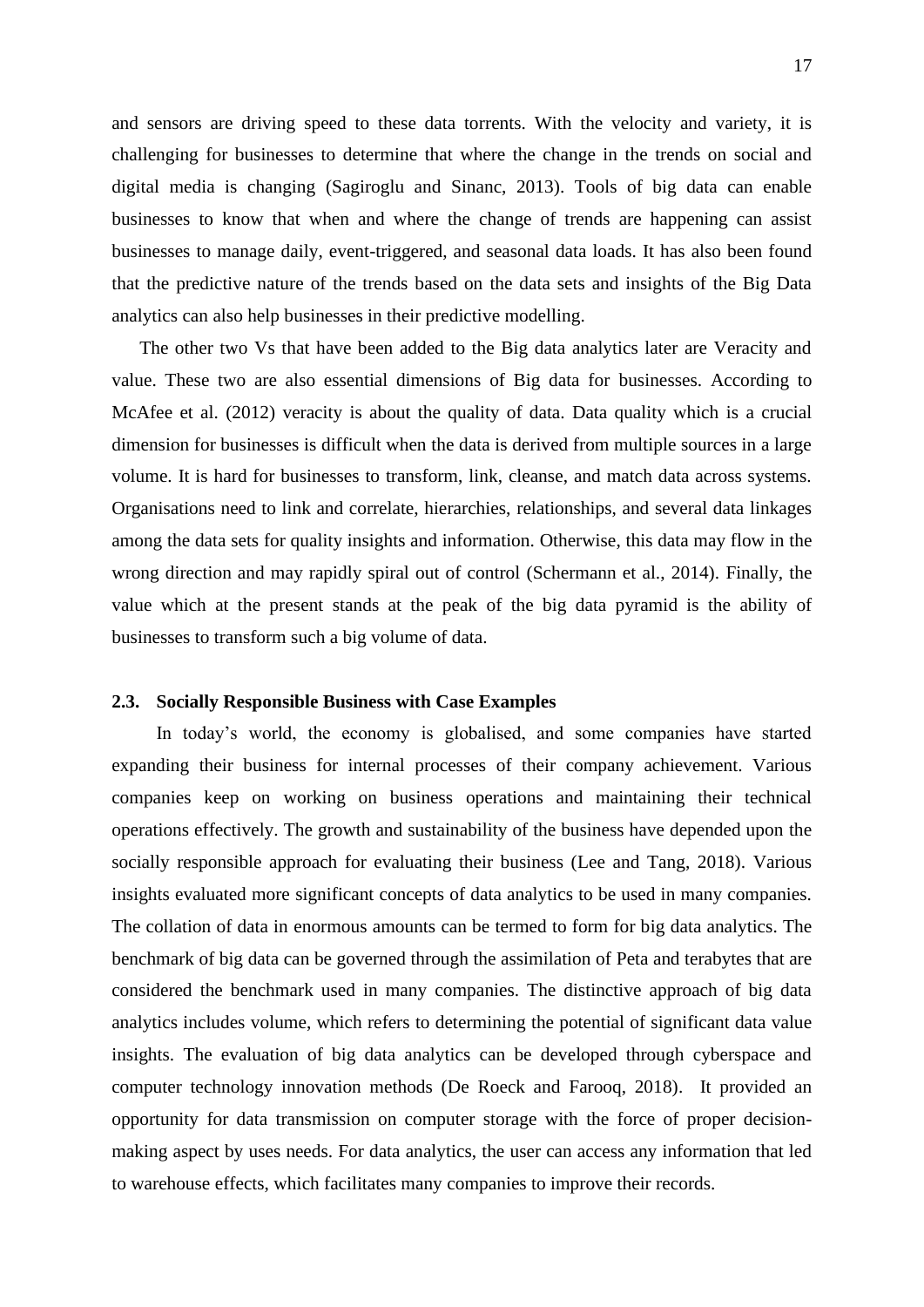The notion of corporate social responsibility (CSR) is viewed as an entrepreneurial response that integrates sustainability into how a company's economic activity is viewed. The formation of data analytics can be ranged to the broader and bigger force of the data spectrum. Companies such as Uber, Google, Twitter, and Facebook can operate their data on the records. Another example of socially responsible business is Bayerische Motoren Werke AG (BMW). BMW is a german manufacturing company that manufacture luxurious cars is one of the most socially responsible businesses in its industry. However, the interest of businesses in conducting a socially responsible approach can be mitigated through the force of action that governs data scheming (Trinks and Scholtens, 2017). Many companies assimilated their social interest concerning increasing their business activities. The aspect of voluntary business keeps on intriguing data analytics within the force required for consistent operation of business demand. Through social efforts, many businesses take upon stakeholders' expectations, which is achieved through corporate objectives attainment. Nizamuddin (2018), highlighted that stakeholder contribution towards business activities had influenced its development and direct engagement towards international business competitors.

According to Xu et al. (2020), social side matters for corporate management responsibilities are not causing which human cost of business infrastructure towards the development of data analytics. Many problems such as pollution, gender, ethics, and gender are the causes that can be resolved through systematic, algorithmic biasness to address issues. Companies known for gender biases have an overdeveloped force of information technology and communication technology for their customers and employees to cooperate effectively (Maldonado-Erazo et al., 2020). Moreover, in August, Google fired one of their employees who accumulated on females being less compatible in technology than men. Companies need to maintain their data on a data analytics approach, which helped women understand its core competence. Due to advanced technology, companies are allocating their resources, and this technical implication has resolved concerns on gender, race, and ethnicity for men and women. The data operation in Uber has cooperated with its employees by which they can have access to their customers.

Similarly, customers may have all the data records of their drivers to maintain the track and be in consistent contact. Fonseca and Carnicelli (2021) suggested that it is required for the government to maintain an appropriate data analytics system with advanced software sustainability that can resolve essential issues of firms. The criteria of a company's sustainable and ethical future lie in the hands of technical data support. De Roeck, and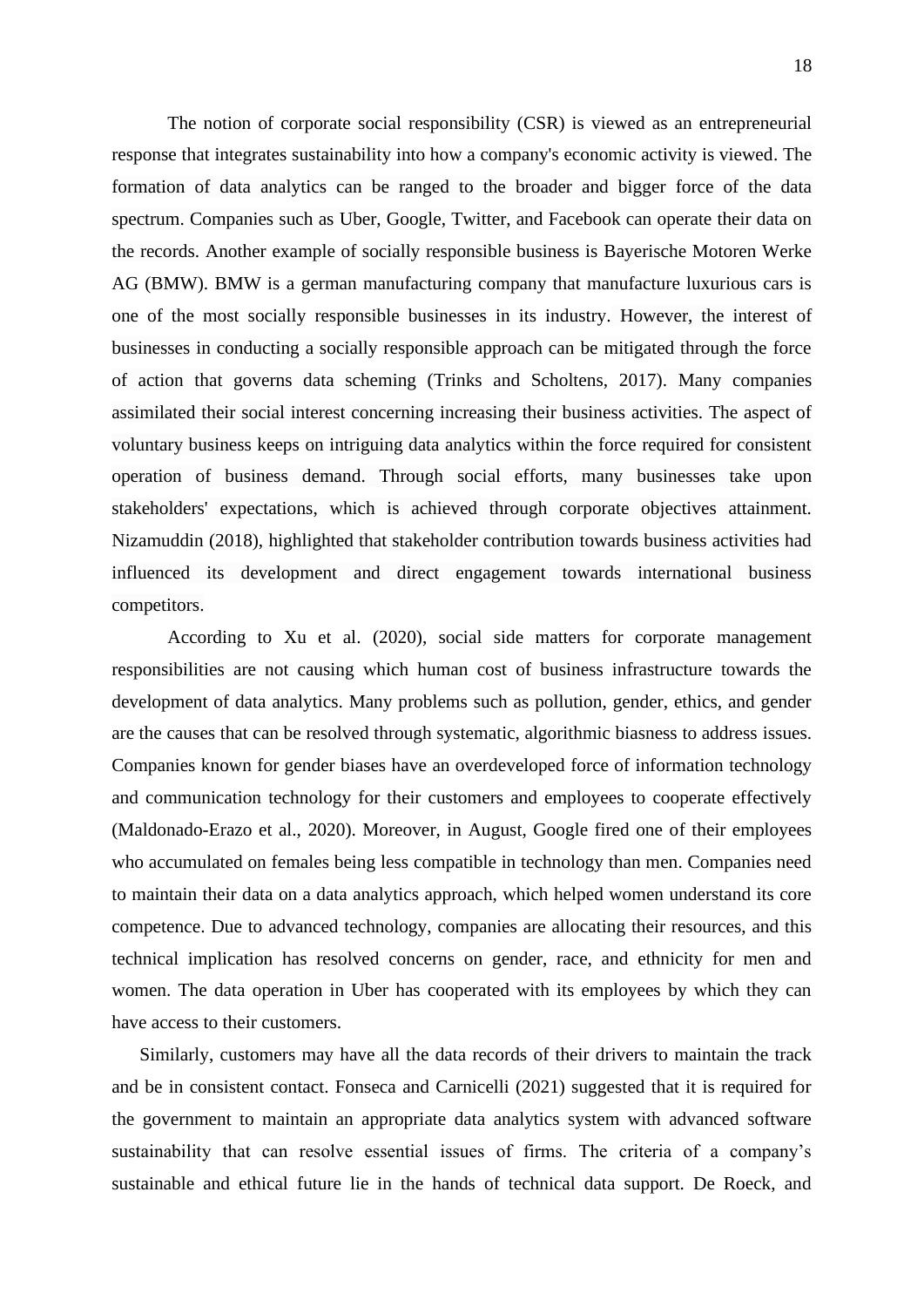Farooq (2018), stimulated that companies in socially responsible firms can mitigate their resources by investing in a plethora of perceiving analytical tools required for big data valuation. However, organisations need to understand big data analytics because there are many different aspects, including skills, technologies, applications, and processes (Berns et al., 2020). Therefore, it is crucial to understand how organisations derive value from this technology, especially since the success of such endeavours is not always guaranteed. Extensive data analysis provides decision support, traceability, and predictability that help change organisational practices (Wang et al., 2017). However, it is essential to have skills and abilities. Due to different activities, databases configured for online transaction processing (OLTP) are structurally different from data warehousing (Ghandeharizadeh et al., 2021). The workload of both systems is different, the workload of the data warehouse is higher, and the structure is designed to adapt to data analysis and ad hoc queries. This means that the data warehouse structure is optimised for query and analysis operations. OLTP has a low workload and is optimised to handle certain online transactions (De Roeck and Farooq, 2018). The schema design of the two databases is also different. There is an exponential growth of big data analytics in a volume data record driven by technological invasion with lower equipment costs. Likewise, in the oil and gas sector, Chevron's Tengiz oil field has one million sensors combined with real-time weather data generated through equipment that can be used in near real-time alerts to prevent an accident. Big data can be used for safety inspections of devices and drone photography, which is used to develop predictive analytics for maintaining safety records. However, in the area of transportation, the organisation applied big data analytics to monitor the speed accuracy and location for perceiving vehicle fleets and evacuating employees. Big data can be used for human development, which is considered an effective form of maintaining CSR. For example, in Indonesia, the approach of big data can be assimilated by the core competency of tracking individuals who are far from their homes to make them safe and contented. Hospitals such as Medecins are using big data analytics to track their patient health and treatment records from their physicians. Nizamuddin (2018), explained that donations from companies such as IBM for data analytics development are considered CSR activities in which small businesses are encouraged to develop this advancement in their businesses for awareness.

#### <span id="page-18-0"></span>**2.4. The Role of Big Data in Socially Responsible Business**

There are various who keep on using the role of big data analytics to adopt new strategical implications to increase basic decision-making methods for performance resoling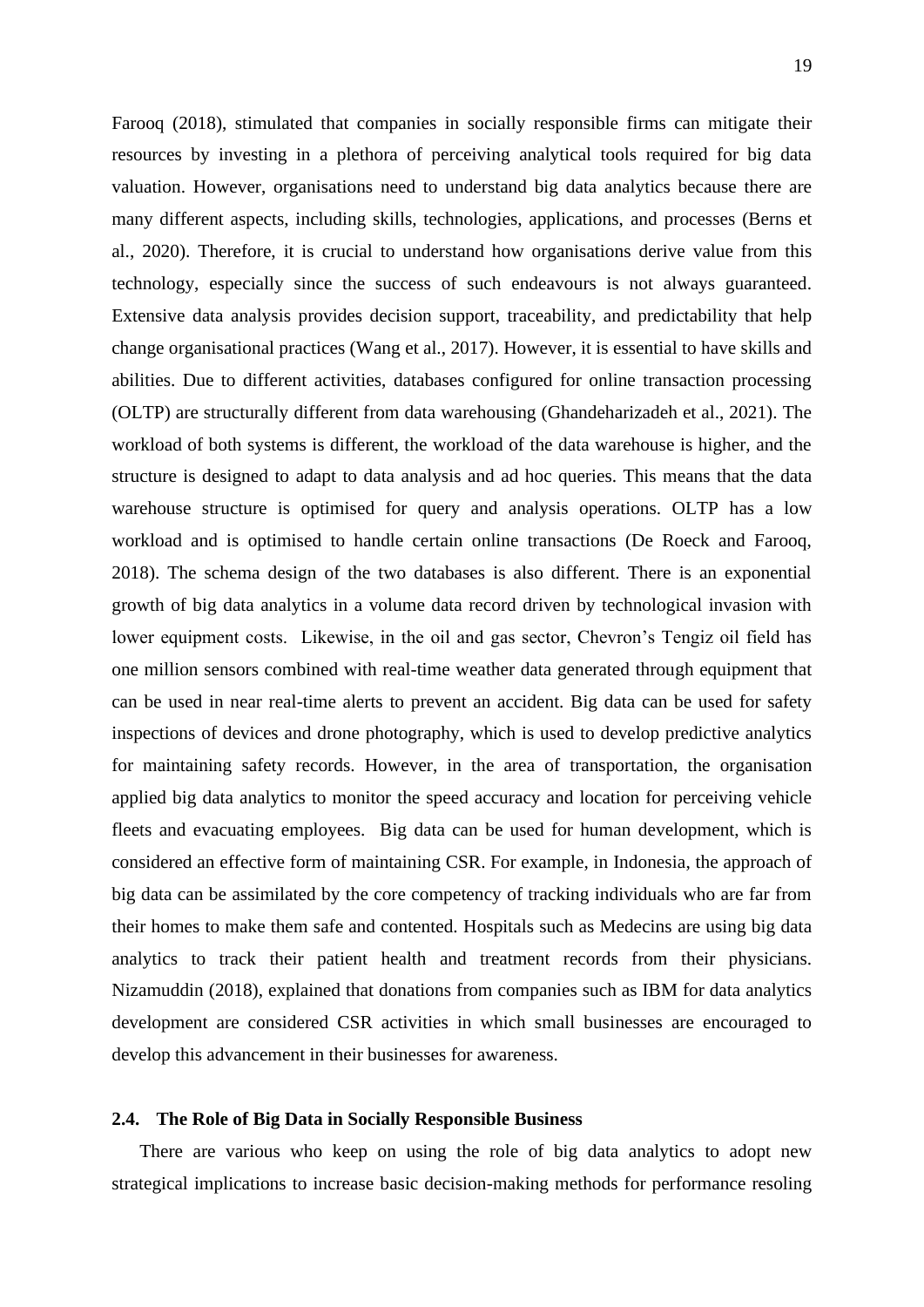approach. Big data analytics are used to aggregate data access across unconnected systems to enhance their firms' decision-making by exploring opportunities. The supplement aspect of data can be gathered by eliminating the access of old data records for new data processing in the data warehouse of the firms. Wang et al. (2020) explained that big data could enhance the mode of visibility to pursue operational success that leads to advanced improvements of the firm. Scheme of big data can be managed through relying upon operational data assessments that keep on track over machine data for consisting with GPS devices. Big data allows companies to track and evaluate purchasing patterns, feedback, purchasing behaviour, and other factors that affect sales, helping to analyse customer decision-making processes. In addition, big data helps detect scams and network security because real-time access to data enables companies to improve information analytics and security. The complex data flow generated by the growth of transactions and tools is an excellent competitive advantage and a valuable resource to facilitate decision-making and problem solving (Bonesso et al., 2020). The company uses a combination of more structured and unstructured data composed of a large amount of information. Big data insight and robust analysis help reduce costs, develop new products, make smart decisions and save time.

Yu et al. (2021) found that big has relied on banking, education, retail, manufacturing, government, banking, and education to indulge in service provisions. However, big data in health care regimes may impose critical in the increasing order of countries such as the United States. As per the international business report, over 22 years of a steady increase in cost can be expensed through health care which is equivalent to about \$700 billion to cross the data record benchmarks. The expense of technical implication of data analytics is comparatively higher as it was supposed to be in over 23 years (Mariani and Wamba, 2020). Due to having circumstances on smart data-driven strategy, it is necessary to implement on the health sector to include big data analytics. The accumulation of current incentives of data analytics has resourced free plan services to their patients for prioritisation planning. The role of big data analytics is essential in managing the company's stability that needs to be applied to the data record of employees, customers, and workers. The requirement of data analytics is considered an essential factor in the health sector because it may help to catch up with other industries to apply their data records. Mikalef et al. (2021) defined that data analytics used in health care is called electronic health records (EHRs). It is a fact that the healthcare sector has adopted big data analytics in companies until it becomes a vital force of cognition. There are various aspects in which big data can be indicated to form a strategical approach in companies. Firstly, the use of big data analytics can improve staffing methods in the firm.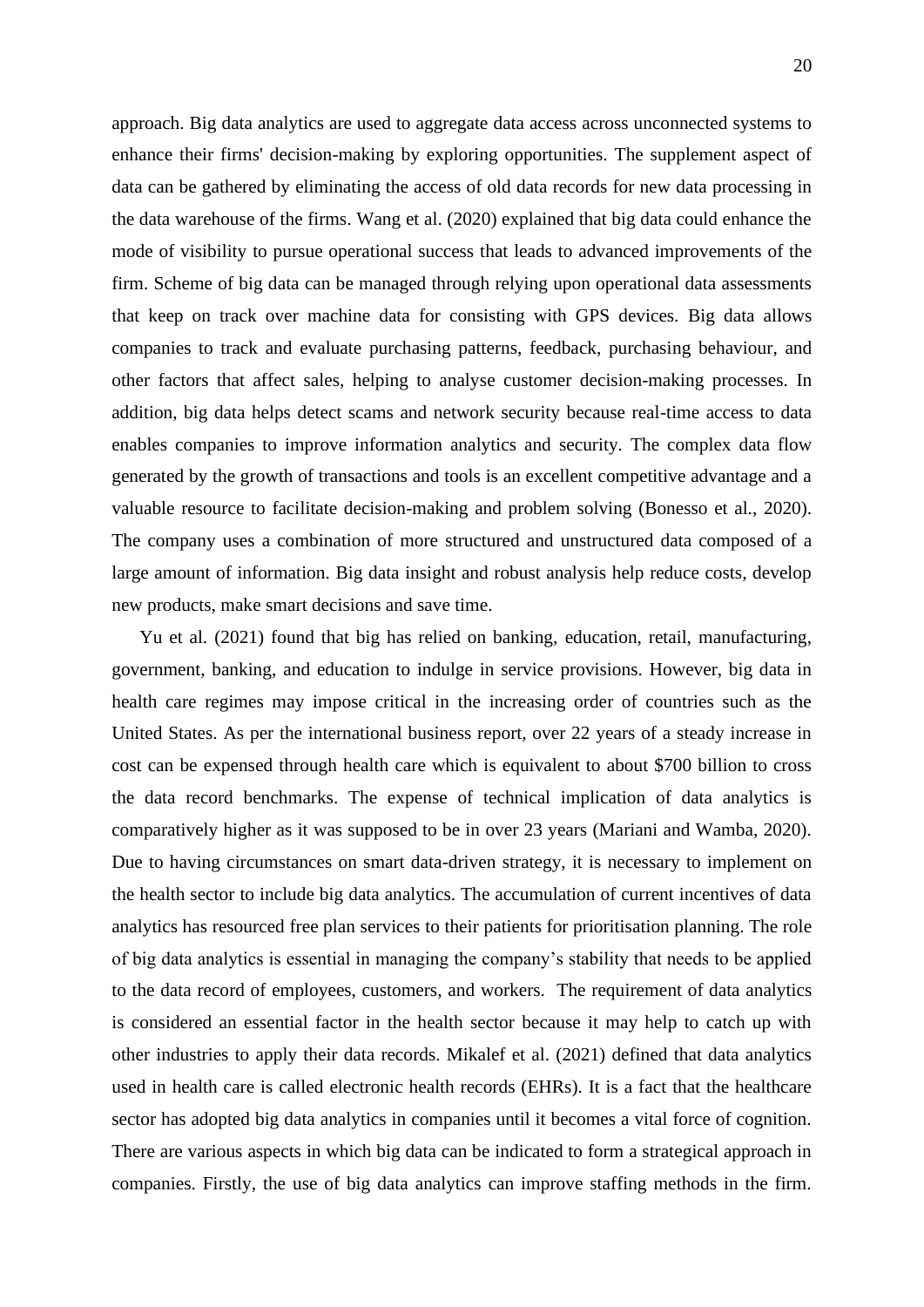Second, the risk management and task performance of employees can be tracked through data analytics formation. The next role played by big data is the use of real-time alerting. According to Suoniemi et al. (2020), big data analytics is expected to incur solutions of significant diseases to find its treatment objects which indicated application of data record in big business formation that helps for future preferences. Big data is essential to understand customer trends and formulate marketing plans based on the results of big data analysis (Teng et al., 2020). By collecting information on customer behaviour across entities, companies can identify market trends and then make decisions based on perceived changes in consumer behaviour. Ultimately, this gives the company a more significant advantage in marketing its products with greater specificity than situations that do not rely on big data analytics, a modern form of big data. The modern concept related to big data analytics can be stimulated through more precise organisations for policy development and other decision-making processes (Raut et al., 2021). Notably, data warehousing can be stimulated by easy access to data information to play an essential role in its attainment. In case of a firm is capable of accessing their financial matters in a particular time frame.

The assimilation of their potential customers can be engaged in seeking basic information for its stability. The fact that highlighted customer interest can be gauge through technological advancement in the firm, which benefits the information of particular production processes. Decisions will be easy and safe because the client will have a particular interest in a specific project. Ultimately, the prototype to be released requires that these decisions be better than those released without extensive analysis using big data analytics. Economic themes should include creating local wealth through smart collaboration and collaboration and innovation to create and develop a local area (Bag, 2020). And a global marketplace based on fair and mutually agreed business practices and a commitment to the fair and sustainable use of natural resources.

Workers must be able to support themselves, have adequate health care and affordable housing. Despite the clear prospects for big data, the reality is that so far, the profit potential of big data has been exploited at the expense of consumers, who also own valuable data for commercial and criminal interests. The benefits are represented by all the core values except the benefit associated with the benefit. With few exceptions, companies and even governments have waived their responsibility to act in the field of ethics and the public interest. It is time to strike a balance between the baselines (Shafiq et al., 2021). Social responsibility is a kind of moral dilemma that balanced much-competing force for beneficial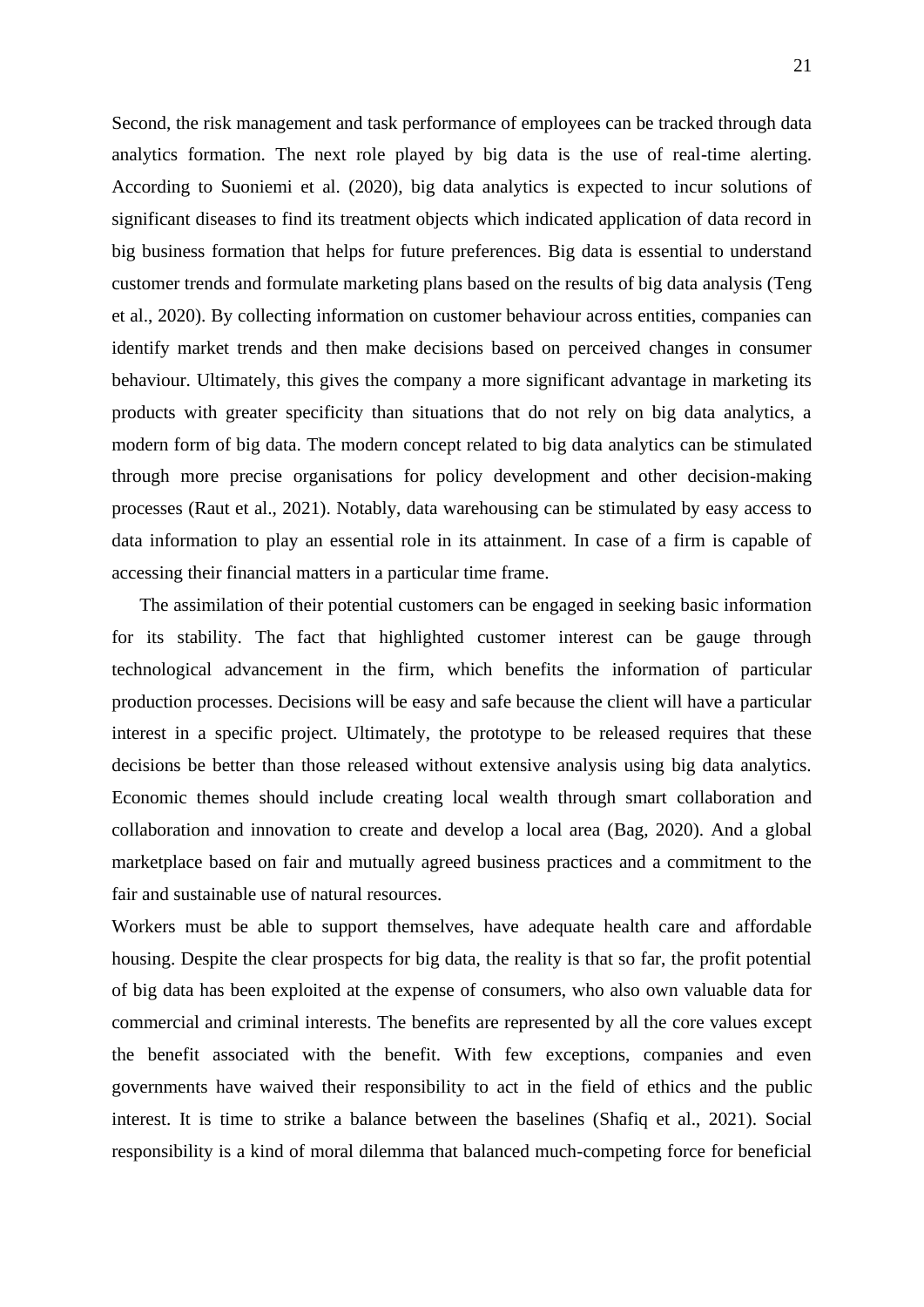interests. It is a commendable ambition to build a profitable business and run the country fairly and democratically.

#### <span id="page-21-0"></span>**2.5. Internationalism of Businesses**

The globalisation aspect of business has enabled numerous ventures to maximise their revenues and profit margins based on the adaption and implementation of business approaches. In recent times, almost every business organisation is envisioned for grabbing the prospect of location-based economies; which inculcates the provision of distinctive advantages by every nation in relation to the factors of production. Lucio (2010) observed that the internationalism of business necessitates that the business ventures take the most out of what they have invested in; which can be availed by profiting from on the basis of global efficiency. The aspect of global efficiency encompasses the national capability of every nation for incorporating resource abundance, which can further be offered to the resource deficient nations. Such an approach for the purpose of offering resources in exchange for deficient possessions has been instigated by numerous nations on a global scale (Mäkelä et al., 2015). Such ways and techniques have been comprised under the domain of internationalism of businesses. As far as the internationalism of business is concerned, the developed nations have been presumed for inculcating the financial resources in abundance, while few nations considered as developing or underdeveloped observe cheap labour in correspondence to several other factors of production.

Zekiri (2016) observed that it is mandatory to evaluate aspects and motives based on which the venture takes a decision regarding entering the business market across the globe in order to develop an international presence. The majority of the cases imply the mode of making an entry has been pre-determined by most of the foreign ventures on the basis of macroeconomic factors. Such modes embraced by the business ventures seeking international trade ranging from exporting and finishing with FDI offer ventures with numerous prospects seeking cross-border expansion (Blanc-Brude et al., 2014). The internationalism of business demands the comprehension of aspects comprising significant influences over cross-theborder expansion, due to entailing potentials of impacting the selection mode of foreign ventures seeking entrance in the desirable market segments. The examiners have investigated and already determined a majority of the aspects incorporating aptitudes of significantly influencing foreign direct investment (FDI), which has contained significant proportions in the context of internalisation of business ventures; such as, the nation's attitude towards foreign businesses, legal constraints seeking market regulations for the labour as well as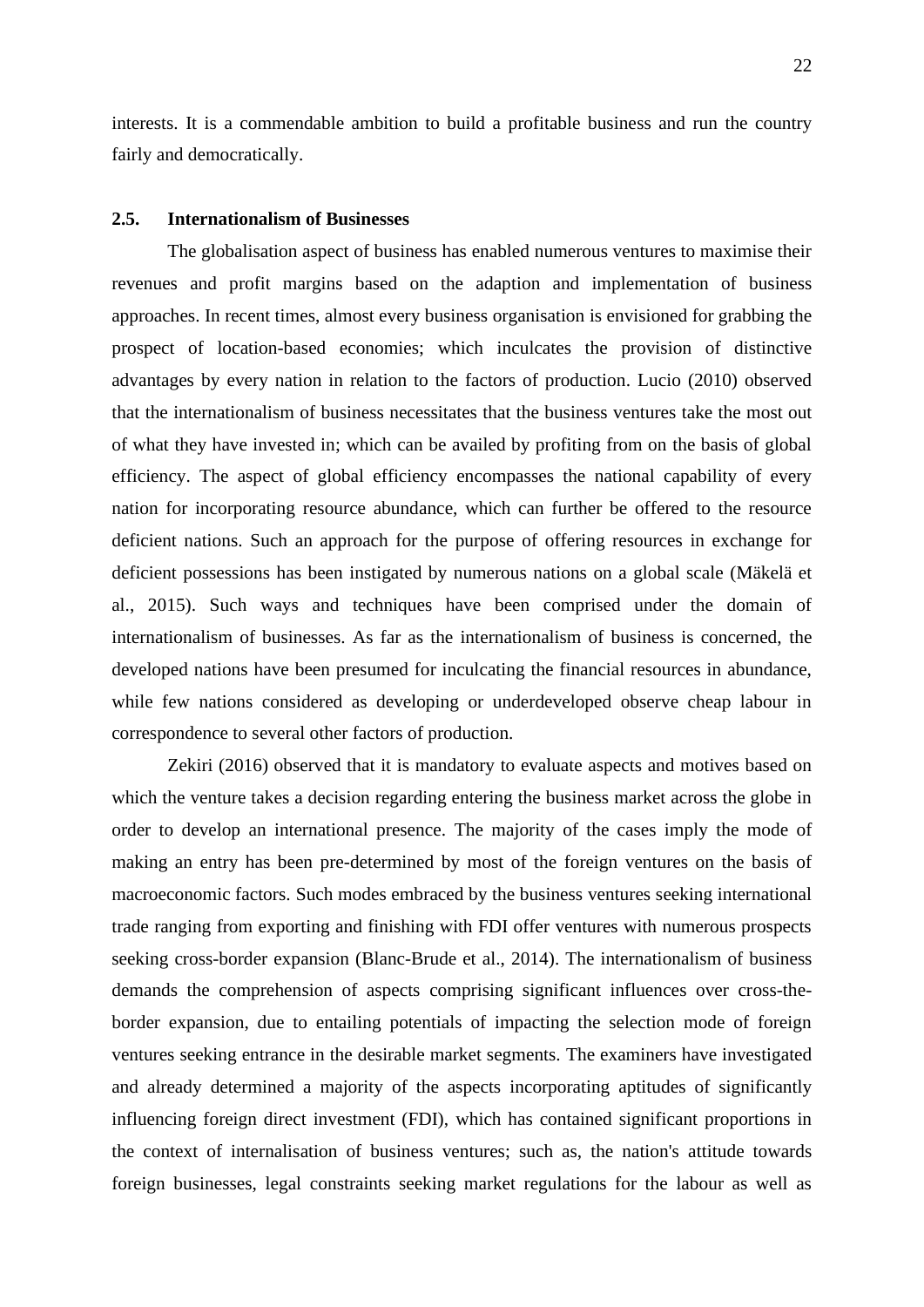product market, economic and political stability, corporate taxation policies, trading barriers, tax policies and incentives, human capital, organisational infrastructure, market size, etc.

Li and Yue (2008) noted that market size incorporates significant influences over the business ventures as far as their entrance approaches are concerned because it tends to offers prospection to numerous ventures observing domestic affiliations from several countries. It is widely assumed that countries with smaller markets have less FDI attraction than those with larger markets. In the case of foreign direct investment (FDI), it is widely assumed that inflows are higher in nations with larger markets. Economic and political factors, according to Kim (2010), have a crucial role in creating sustained inflows of foreign direct investment (FDI).The venture will then decide to choose and observe the magnitude to which it will participate for the certification of commitment and involvement, once the mode of entry has been chosen. The business ventures upon implementing internationalism of business pay serious attention in relation to make any differences that target cultural constraints of the regional domain, in order to avoid the risk associating culture-based perceptions.

Zekiri and Nedelea (2011) observed that strategies have been greatly demanded by businesses for ensuring the allocation of resources effectively within the potential market sphere. The internationalism of business takes into account the venture's implications concerning the standard allocation of resources while adopting a particular mode of entry that should commit their foreign operations. Avdalyan (2012) proclaimed that from the perspective of the venture, it has become significant including the domestic as well as international, smaller in correspondence to larger ventures seeking business conduction to consider the political environment in association to the economic atmosphere of the nation. Keegan and Schlegelmilch (2001) are of the opinion that it should be implemented by the firms seeking internationalisation of business to remain aware of the significance of sovereignty embraced by the national government of the nation in relation to its influences over the global business.

#### <span id="page-22-0"></span>**2.6. Dimensions of IB Legitimacy**

The agents or the dimensions that provide a foundation for structuring the business environment take into account political, social, technological, economic, and legal constraints in order to assess and improve the decision making and trading concerns seeking International business (IB) legitimacy (Rendtorff, 2020). Such above-stated factors in contrast to an explicit business environment manifest the predominating environment; which often influences several ventures simultaneously. The transforming dimensions of the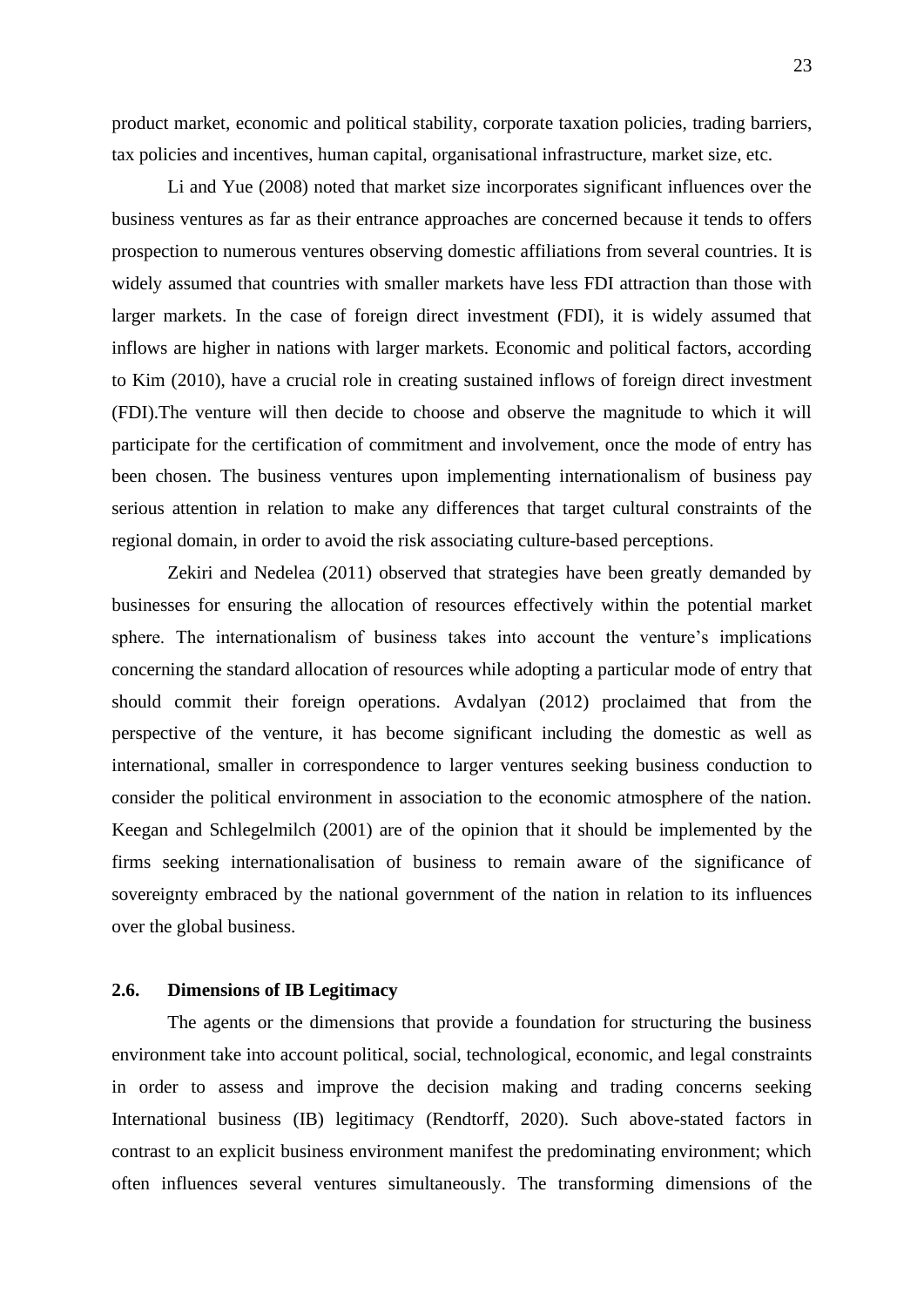business environment impact the significant actors within the business environment such as suppliers, investors, competitors, and even customers. Whereas, the business administration regardless of the sector it performs maximise profit in due course of transforming dimensions on the basis of impartial behaviour. Five general forces are there that impacts the changing dimensions of the business environment.

#### <span id="page-23-0"></span>**2.6.1. Legal Environment**

The Legality within the business sphere observes several laws approved by the National Government in correspondence to the resolutions rendered by commissions, agencies, courts, and government authorities including the local, state, and central Government. A prerequisite seeking legal comprehension in the context of non-obstructive business operations, every business must avoid being held in legitimate obligations due to understating the national confines defined by the nation (Díez-Martín et al., 2021). It has been under great demand for the multinational syndicates to gain some knowledge in relation of the laws and order such as Foreign Trading Policies, the Consumer Protection Act, 1986, Companies Act, 2013, Industrial Disputes Act, 1947, Policies connecting to Licences and Approvals, Competition Act, 2002, etc. For Instance: the companies have been assisted by Labour Law to avoid penalties in association with stating undesirable consequences on its product for Tobacco Companies.

#### <span id="page-23-1"></span>**2.6.2. Economic Environment**

The Economic dominion incorporates the economic state of affairs prevalent in the environment, Economic policies, and system within a business environment. The Nation's Government follows diverse objectives such as Health and Safety, Predictability, and Stability for controlling the business surroundings. Local, State, and National guidelines have been drafted for combating the welfare of the general public that distress the planning and operations within the business sectors intensely (Rendtorff, 2020). The economic activities of the nation have been directed by the economic policies within the business environment such as Import and Export, Public debt, Industry, Tax structure, and so on. The inflation proportions significantly perform in fostering the better economic environment of the nation. Like, the economy of a particular region experiences expansion on the basis of sustainable business results in increasing the purchasing power of the individuals. The producer will be more inclined to sell products by charging premium prices based on comprehending the development of such situations (Gombert and Ruehle, 2021). Consequently, the producer will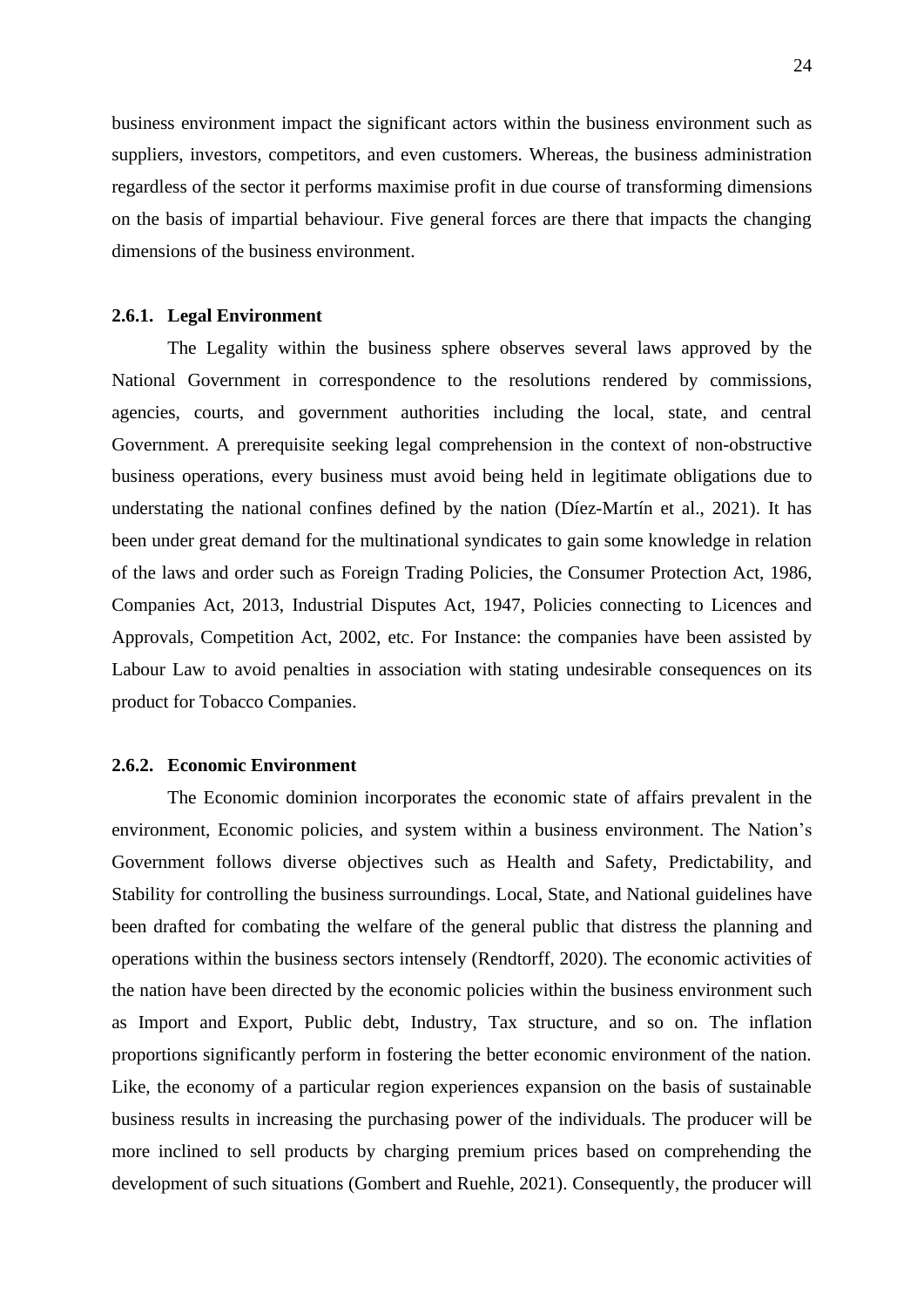be left with only the option to re-establish the pricing structure for the manufactured goods by learning that the national economy is seeking the phase of depression.

The profitable prospects have been recognised by the businesses in order to establish forecasts, which raises the product demand supported over augmented production scales. The economic business environment has been significantly influenced by the demand and supply chain of a commodity (Frostenson, 2020). Such aspects observe profound reliance over the necessity of the commodity in association with the manufacturer's aptitude for fabrication over time.

## <span id="page-24-0"></span>**2.6.3. Political Environment**

The political aspect has been considered as the most critical dimension for the business environment incorporating peripheral aspects such as political stability and peace. It is due to the consideration of the perspective of the political party determined as dominant within the national circumference. Businesses are used to operate under the framework defined by the prevailing political party; which clearly states that the initiatives by the legitimate Government, potentially influence the accomplishments in affiliation to the domestic products introduced by the business ventures across the globe (Holmström, 2020). Business development is reliant on the nation's peace, the Government's attitude towards the industry, the national stability, political ideology, the nation's constitution, and the magnitude of politicisation. For Instance; the Majority of the international, as well as national entrepreneurs, have been captivated to invest in India, by the Political Stability and the Central Government's attitude towards the business, industry, or employment.

#### <span id="page-24-1"></span>**2.6.4. Social Environment**

The Social Environment of the nation incorporates the standard of living, values, traditions, literacy rate, and much more. All such components significantly impact the nation's business sector. Values take into account the standard principles and the social paradigm prevailing in society, like social justice, non-discriminatory proceedings, equality, freedom, etc. It has been believed by the organisations that social values are mandatory for maintaining prominence within the social domain, which ensures convenience for selling products. Traditions and Culture take into account the practices and social stigmas persistent in due course of decades across the nation's domain for significantly influencing the businesses such as Christmas, Eid and several other traditions (Wieland and Fischer, 2020).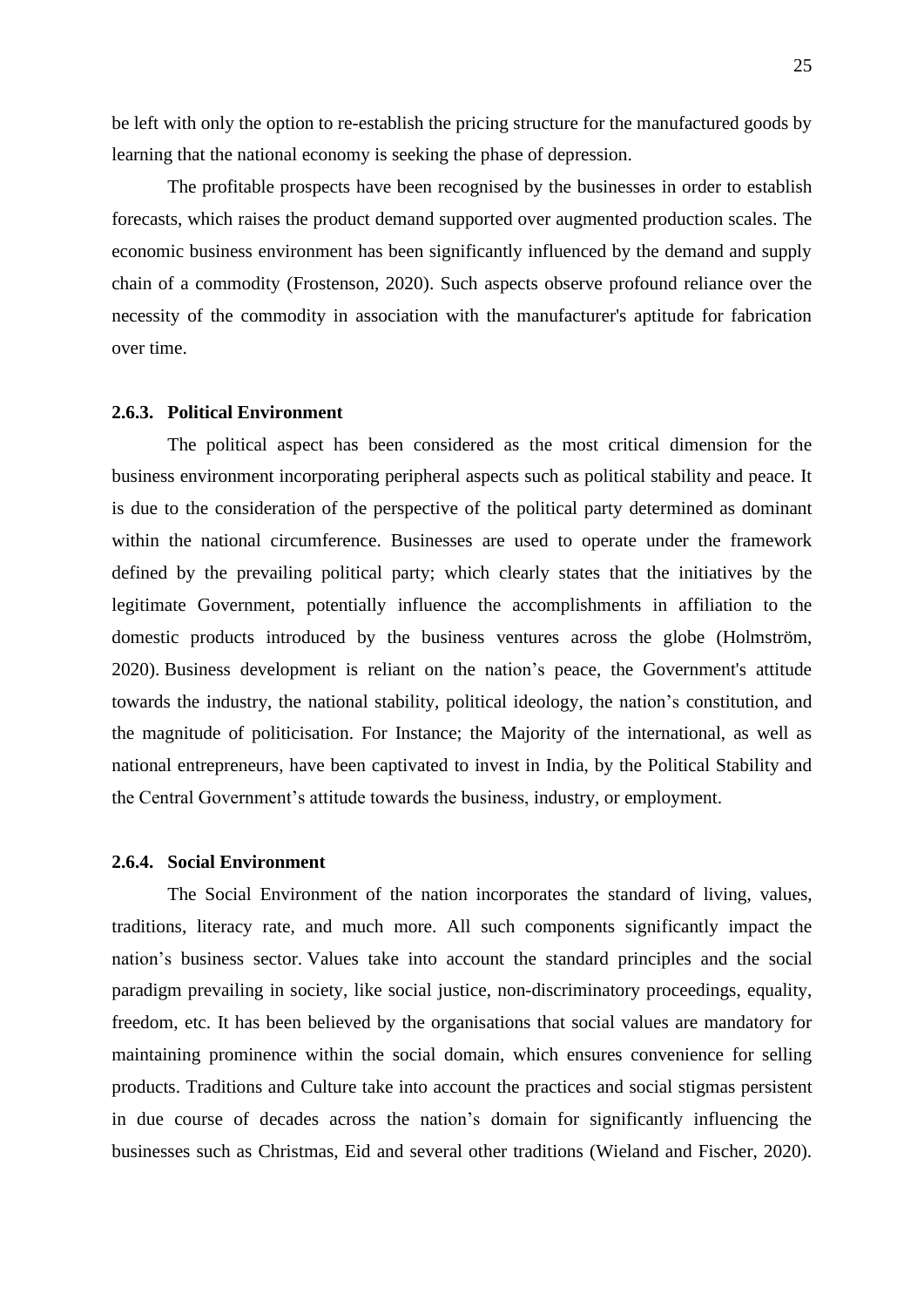Various businesses observe opportunities during the seasons of festivity across the region or state, which enables them to schedules and strategies correspondingly.

As far as social trends are concerned, it considers general transformation such as Health and Fitness trends within the social sphere. The social trends concerning Health and Fitness have engendered a great demand for gyms, mineral waters, food supplements, etc.

#### <span id="page-25-0"></span>**2.6.5. Technological Environment**

The technological environment incorporates scientific improvements and innovations that foster renders services, simplified techniques, produces goods, and new approaches. A business needs to determine various extents of scientific achievements by the economy prior to introducing a particular product (Sløk, 2020). Technological compatibility contained byproducts drives the demand for the manufactured goods by a particular company as well. For Instance, the Business game has been transported on the basis of E-Commerce, availing the services from the Digital platform in order to conduct purchasing, and the Digital initiatives endeavoured to transform into a better society.

## <span id="page-25-1"></span>**2.7. Big-Data and Legitimacy of Socially Responsible Business in IB**

The purpose of this study is to analyze the legitimacy of corporate social responsibility from a legal standpoint.The response of social responsibility entailed cost-effective regimes used to engage individuals to design societal goals. The distinct criteria legitimacy has been incurred by assimilating social responsibility for the company's management (de Godoy et al., 2021). There are four respective used to stimulate corporate responsibility: level of responsibility, shared consensus, local knowledge, and financial performance. The discussion about the legitimacy of corporate responsibility has possessed knowledge about shared consensus about relevant stakeholder's approach which enhanced social responsibility of CSR projects attained by the firms. Likewise, situations, where the corporation has imposed a direct impact on higher degree performance of consensus, maybe stimulated through managers of the company to use data analytics for track record maintenance. In a trade-off situation, firms may execute a proactive approach to understand the criteria f trade-offs for increasing financial impacts and corporate responsibility (Alsahli and Kandeh, 2020). Nowadays, the formation of big data analytics is everywhere, due to which intelligent and big decisions need to be backed up by high-level analytics. The valuation of data analytics can be managed to access clicking histories, online purchases, and sensor data and call records. The dilemma firms may have about CSR includes predicting, quantifying, and identifying a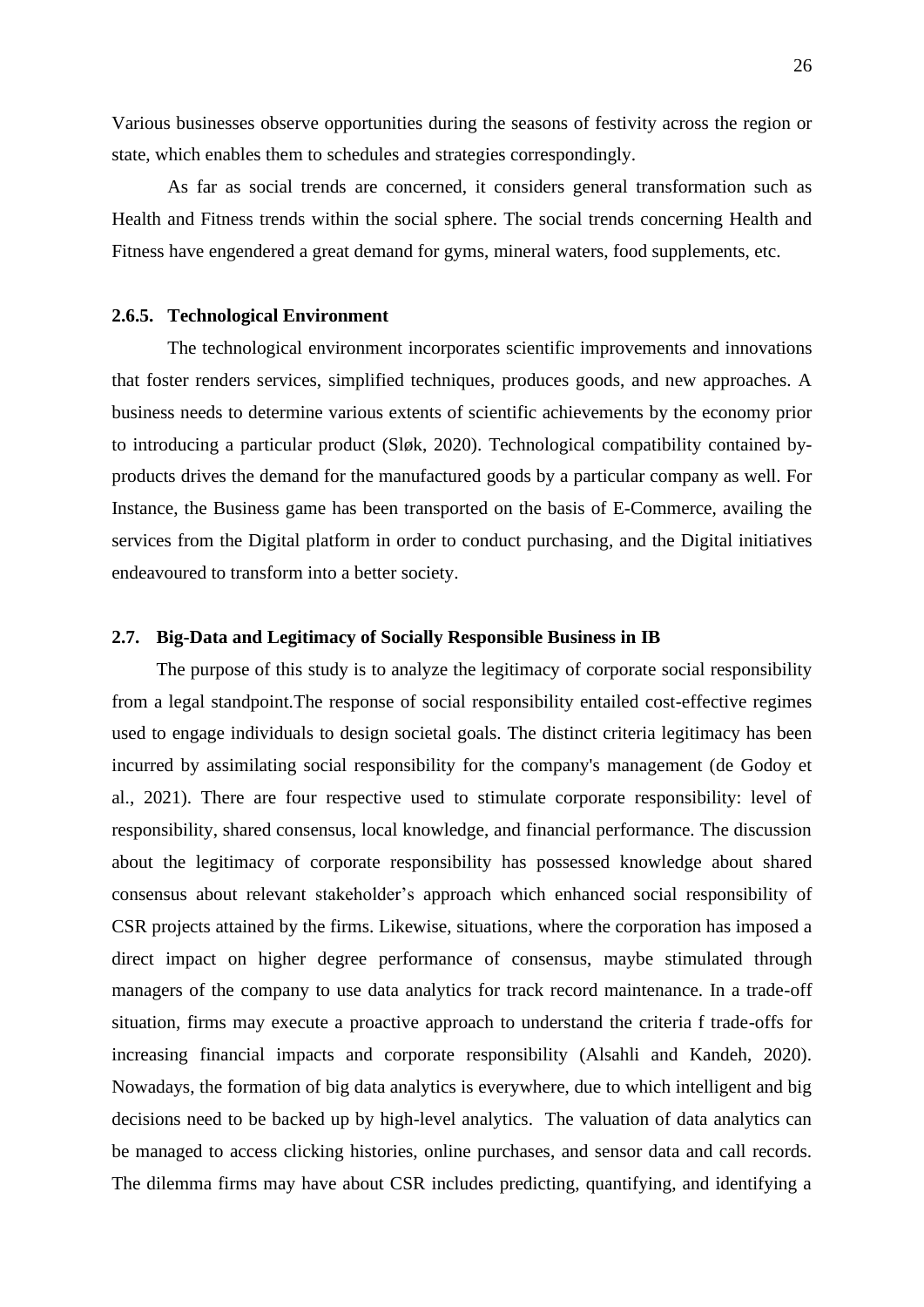huge landscape for the firm to progress their financial performance. Likewise, a multinational corporation based upon consumer product assimilation is known for a sustainability tagline used in digital data identification of customers and employees (Forgó et al., 2021).

The company has maintained legitimacy about corporate social responsibility can be included with an online platform to maintain their data record. The data analytics system Unilever may have been included with local databases and bank transactions. However, global living databased has allowed the company to make an effective standard of engaging localities. Big data analytics comes in handy support, which is considered vital for the survival of an organisational scheming. Legitimacy is considered by the force of prerequisite form of resources flow and thus, required stakeholders support. Therefore, legitimacy is considered "a process by which organisations seek approval for their actions by social groups" (Nusairat, 2021). According to Nusairat (2021), the legitimacy of social construction is a concept based on how organisational behaviour is perceived or accepted in the "social construction system of norms, values, beliefs, and definitions of social construction" (Song et al., 2021). Social responsibility defines legitimacy as practical, ethical, and cognitive and is widely used as a point of reference for researchers involved in the process of legitimacy and institutionalisation. Pragmatic legitimacy is linked to CSR tools and is structured as an exchange of self-interest between the organisation and its stakeholders. Moral legitimacy is based on value and how corporate social responsibility can be achieved from an ethical background. It is based on a stakeholder value system created by the company to assess whether the organisation's activities deliver social benefits. The cognition aspect of legitimacy may be acquired to comfort businesses mainstream granted by the public. Generally, the expansion of corporate responsibility has influenced strategic forces that practised systematic efforts for initiating cognitive legitimacy recur on the effects of increasing corporate responsibility. Recently, moral legitimacy is achieved in a more intense position to pertain to corporate response on self-regulation. The pressure on global interaction and networking affects deliberating CSR responsibility (Hariri, 2020). The role of the corporate moral legitimacy act can be expected to play an analytical approach for forming a big data system. There are various strategies of corporate responsibility that can be gained through the legitimacy concept to confront demands for persuading data analytics. Strategies to maintain or enhance the three basic forms of legality, vigilance, denial, forgiveness, or explanation, may require different forms of protection (Alharbi and Tassaddiq, 2021).

Communication plays a crucial part in the perception and implementation of this approach, with communication and business dialogues determining society's legitimacy.The search for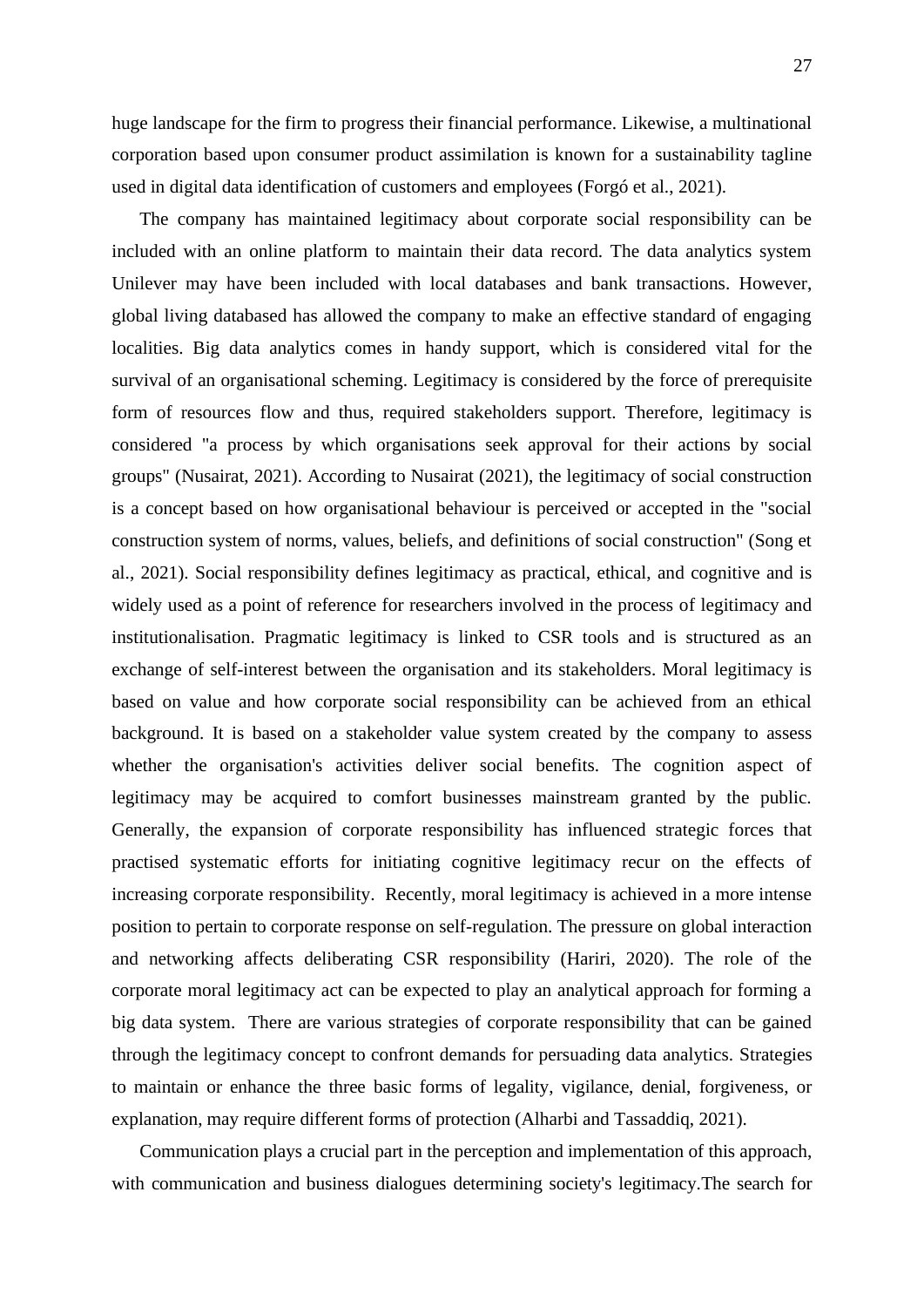legitimacy through corporate social responsibility communication has its roots primarily in the "paradox of self-defence," which creates a conflict between corporate obligations and public expectations whether these obligations are enforced or fulfilled (Alaloul et al., 2020). Communication researchers call this paradox the "dilemma of promoting corporate social responsibility." This dilemma is embedded in many CSR expressions and generally manifests itself in strict strategic coding and practice. On the one hand, modelling the balance of CSR activities as an ethical effort to "do good" is good organisational practice, which is a doubleedged sword in many companies. Perception and impact research is of great importance in market-oriented communication CSR research. A common feature of this research is that it focuses on the development and use of methods and mechanisms that can explain and measure the impact of CSR and corporate communication initiatives on stakeholder perception and brand recognition (Leiendecker, 2021). One example is a study showing that treating brands as global brands can increase consumer awareness (Fotakiet al., 2020). Another cognitive study showed that consumers in the banking sector have little knowledge of corporate CSR activities. Therefore, companies need to adopt more active communication strategies, pay more attention to information about CSR, and educate and contextualise consumers to understand CSR, which is used to benefit corporate social responsibility initiatives.

The legitimacy of CSR communication can be adopted to form for the emerging field that helped address communication issues and management problems in the company. The communication vantage has pointed to address social responsibility effect in the business approach that existed internationally (Nafus and Sherman, 2014). However, conceptualising social responsibility in international business can mitigate remote operations and practices that may increase the market approach for increasing stakeholders' demand to process data analytics in small businesses. It is estimated that data analytics can be maintained by supervisors, managers, and stakeholders to track people's records (Chartier et al., 2021). The social responsibility of international business can be managed through corporate channels that the company's managers handle. Big data analytics can be involved by a broad force of strategic implication that embraced CSR activities to organise better, collaborate, and understand data analytics disciplines.

### <span id="page-27-0"></span>**2.7.1. Role of big data in (SRB) for obtaining IB legitimacy**

The role of big data analytics for obtaining international business legitimacy through socially responsible business seems less prevalent; yet big data incorporates the potential for environmental and social advancements (Kshetri, 2014). Big data analytics is concerned to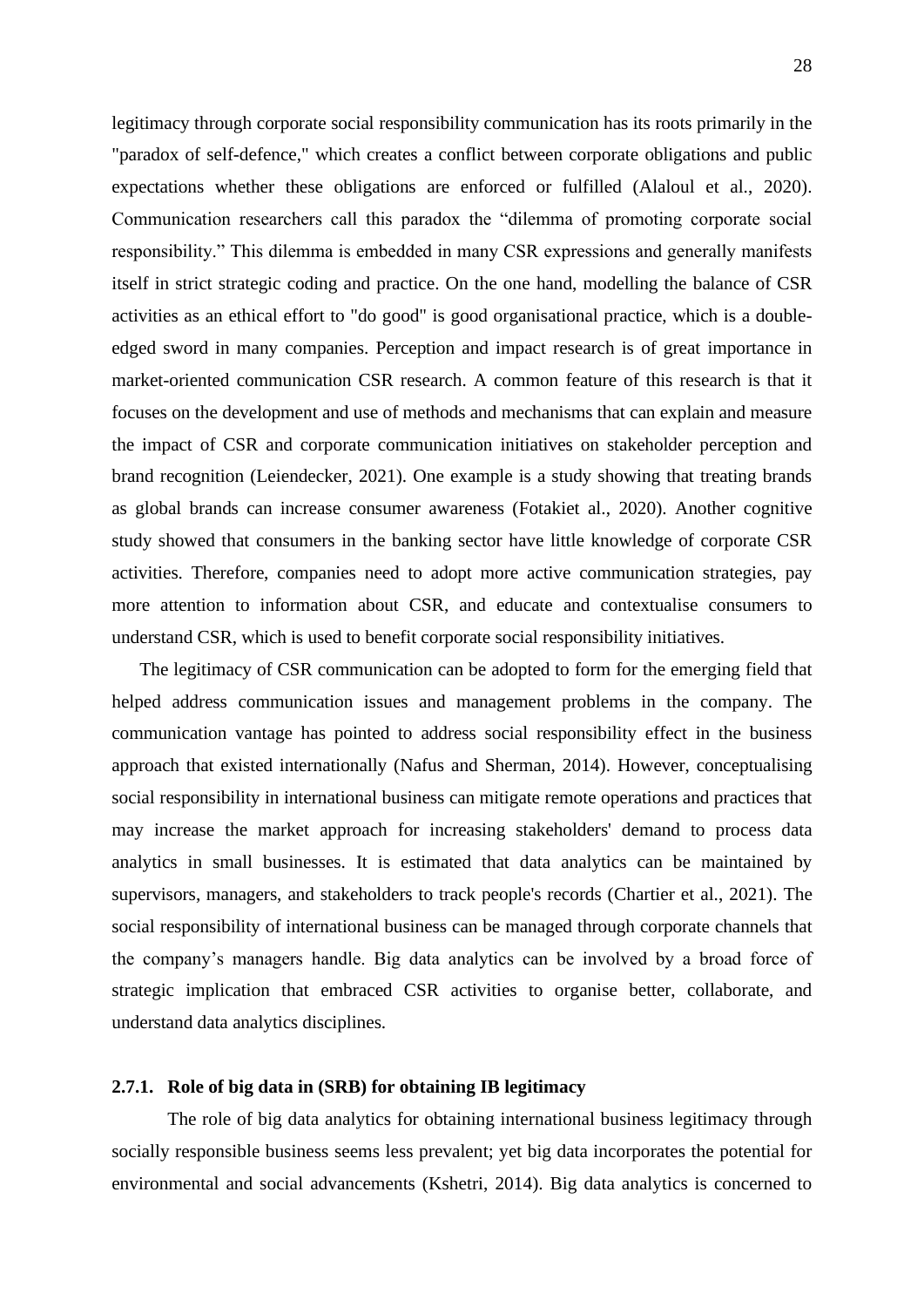assess datasets that have been structured at an enormous scale as well as unstructured datasets that have been determined as harder to evaluate by employing traditional statistical approaches. In recent scenarios, right after the technological advent, the information available over the internet is observing elevation in extents. It can be proclaimed without any doubt that big data can be availed anywhere and can be frequently accessed. However, the fact cannot be denied that the most authentic and feasible decisions have been determined over the higher-level analytics. It has been observed by Ekbia et al. (2015) that identification, quantification, and predicting the influence in relation to their investment over the socially responsible business (SRB) landscapes. The business ventures have been enabled over the 'global living wage database' seeking modification living wages of its employees aligned in correspondence to the moderate living standards of involved vicinities. The universal 360 degree audit tool known as 'Understanding Responsible Sourcing Audit' has been employed by the business, which has been sourced by mobile apps, associated with online platforms, and encompasses visual recordings. The auditing tool seeks for fetching information concerning environmental as well as occupational ambiguities. Such instances assist ventures to undertake decisions, facilitated by massive data.

#### <span id="page-28-0"></span>**2.8. Chapter Summary**

This chapter reviews the existing literature for the presentation of theoretical concepts. The advent of the internet and social and digital media sites provided businesses and corporations access to the ready data of consumers. Trends of Big data gained speedy momentum in the first decade of the  $21<sup>st</sup>$  century. Businesses today gather data from a large number of sources such as transactions, equipment, (IoT) devices, and videos. Big data can help organisations to store this data and process it using the latest available tools. Traditional data management tools may not be able to process this variable data. An unprecedented speed of data into the businesses demands speedy processing of the data on time. The next chapter outlines the methodology for this study.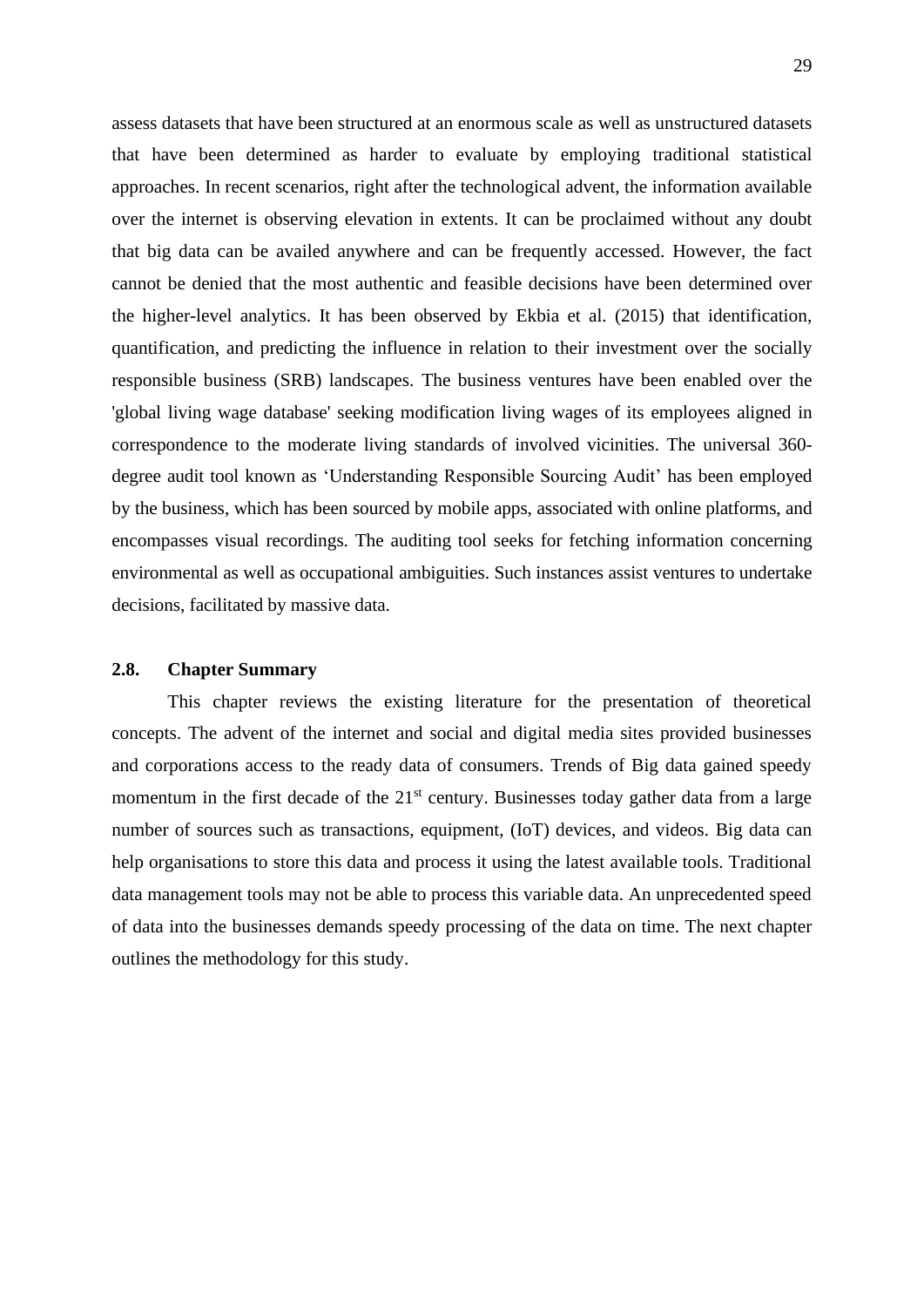#### **Chapter 3: Research Methodology**

#### <span id="page-29-1"></span><span id="page-29-0"></span>**3.1. Introduction**

One of the most significant elements of the study is the methodology. It allows the researcher to collect data from adequate sources and with the appropriate method. Furthermore, research methodology also allows the researcher to analyse and interpret with proper methods that are collected from different sources. Research methodology also determines that whether the ethical guidelines for the study are followed to add more value to the results and findings of the study. This section of the study outlines research philosophy and approach as well. The adoption of research philosophy within the research methodology enables the examiner to determine the objective or subjective nature of the factual data that has been obtained for the conduction of the research. However, the inculcation of the segment of research approach enables the researcher to pave ways for directing the course of the study, which further assist the examiner in the development of the hypothetical assumptions and formulation of the theoretical norms. The segment of data analysis provides information about the implementation of the systematic process by the examiners in due course of examination of the gathered information and obtained facts.

The data analysis segment within the research methodology entails significance based on enabling the examiner to evaluate and assess the obtained facts and figures in an efficient manner so in order to derive appropriate recommendations and conclusions. The criteria for inclusion and exclusion set dimension for the examiner, by consulting to such dimensions the examiner will be undertaking only those resources that have been defined by the inclusion criteria in order to enhance accuracy. The current study follows a qualitative research design and data is collected from already existing sources. No primary data is involved. Furthermore, an inductive research approach is utilised for the present research and the researcher believes in an interpretivism philosophy. The segment of research limitation sheds light over such elements that perform actively in creating hindrances for the examiner to proceed further in due course of conducting research. The ethical consideration describes the observation of ethical and moral conduct during the conduction of the exploration.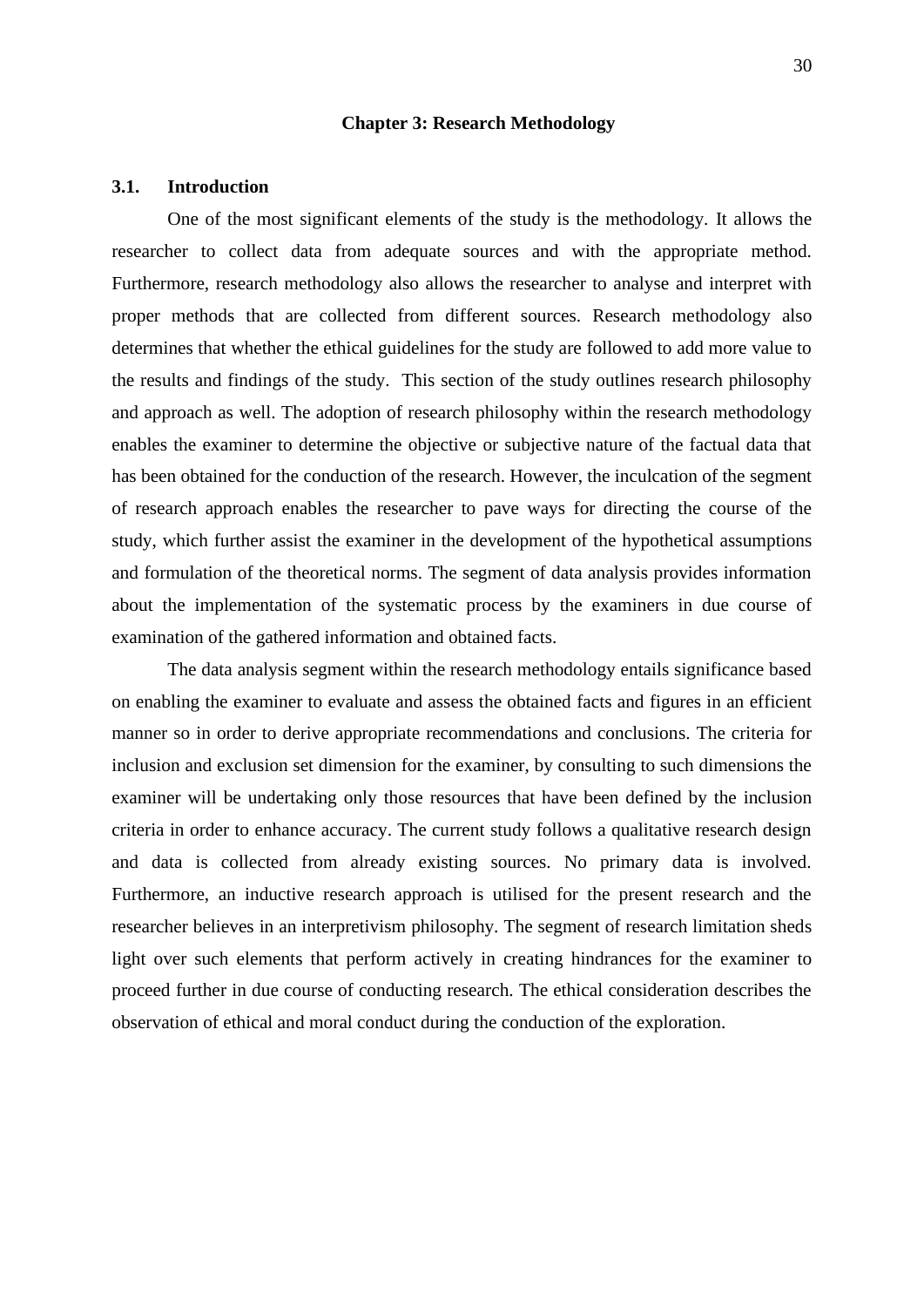

*Figure 1: Research Onion*

#### *Source: Saunders et al. (2007)*

## <span id="page-30-1"></span><span id="page-30-0"></span>**3.2. Research Philosophy**

Research philosophy is the belief for the entire research development and the data collection from primary or secondary sources. Research philosophy also determines that whether data should be objective or subjective (Saunders et al., 2007). Choosing an appropriate philosophy for the study is important to make the results and findings reliable, credible, and trustworthy. Two research philosophies are widely used by academic researchers. These areas are the philosophy of interpretivism and the philosophy of positivism. The philosophy of positivism supports objective and numeric data or direct answers. This research philosophy is highly structured with large sample size. This philosophy although mostly supports quantitative design and measurements, yet can also use qualitative research design. This research design often ignores subjective biases and social constructs in the study.

On the other hand, the philosophy of interpretivism believes in subjective data. This research philosophy supports data from multiple sources that contain multiple aspects (Sinha et al., 2018). Human subjective bias, phenomenologies, and social constructs are considered. This research philosophy suggests that the results and findings of the study can be significantly influenced by the subjective biases of the data. This research philosophy mostly supports qualitative investigations and analysis for the study.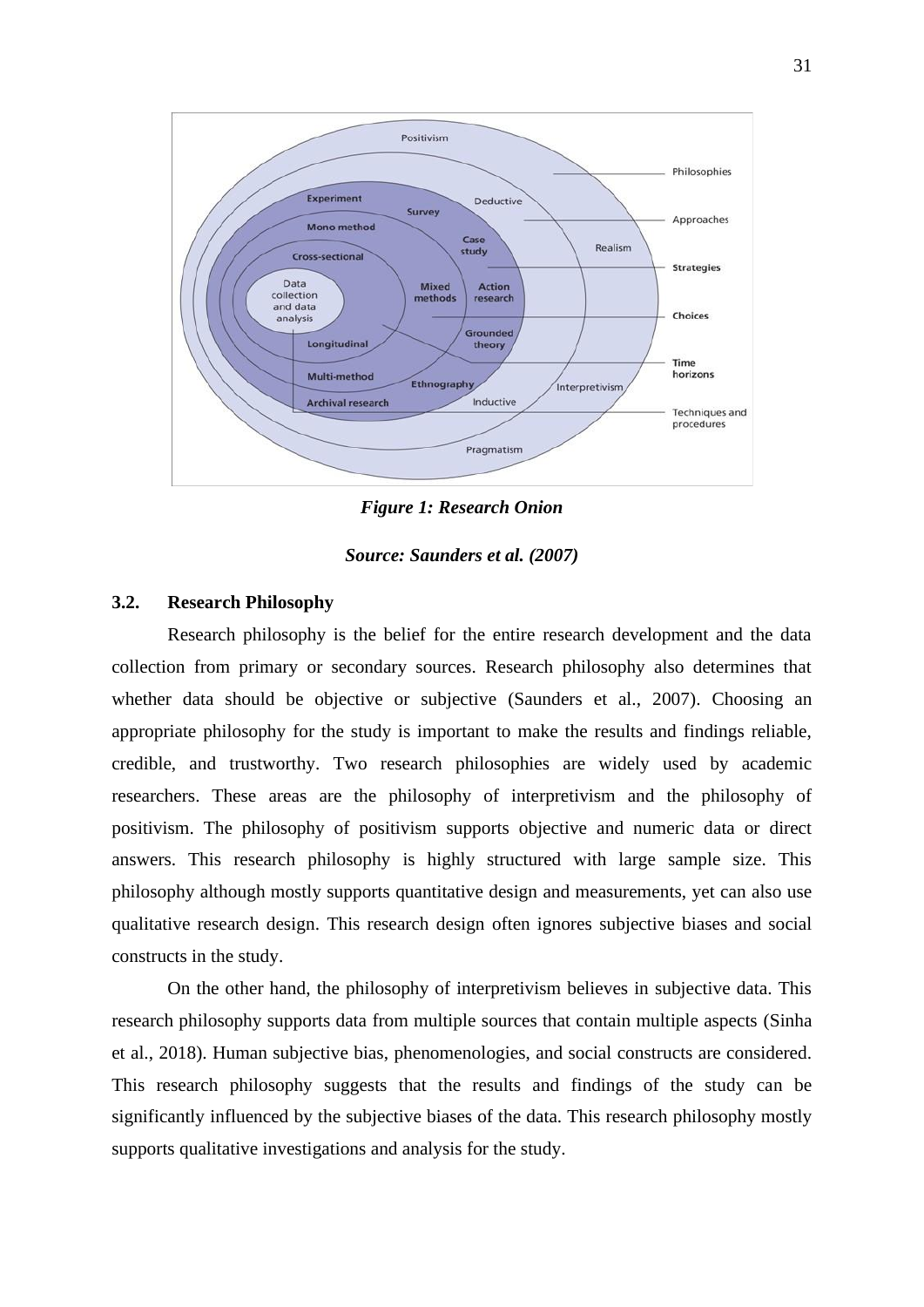The present study follows a research philosophy of interpretivism. Data is collected from secondary sources and is of subjective nature. In such cases, human social constructs, phenomenological manifestation, and biases cannot be ignored. Therefore, the philosophy of positivism is removed. In addition to that, to explore multiple aspects of Big data, dimensions of international business legitimacy and characteristics of Socially Responsible business, objective and measured data cannot be used. Research objectives for the study demand subjective and detailed data. Therefore, to make the results and findings of the study trustworthy and valuable, the most appropriate research philosophy is interpretivism.

#### <span id="page-31-0"></span>**3.3. Research Approach**

The research approach is the direction for the study that the researcher chooses for the development of the hypothesis and theoretical formulation. In academic studies, two research approaches are widely used. These are known as the inductive research approach and the deductive research approach. In the deductive research approach, a hypothesis statement is stated at the start of the study, and at the end, it is either accepted or rejected. The rest of the paper keeps testing the hypothesis statement in a direction. For this approach, researchers believe that it allows to flow in a particular direction therefore, this approach is effective. On the other hand, in an inductive research approach, no hypothesis statement is stated at the beginning. This research approach allows the researcher to explore multiple aspects of the topic and it formulates a theory at the end of the study (Liu, 2016). This research approach supports more explanations and discussion and therefore, the researchers believe that this approach is effective for phenomenological studies.

Additionally, it has also been found that qualitative data often uses the approach of inductive analysis. This data does not flow in a direction and utilises inductive reasoning for the formulation of a theory. On the other hand, quantitative data often follows a deductive approach for the analysis. This data is often in numeric format or in phrasal answers that accept or reject something directly. A mixed methodology of both qualitative and quantitative is used as well in the studies. This method is using a mixed approach of deductive and inductive for the data analysis. However, it is important to maintain a pattern and consistency among the data analysis, research methodology, and the research approach to manifest logical reasoning in the research approach. Therefore, a research approach with appropriate reasoning is very important to guide readers towards the findings of the study.

Furthermore, the research approach puts emphasis on the data generation and data interpretation methods in the study. The most emphasis is placed on the methods of data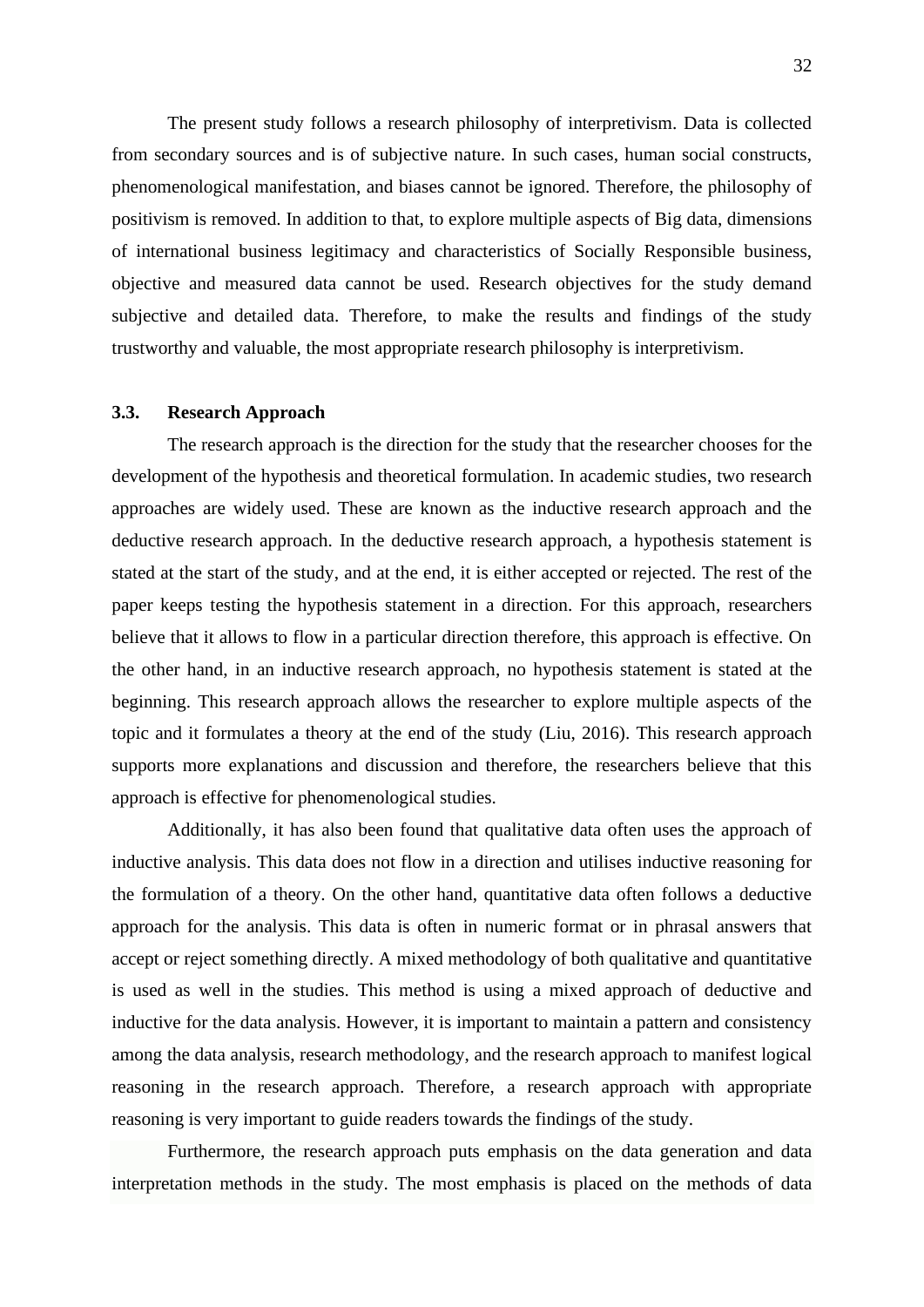generation and less on the methods of data interpretations. Quantitative studies often use statistical and mathematical analysis of the data to link the variable of the study to determine the known and unknown parameters (Gioia et al., 2013). As a result, a deductive approach allows establishing a connection between the research hypothesis and the data collected either in a descriptive way or in inferential statistics. In addition to that to test, the hypothesis a quantitative analysis uses a deductive approach to ensure that the study follows a certain direction. In the quantitative analysis, this approach transforms the generic reason into a specific reason. A deductive approach often includes four steps. At the first step, it explores the theory and finds themes and patterns. At the second step, a theory is developed and hypothesis statements are stated that need to be rejected or accepted. In the third stage, themes and patterns are brought into observations with the help of statistical and mathematical, or thematic analysis. Finally, the specific conclusions using a logical pattern are drawn that confirms the hypothesis statement in the form of acceptance or rejection.

The current study follows an inductive approach. There is no hypothesis statement to accept or reject at the start of the study; rather, the study proceeds in the direction of formulating a theory to establish the function of big data in socially responsible enterprises and the aspects of IB legitimacy. The research believes that to address the research objective, data of the multiple aspects from various sources is required. Research objectives for the present study further support a theoretical development for the study and do not support any hypothetical statements and observations. Therefore, the deductive research approach is removed. Furthermore, throughout the study different themes and patterns of the data are explored rather than focusing on a single theme and testing that theme. It also does not support the deductive approach for the study.

In addition to that, an inductive approach is widely associated with secondary sources, where data of the multiple aspects is generated to explore multiple themes and aspects of the topic. The inductive approach is extensively utilized for qualitative data analysis since it generates concepts, models, and themes.This approach involved secondary data from various sources and establish a link between the findings of the study and the objectives outline with the help of raw data (Woiceshyn and Daellenbach, 2018). This approach, therefore, formulates a theory and does not support any acceptance and rejection of the hypothesis. The researcher believes that to link the variables of the research such as SRB, Big Data, and IB, an inductive approach is adequate. Therefore, for this study, the most appropriate research approach is the inductive research approach.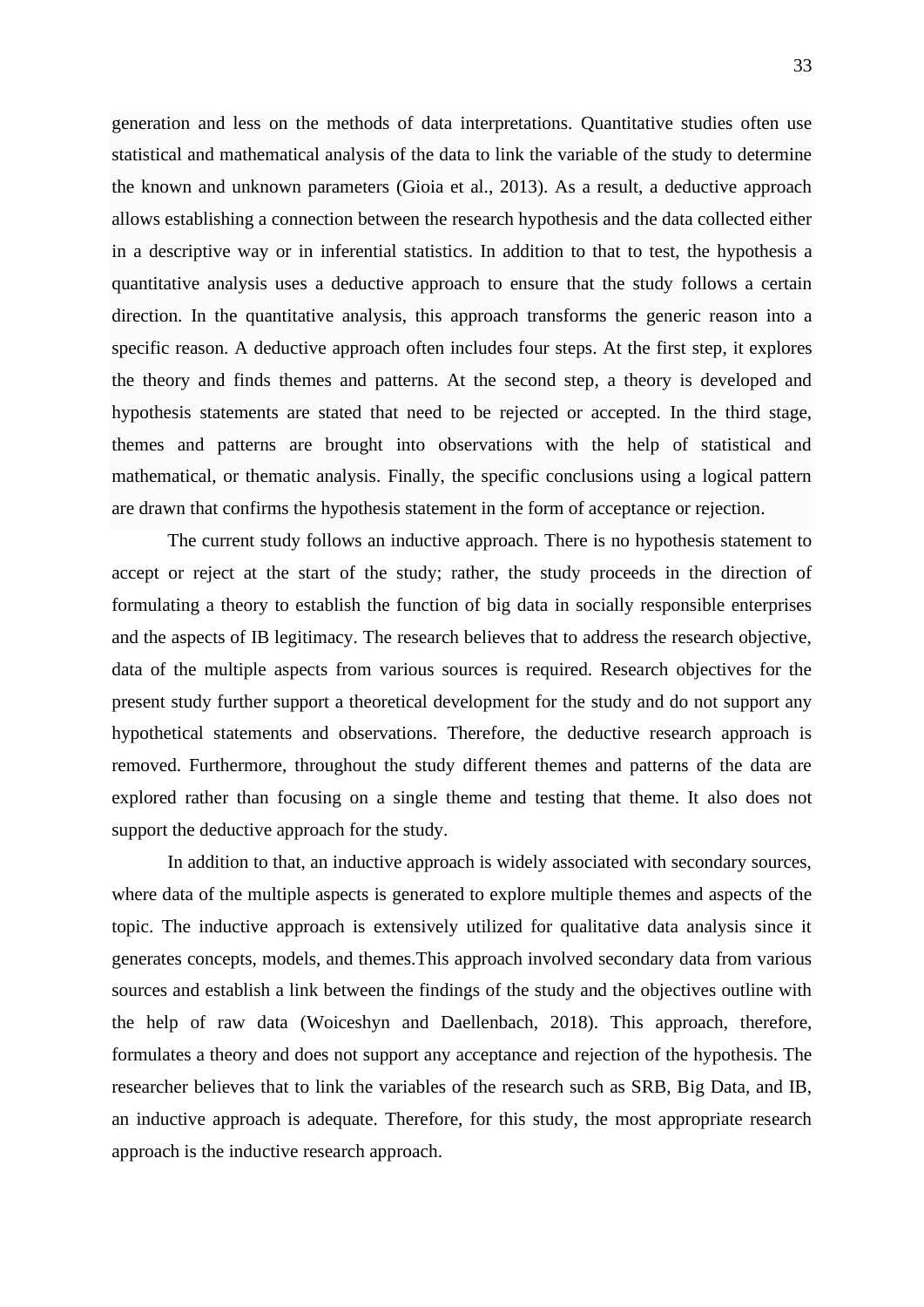#### <span id="page-33-0"></span>**3.4. Research Strategy**

The research strategy is a plan to develop the entire research step by step. Research strategy allows putting ideas and thoughts as well as efforts in a proper direction to conduct research. Research strategy allows the research to generate data from various sources in a systematic manner and according to a set schedule (Amelina, 2010). All of the stages for conducting the research are performed according to set time and rules. It further allows the researchers to save time, stay focused as well as improve the quality of the data. The researcher might use a research strategy to express the research reasoning and perform experiments to meet the research objectives.

There are multiple steps involved in the research strategy and the first step is to use existing data to determine a specific target for the research. Once the target is set, the strategy allows accessing data and sources to meet the research objectives. The final stage is to conduct the research for the identified gap and from the determined target sources. There are various research strategies for both qualitative and quantitative research. These include the conduct of experiments, surveys, interviews, view existing data from available sources, and others based on the design of the study. For interviews and surveys, a group of the population is targeted and surveyed.

The present paper uses a research strategy to gather data from existing sources and online databases such as google scholar. The study does not include any population group rather involves multiple variables such as SRB, IB legitimacy, and Big data. Sources to access data about these variables are already present. Therefore, there is no need to conduct surveys and interviews. Furthermore, for the international business legitimacy, the population is global and wide enough to be surveyed. However, a set of keywords is used to access data. These include socially responsible business, corporate social responsibility, latest data technologies, Big Data, internationalism, International Business Legitimacy. It is also worth mentioning that when at the first stage of the strategy a research gap and target are identified, a strategy of inclusion and exclusion is also applied to the data to focus only on the relevant data and remove irrelevant data.

## <span id="page-33-1"></span>**3.5. Research Design**

One of the most essential aspects of research technique is research design, which allows the researcher to select the best approach for data analysis and collecting. According to Saunders et al (2007), two research designs are widely used. These are known as the qualitative research design and quantitative research design. In addition to these, a mixed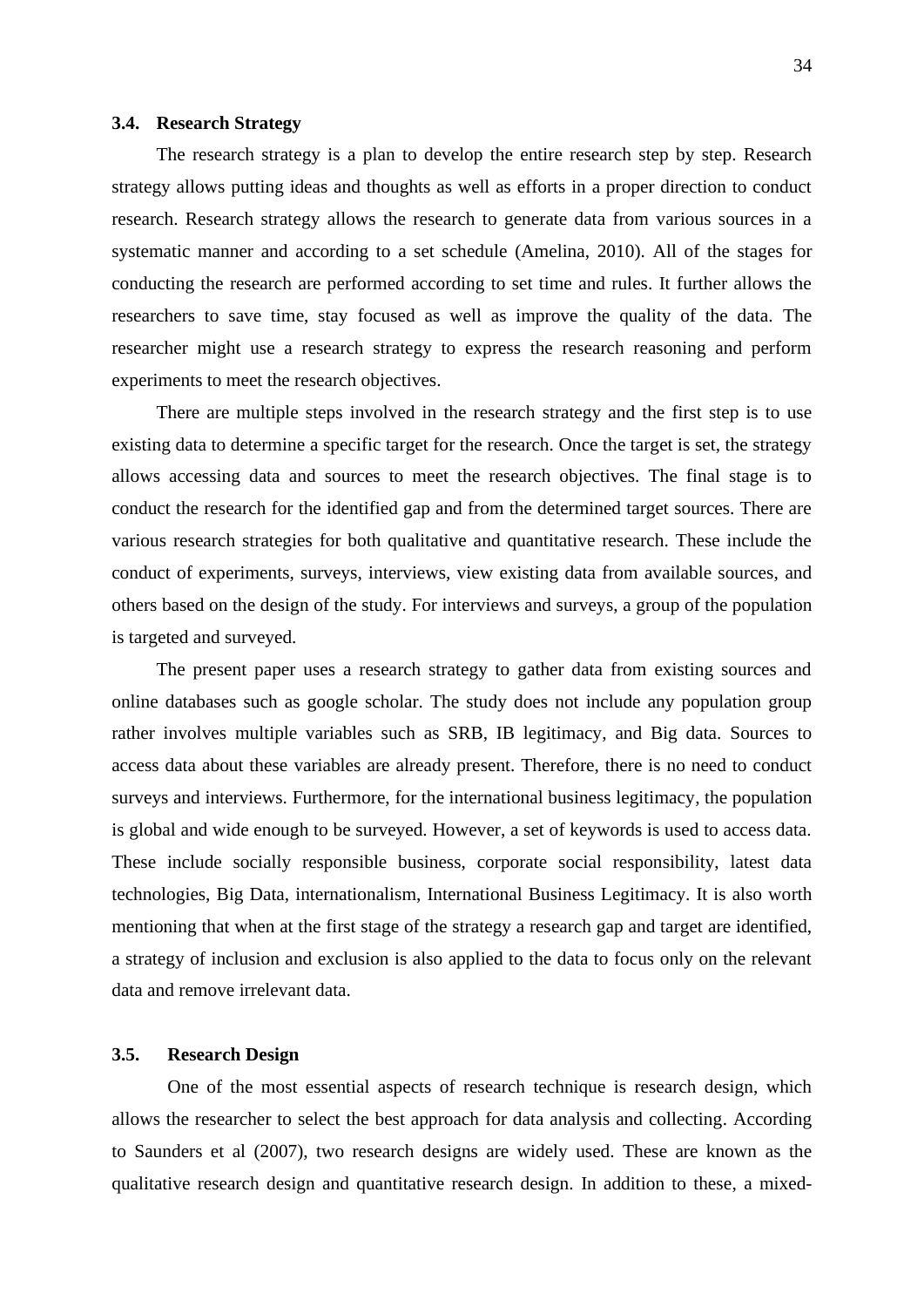method is also used that includes both of the designs for data analysis and interpretation. A quantitative research design often believes in objective data that is always in numeric format and the tools of statistical and mathematical analysis are used to analyse this data to extract themes and useful meanings. This design also supports the data that is in single words answers. On the other hand, qualitative research design supports the data that is in written format and includes multiple perspectives. This research design believes in subjective data. While the quantitative research design ignores social constructs and human biases, the qualitative research design takes both into the consideration and believes that phenomenological manifestation of subjective biases and the social constructs in the research cannot be ignored and that may pose limitations to the findings of the study as well.

Additionally, Muijs (2010) suggests that the choice of quantitative research design allows the researcher towards objective calculations and measurement of mathematical, statistical, and numerical data that is generated from experiments, surveys, interviews, polls, questionnaires, and others. This research design also manipulates the numerical and statistical data found in the existing sources. This research design emphasises the data gathered in the numerical format and generalises this to various groups and populations to demonstrate specific phenomena in this data. Furthermore, the goal of the quantitative research design is to identify a link among the dependent and independent research variables. An independent variable is the research variable that does not change with changing the other variable, while a dependent variable is always subject to changes when another variable changes. The dependent variable is also known as the outcome variable. A quantitative research design can be both descriptive and experimental. In descriptive design measurements and calculations are performed once only and in the experimental design, measurements are done both before and after the experiment. Furthermore, a descriptive design only establishes links between the independent and dependent research variables, while the experimental design also manifests causalities in the study.

On the other hand, a qualitative research design keeps changing and depends on the participants, the method of data collection, the nature of the interviews, and focus groups. All the aspects are highly considered while using a qualitative research design for the study. Although, various qualitative research designs are different from each other, yet there are also some similarities between these. This research design highly depends on the social constructs and human biases and analyses the phenomenological data with the help of qualitative analysis such as thematic analysis and content analysis to establish a relationship between the research variable, research objectives, and theoretical framework. The current study uses a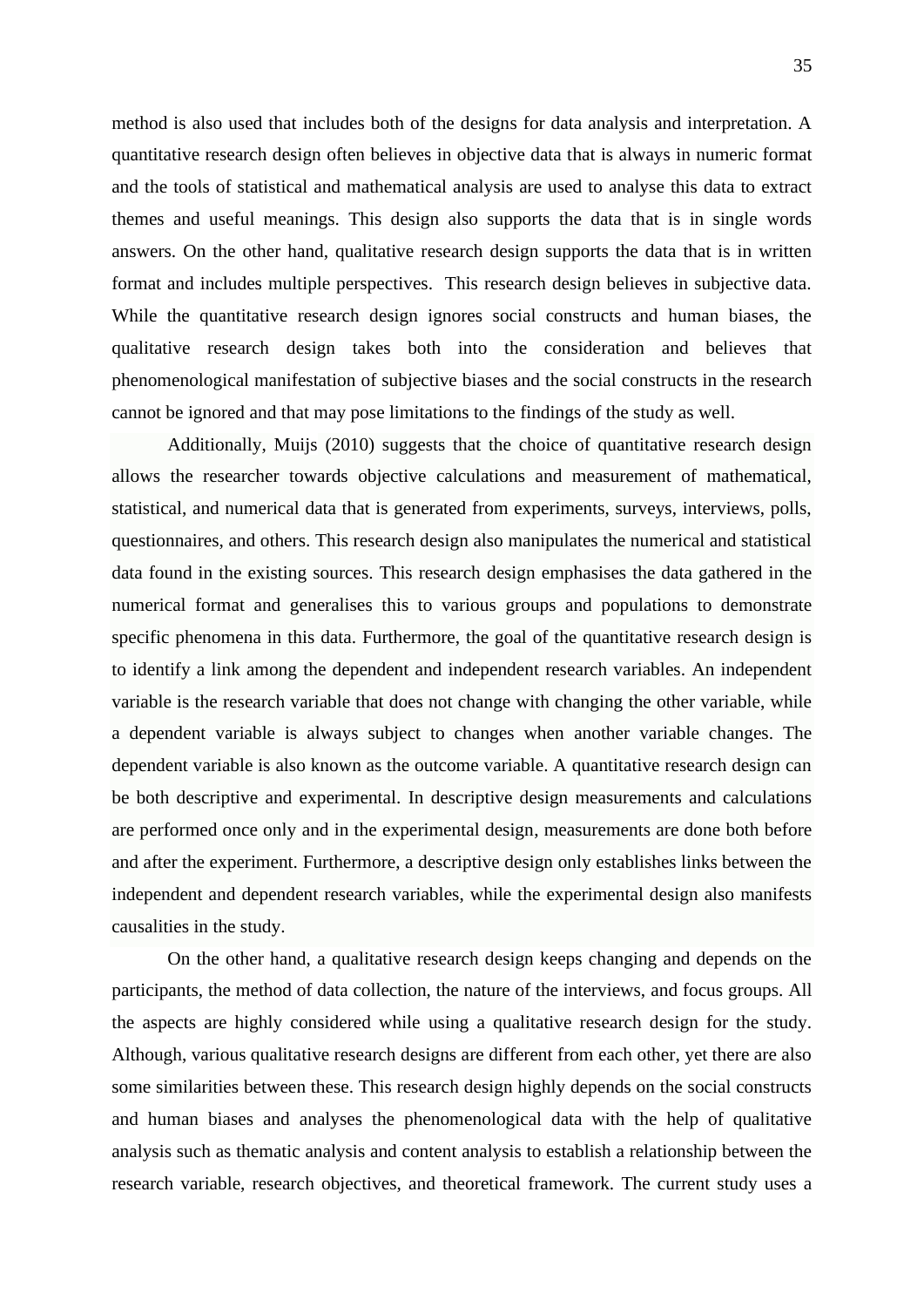qualitative research design. The research believes that only the subjective data that includes multiple perspectives contributes towards accurate findings. The researcher believes that to meet the research objectives for the impacts of Big Data on socially responsible businesses in the aspect of international business legitimacy only objective and phenomenological design of the research can be effective. Furthermore, quantitative research often deals with logical reasoning, numbers, phrasal answers, and objective opinion.

The researcher believes that only numerical and statistical data obtained through descriptions and experiments contribute to accurate results and findings for the study. This research design supports unchanged data and convergent reasoning for the study, rather than supporting divergent reasoning. This study does not involve any numerical and objective data and the researcher believes that detailed data that flows in multiple directions can only answer the research question and addresses the research objectives. Therefore, the quantitative research design is removed. Additionally, the researcher strongly believes that subjective biases and human social constructs in anthropological and phenomenological studies cannot be ignored. Data collection sources contain the biases and personal opinions of the authors as well, despite using other sources. Therefore, to explore this phenomenon the most appropriate research design for the current study is the qualitative research design.

## <span id="page-35-0"></span>**3.6. Data Collection**

Data collection is a crucial part of the research technique since it helps the researcher to gather data from credible and dependable sources to enhance the study's outcomes and findings.This includes methods of data collection from various sources. There are two methods of data collection that are used widely by the researchers. These are identified as the methods of primary data collection and secondary data collection. Both of these methods use different strategies for the data collection and depend on the design of the study and research approach. Furthermore, the method of primary data collection allows the researcher to collect data from new sources. This data is specific to the research objectives and has not been previously discovered by other researchers, therefore it is often regarded as fresh data as well. Various research strategies are adapted for primary data collection. The sources of primary data collection include experimental studies, surveys, questionnaires, interviews, and others that provide new and fresh data. On the other hand, the method of secondary data collection allows the researcher to collect data from already existing sources. This data has previously been discovered by other researchers to address similar research objectives and answer similar research questions. The sources for the secondary data collection include; books,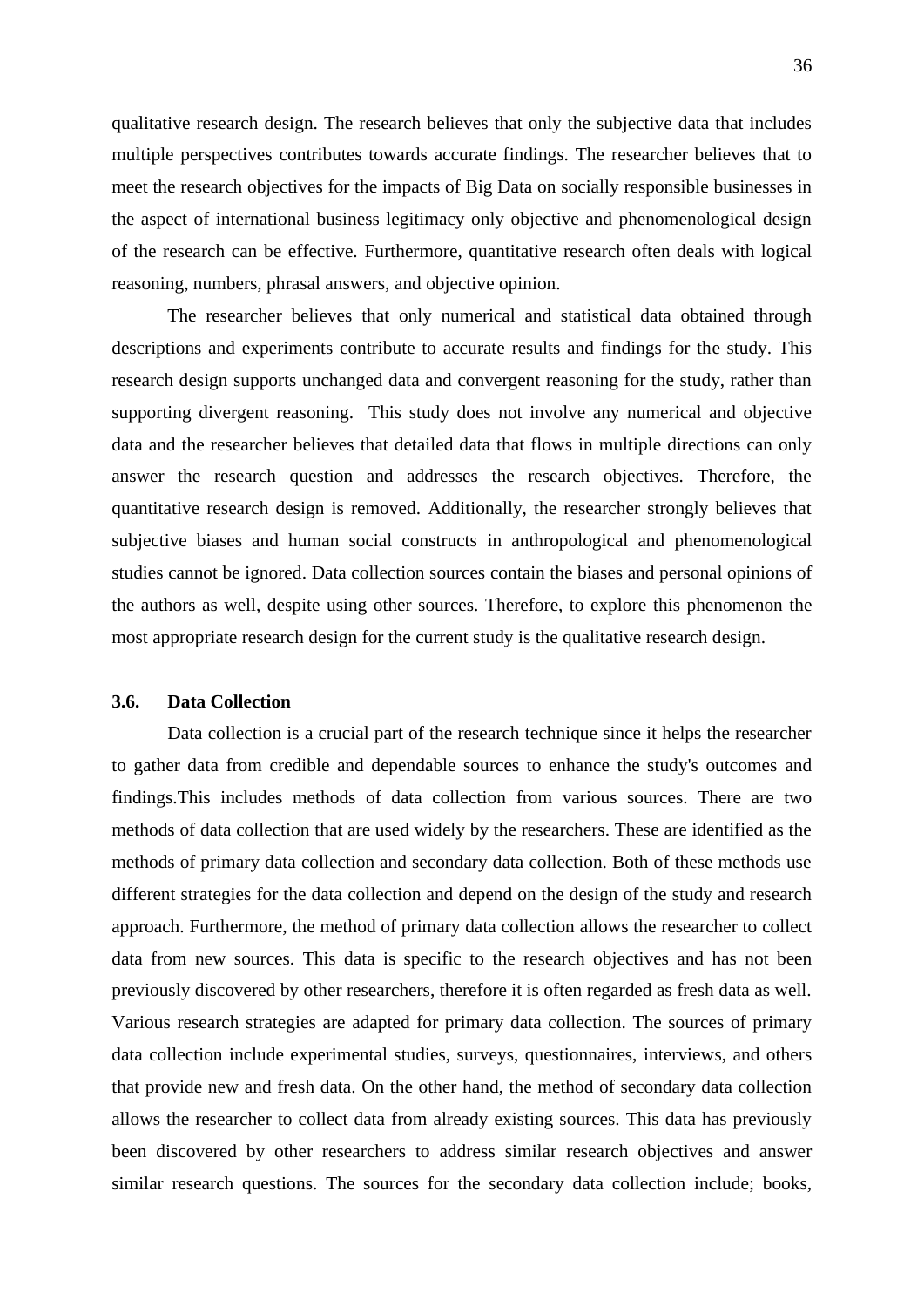magazines, articles, website data, anthropological and phenomenological data, interviews, videos, and others.

This study follows a method of secondary data collection. The research objectives to address the impacts of big data on socially responsible businesses in the aspects of international legitimacy do not support data to be collected from primary sources. Furthermore, the research objectives include a global and international perspective, and vast populations therefore strategies of the primary data collection such as interviews and surveys are not possible. Furthermore, there are other constraints as well for the primary data collection for the current study. Primary data collection is also an expensive method of collecting data and for the current study, conducting primary research on an international level is further an expensive and time-consuming process.

Therefore, strategies of secondary data collection are applied for the present research. As a research strategy already existing literature and resources are reviewed. Data about the research objectives and socially responsible businesses as well as about the role of big data for making businesses socially responsible is already available over numerous resources. Furthermore, personal opinions that are evident in the primary data and interviews of the participants are not present at that level in the secondary data, which makes the research findings more relevant and trustworthy using a method of secondary data collection instead of using interviews and surveys. Sources such as books, articles, magazines, and others regarding the topic are available already. Furthermore, the current pandemic of Covid-19 puts restrictions as well on the primary data collection by interviews. The secondary data collection, however, does not involve any direct social interaction. In addition to that primary data collection method involves costs as well that are reduced with the help of secondary data collection. Therefore, the most appropriate data collection method for the present study is secondary data collection.

## <span id="page-36-0"></span>**3.7. Data Analysis**

Data analysis has been determined as a systematic process implemented by the examiners while conducting a particular exploration at the said concern by effectively evaluating and analysing the gathered facts and figures. Heeringa et al. (2017) has mentioned in their explorations regarding the data analysis that it has been perceived as the most crucial segment of the exploration due to the fact that such segment incorporates in-depth analysis of the attained information that further directs the examiner towards the attainment of the results and conclusion. They further observed and argued in such regard that upon the introduction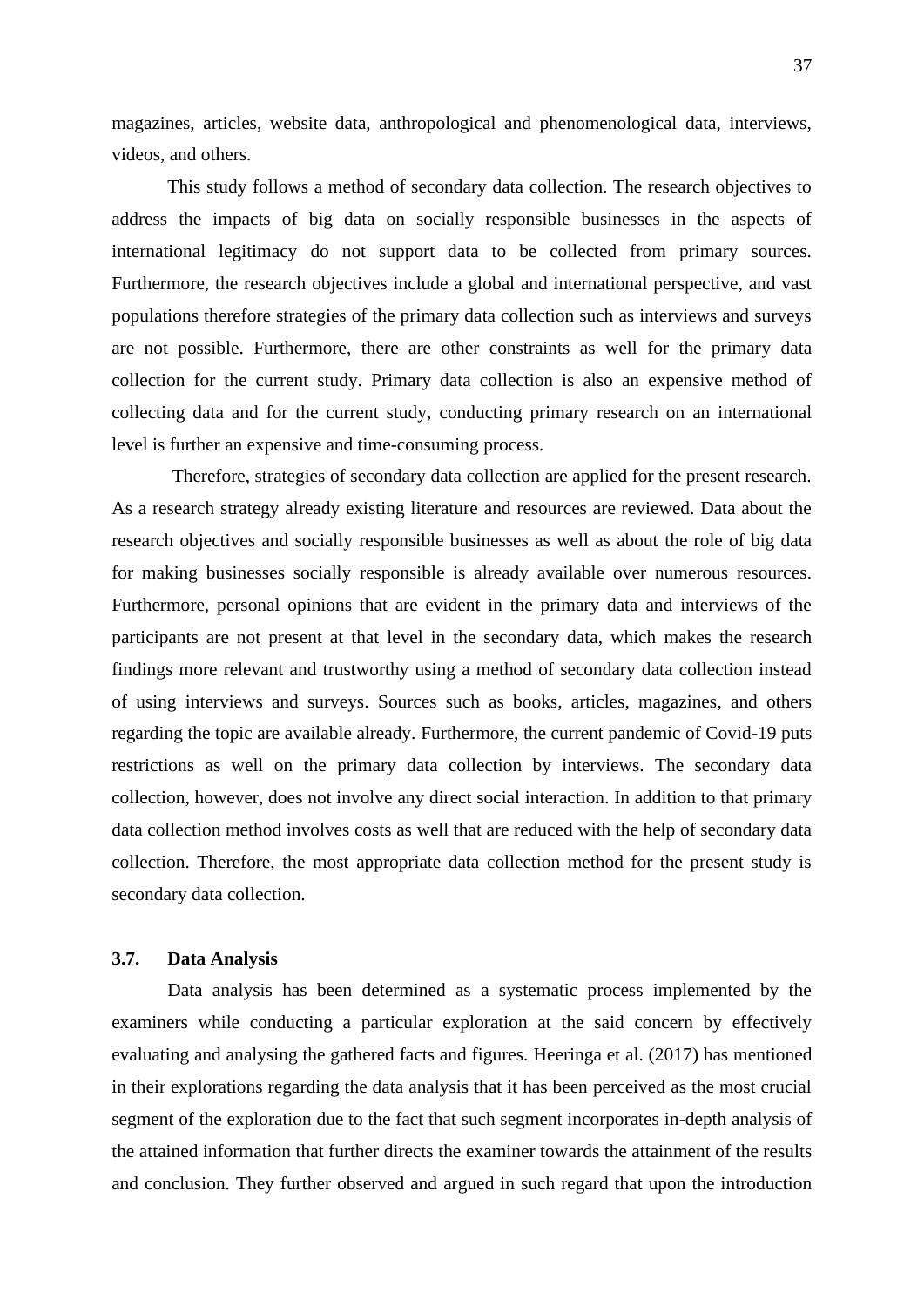of qualitative approaches contained by the qualitative textbooks associated with the researches, each and every approach has been discussed by remaining under the historical context and philosophical backgrounds. It has been determined on a general basis that a broader philosophy has been shared by the qualitative approaches, such as certain starting points determined as open-ended, and the approaches associating person-orientation. The current exploration has been proclaimed as secondary qualitative, which implies that the study has been conducted by consulting the subsequent resources of the preceding examinations and studies that inculcates the efforts of the examiners. The preceding secondary resources through which the data has been attained encompasses the previous researches, journals, magazines, and books.

Current exploration has made an effort seeking to evaluate and assess the facts and figures in an efficient and progressive manner for the purpose of drawing a particular conclusion that could be reliable and effective in all aspects. The entire facts and figures contained by the current research have been evaluated and assessed the data that has been obtained by the study in a systematised manner, then arranging that data precisely and analysing the gathered facts by thorough reading, filtering the sources, and critical evaluation (Sgier, 2012). The recent study has determined the facts by comparing and contrasting the attained information in such a sense so that the ongoing exploration becomes able of achieving and presenting various perspectives probable to the research topic and in order to remain free from bias of any sort. The current study has employed the approach of content analysis for the purpose of analysing and evaluating the obtained information in order to attain productive results and desirable outcomes. Several examiners founded their opinion in regard to the approach of content analysis that communication theory has been introduced providing a course for addressing properly the concern relating to interpretation and clarification of the underlying assumptions by the content analysis approaches.

The content analysis approach has been determined as the process that enables the examiner for measuring the qualitative facts and figures based on analytical assortment in correspondence to comparing and relating the available and obtained items and evidence concerning the information for the purpose of overview (Vaismoradi et al., 2013). Thematic analysis can be carried out while keeping within the realms of the realist and constructionist paradigms, with varied findings resulting from differences in focus. By employing and implementing data reduction methods and processes, such a data analysis process turns large qualitative facts and figures from raw to productively usable indicators.. However, such approaches of data analysis have extensive reliance over the "factist" perspectives, which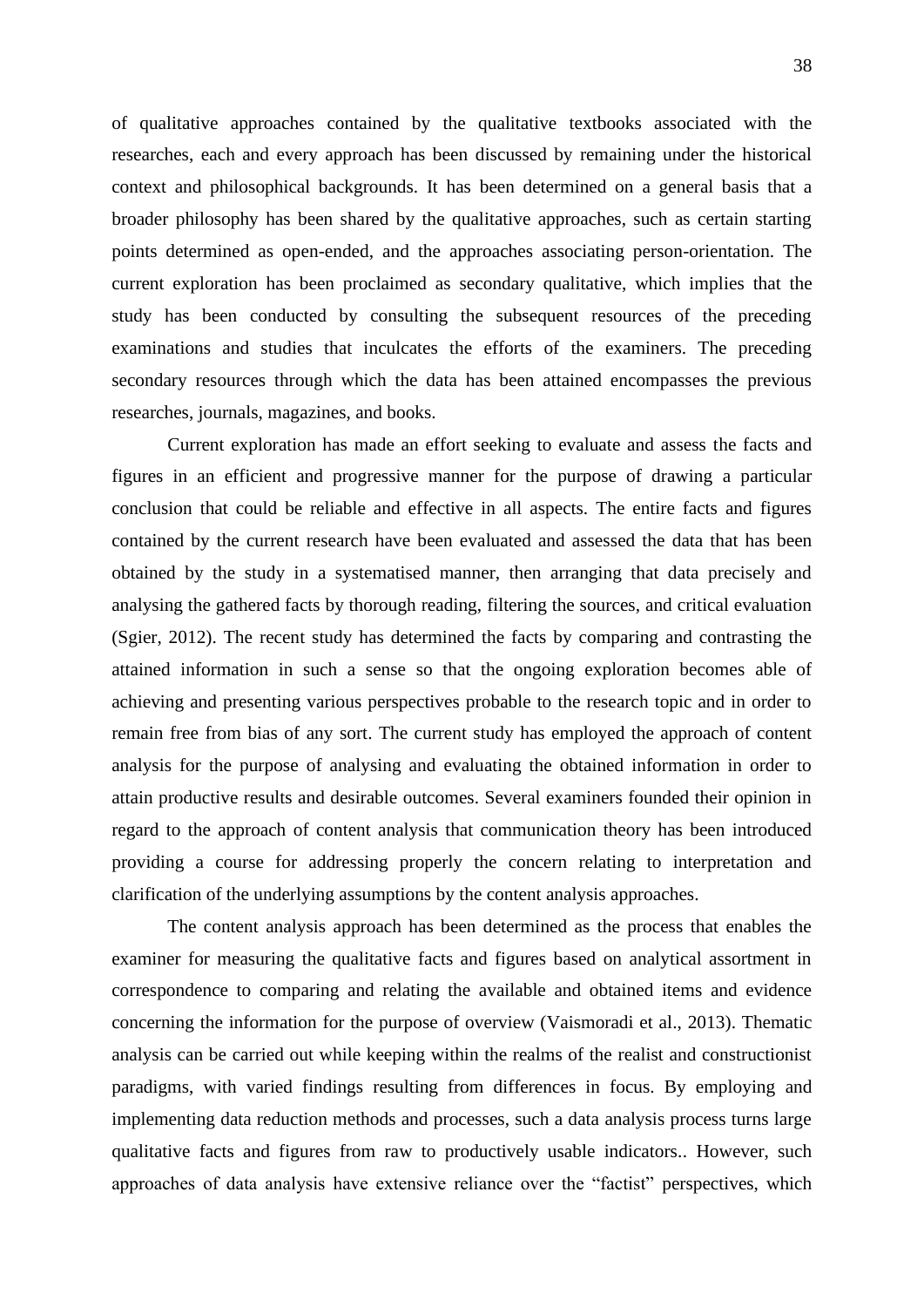presumes facts and figures containing more as well as less accuracy in association to the truthful indexes obtained by the realistic notions.

Bengtsson (2016) in their explorations has mentioned that the approaches of content analysis for the purpose of data evaluation have been employed seeking to identify and determine the concept or theme present in the accessible qualitative facts and statistics. They further observed that the current exploration has assessed and evaluated the obtained information by developing particular themes in relation to the said concern that ensures correspondence and interrelation with the pre-identified objectives of the study. In order to describe in a more simplest manner, the researcher by obtaining such approaches for the data analysis deemed for finding out regarding the factual attitudes, behaviour, and motives observed and interpreted by the individuals designated to be explored in relation to detecting the occurrence of actual incidence. It can be proclaimed without any doubt that content analysis in correspondence to the thematic analysis collaborates the identical aim for analytic examination of narrative sources having associations to the real-life concerns. Such a process will be employed by breaking the text into comparatively smaller and flexible units of content and submitting such units for descriptive treatment.

It has been proclaimed in regard to the content as well as thematic analysis approaches that have been determined as suitable and appropriate for the deliberation of desirable responses to the identified question of the exploratory concern (Elo et al., 2014). The researchers have further added in the context of thematic analysis that such a tool has been determined as flexible and useful for the purpose of exploration in order to obtain detailed and rich, perhaps complex accounts for the information. More clearly stating that thematic analysis incorporates the identification and inspection of the general threads, which could further be extended across the data collection sets. The examiners have determined content analysis approaches for the evaluation and assessment of the multi-faceted, significantly viable, and sensitive phenomenon of exploration. The examiners found that in the course of doing exploratory work in the context of the mentioned issue, where ambiguity is prevalent in the majority of the segments, content analysis methodologies should be implemented.

Such approaches defined by the content analysis have been presumed as suitable and convenient in order to report in more of the simplest manner in the context of the in general exploratory concerns demarcated by the obtained facts and figures (Graneheim et al., 2017). The researchers have profoundly developed their opinion in regard to that both of the approaches incorporate aptitudes of permitting the qualitative analysis of the obtained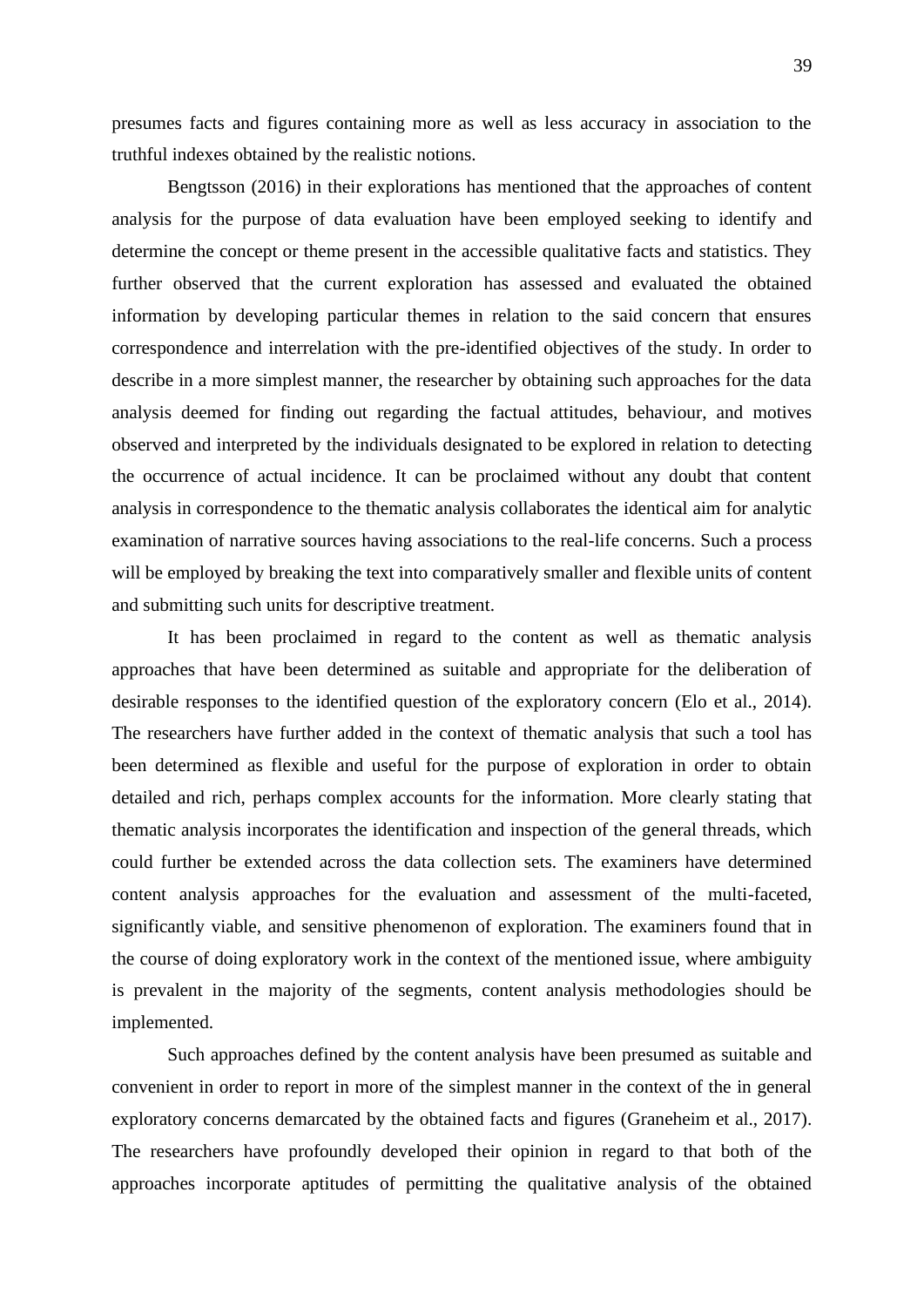information. Based on the incorporation of content analysis, the researchers have conveniently deliberated that analysing and evaluating the qualitative facts in correspondence to the quantification of the facts simultaneously is deemed as possible. It has further been observed that content analysis employs a descriptive approach for coding of the facts as well as interpretation of the quantitative counts contained by the codes; whereas, thematic analysis ensures the provision of comprehensive, purely qualitative, and nuanced data accounts.

As far as the current exploration is concerned, the primary chapter of the introduction has efficiently described the foremost aim in relation to the three significant objectives of the exploration; which emphasises that the current study has effectively assessed and evaluated the obtained information by keeping alternating outlooks of the study based on the assistance of the identified objectives of the study. Primarily, the exploration has proactively and effectively deliberated, evaluated, and analysed the literature concerning the research topic for the identification and recognition of the approaches in order to support the role of big data analysis in socially responsible business. Furthermore, the exploration has obtained corresponding information for the purpose of evaluating and analysing the facts that highlight the legitimate perspectives are concerned across the international business domain. The factors associated with the international business domain comprise the role of religion, the role of cross-border collaboration, global business strategies in correspondence to the influential bodies. The study has then filtered out the most credible and authentic factual data for the inculcation within the exploration.

#### <span id="page-39-0"></span>**3.8. Inclusion-Exclusion Criteria**

The criteria for inclusion and exclusion in the research context have been determined for setting profound boundaries in order to obtain a systematic overview. Such criteria will be productively laid after setting the questions in regard to the said concern for the exploration. Such initiative inculcates prior to the conduction of the search and exploration while scoping relating to the searches and exploration necessarily be undertaken for determining the appropriate criteria for the study. There are several factors that can be perceived by the examiner in due course of the set criteria for inclusion and exclusion. The recommended information to be comprised for the inclusion and exclusion is concerned with recording under the paragraph or table format defined by the systematic review. It might become essential for providing definitions and explanations in correspondence to the said sources from where the information has been obtained, as well as their employment for the precise concepts within the question of the research.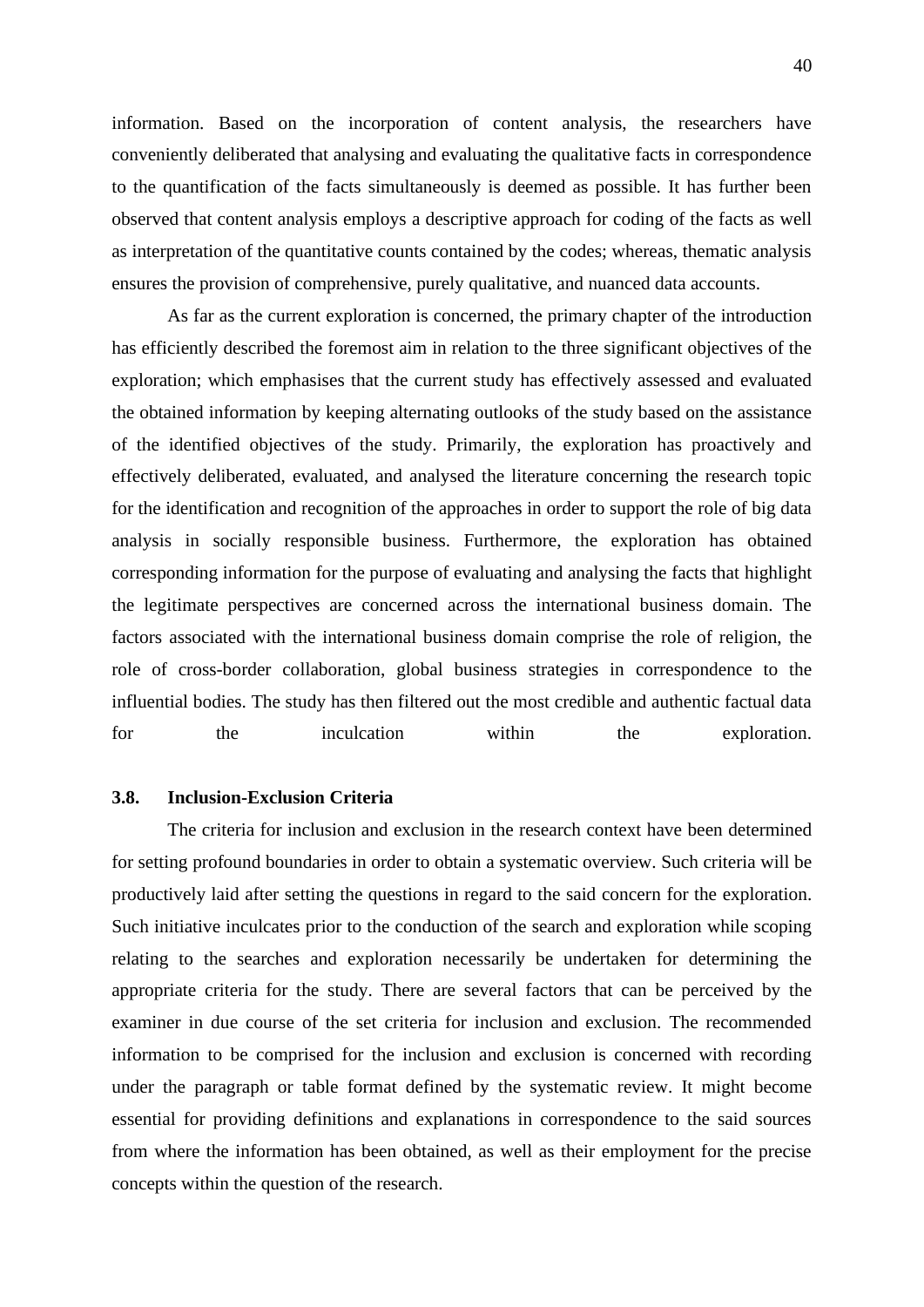The inclusion criteria incorporate and everything contained by the exploration, while the factors that have been determined as making the study ineligible must be determined to be comprised under the criteria for exclusion. As far as the inclusion criteria are concerned it is viable to choose those secondary sources that align in an appropriate manner with the design of the study for the question of the exploration. For instance, those secondary sources have been consulted for the attainment of the desirable facts, which are based on the role of big data within the socially responsible business. Furthermore, the studies and explorations will further be taken into account which determines the legitimacy perspectives of the business across the global domain. The data for the current exploration will be obtained from those resources that have been pronounced as most authentic rather than entailing vague associations.

## <span id="page-40-0"></span>**3.9. Research Limitation**

The limitation of the exploration is concerned with the emphasis on barriers during the collection of secondary data and conducting the research study. The researchers have pronounced that it is easier to gather and assort data obtained from secondary resources, whereas, the barriers co-exist limiting the exploration to proceed further. Such limitations can become problematic if ignored at the primary stage of appearance and observance. As far as the domain of current exploration is concerned, which has been proclaimed as secondary qualitative. The data obtained through secondary resources might be pronounced as general and vague, which could be determined as irresponsive for undertaking decisions. The researchers have further observed that information obtained through secondary resources might be inaccurate due to the presence of unreliable facts over the internet, which cannot be detected most of the time due to a lack of strengths and resources. The instances are further probable that the desirable data might be present, but obstructs the examiner from inculcation in order to conduct exploration based on the available data and statistics for being obsolete. The probabilities are even there stating that the sample designated by the examiner in order to obtain secondary data might be insufficient and smaller in size. Further limitations observed in the context of exploration would be that venture that has published the data lacks reputation.

## <span id="page-40-1"></span>**3.10. Ethical Consideration**

In recent times, moral and ethical considerations have been determined as a worthy asset that compels each and every individual to gain comprehension regarding the viabilities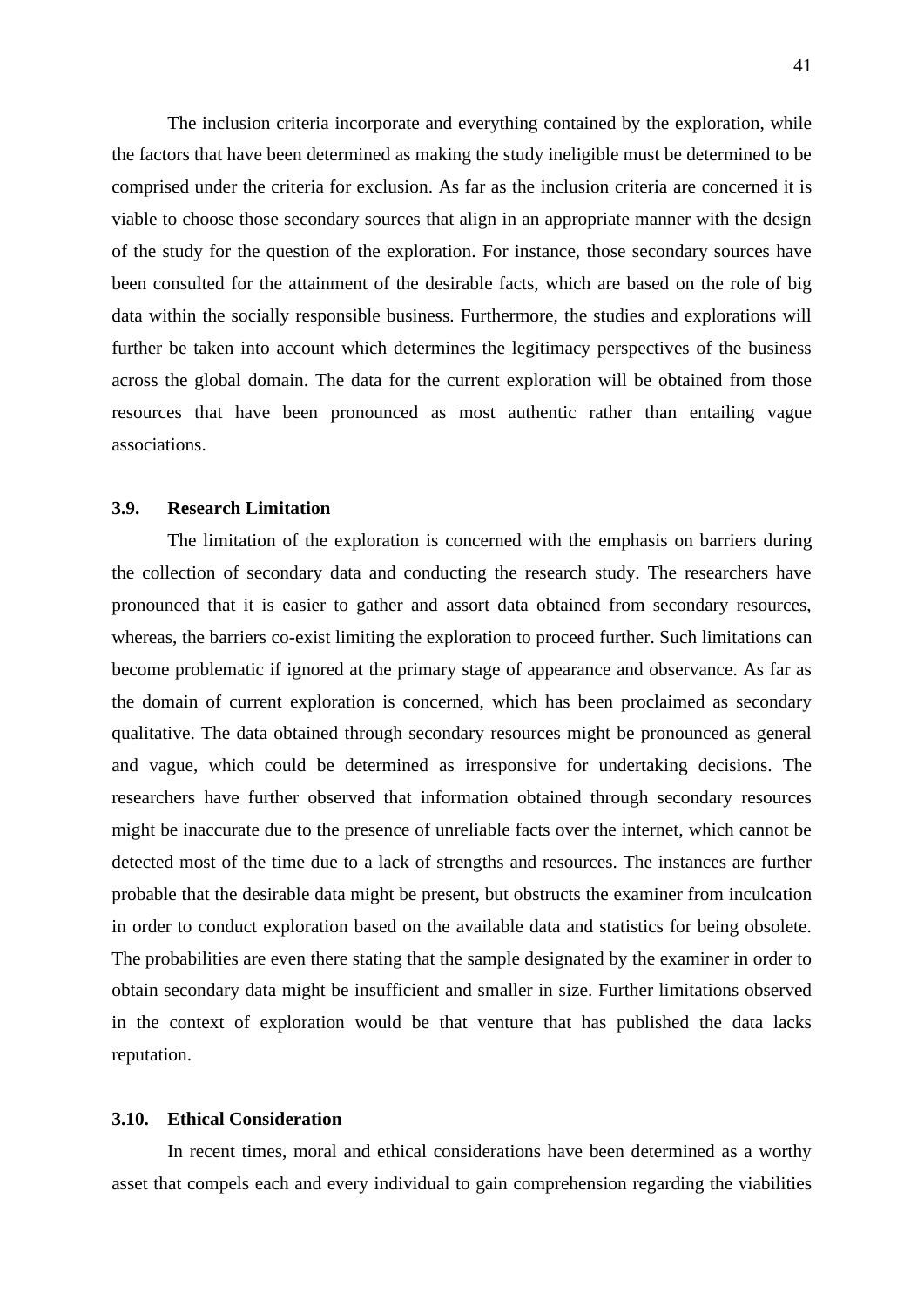associated with ethics in order to develop strategies and plans based on observing the moral consequences. Roberts (2015) has argued that the ethical considerations comprise the worthiness and significance due to entailing credibility, validity, and authenticity in the context of exploration. The examiner is therefore restricted to follow moral conduct in due course of conducting exploration, otherwise, a huge kiosk will emerge within the field of exploration based on the existence of plagiarism, and the facts that can be determined as irrelevant to be considered that will further be impacting the future researchers. Hence, the examiners perceive it as an essential element for conducting exploration in order to make effective comprehensions by following the ethical code of conducting research, which necessitates the examiner to not pick up the content as it is that can be accounted under the domain of plagiarism.

The ethical consideration in the context of conducting research takes into account; informed consent, sampling approaches, risk of harming, voluntary participation, anonymity, confidentiality, validity, and methods of exploration (Neale, 2013). The exploration will be answerable for the accurate and appropriate justification of the material associated with backing the research, otherwise, the study will be determined as biased or inappropriate. The ethical consideration indicates the responsibility of the researcher to lay the foundation for the description of the attained sampling in correspondence to emphasising the cause due to which the option has been chosen by the examiner. The researcher has to provide a statement that will describe why the other options have been rejected by the examiner. Such ethical and moral instances ascertain the credibility of the examiner.

#### <span id="page-41-0"></span>**3.11. Summary**

Research methodology entails viability by enabling the researcher to incorporate adequate resources, which ascertains the attainment of desirable data. This chapter further elaborates on the inculcation of appropriate ways and techniques for the interpretation of the obtained facts and figures. This chapter provides information regarding the adoption of the appropriate philosophy of the research, which enables the examiner to understand the nature of gathered facts in order to proceed with the study in an efficient manner. This chapter has inculcated the research approach segment that provides knowledge about the course chosen by the examiner in order to proceed further. The segment of data analysis has been encompassed by the current chapter, which informs us regarding the systematic process obtained by the examiner for inspecting and evaluating the obtained facts. The section on inclusion and exclusion entailed by this chapter provides a statement about what secondary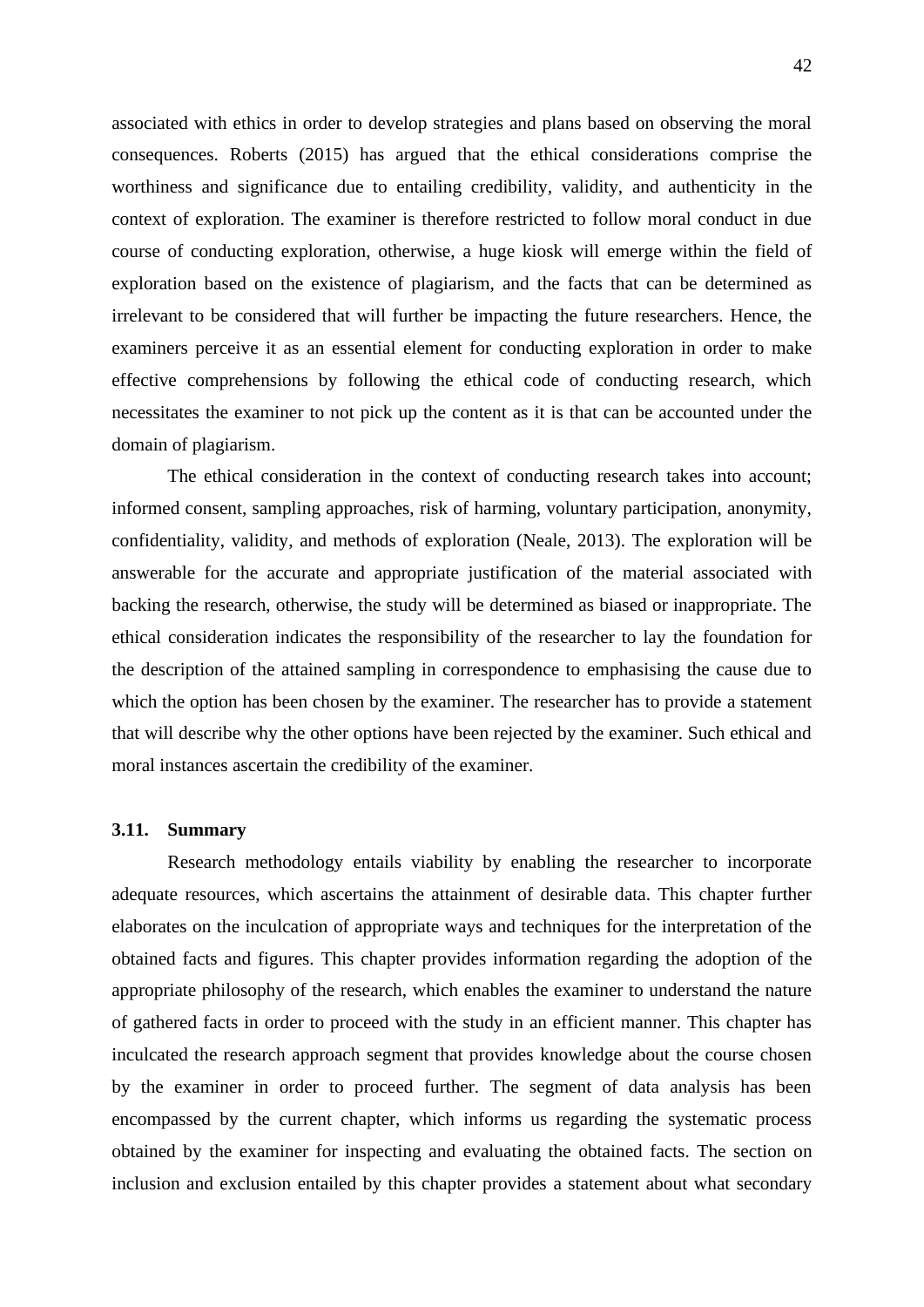sources have been observed for the purpose of data collection and what are the causes behind the rejection of the sources. The limitations of the research have been concentrated in the chapter on research methodology as well. The ethical consideration has further been involved by the current chapter of methodology, in order to highlight the significance and viability of such segment in the context of exploration.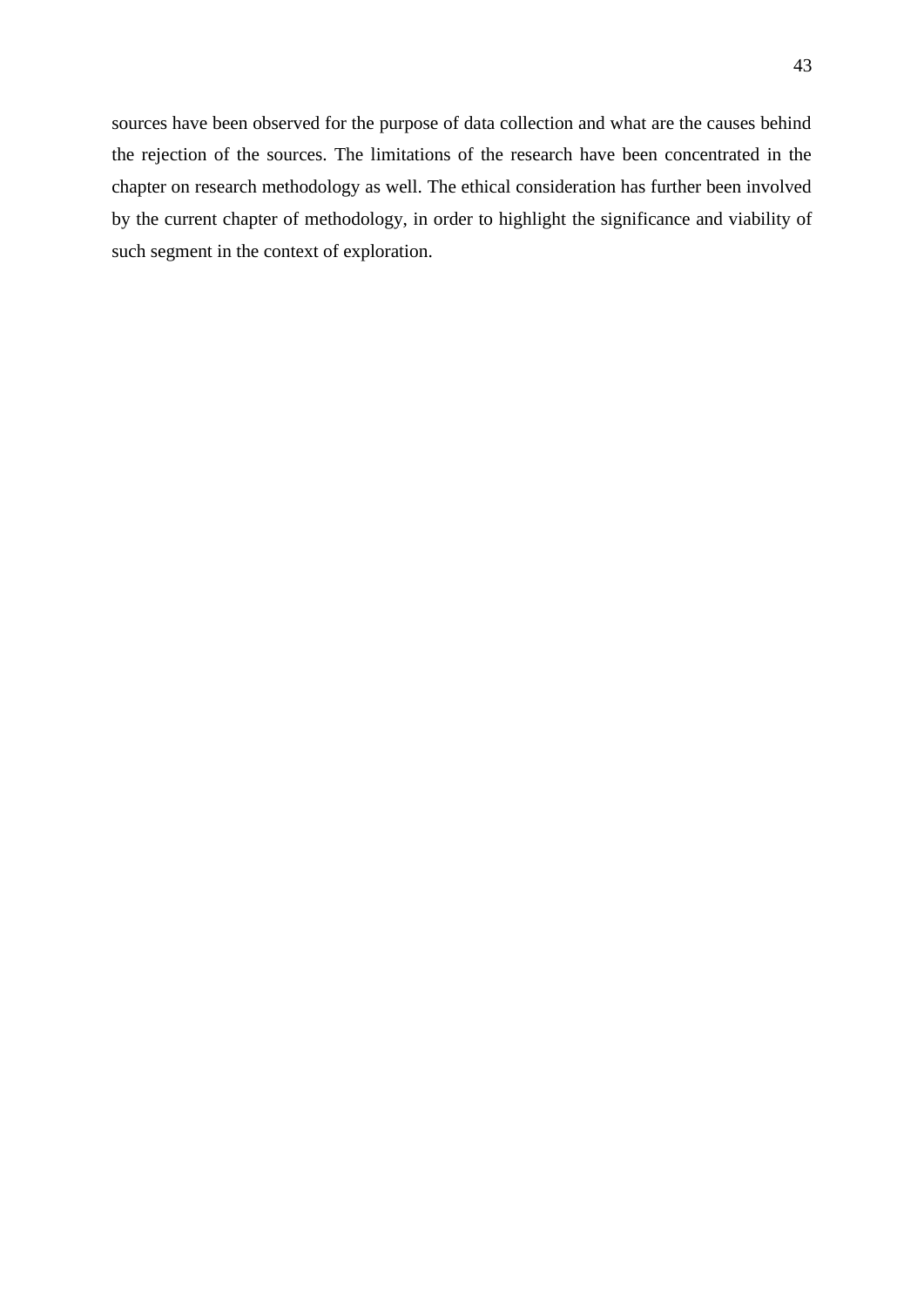## **Chapter 4: Results and Discussion**

## <span id="page-43-1"></span><span id="page-43-0"></span>**4.1 Introduction**

## <span id="page-43-2"></span>**4.2 Characteristics of Socially Responsible Business (SRB)**

In the last decades, global climate has witnessed the worst impacts from the pollution that is produced by businesses and companies. In addition to that, the corporate wrongdoings and impacts of businesses on society and the environment have accelerated. Due to the increasing impacts of the businesses on climate and society, scholars and researchers have laid emphasis on the managerial and operational activities of businesses that contribute towards both sustainable and inclusive development, and this phenomenon is known as Socially Responsible Business (Fitzgerald et al., 2010). While in the present business structure stakeholder is more concerned about the financial profits obtained, an SRB model of the business focuses on social and environmental development. In such a business model stakeholders are widely vested around a business model that business operations that impact the global environmental sustainability and leverage poverty from the society.

| RQ Sub-       | Dimensions and          | Case Company           | What type   | How Big     | What was         |
|---------------|-------------------------|------------------------|-------------|-------------|------------------|
| questions     | Characteristics         | Information            | of Big data | data        | the final        |
|               | Of Socially Responsible |                        |             | impacted    | value            |
|               | <b>Businesses</b>       |                        |             |             | output           |
|               |                         |                        |             |             | created by       |
|               |                         |                        |             |             | big data in      |
|               |                         |                        |             |             | IB and how       |
|               | What                    | Where                  |             | <b>HOW</b>  |                  |
| How big data  | 1. Legal                | Legal affairs of       | Predictive  | Supply      | <b>Starbucks</b> |
| has           | Ethical<br>2.           | <b>Starbucks</b>       | Modeling,   | chain       | has applied      |
| influenced    | 3.<br>Social            | Production and         | Production  | management, | the              |
| different     | Environmental<br>4.     | Supply Chain           | Tools and   | Sustainable | techniques       |
| dimensions of | 5.<br>Global            | <b>Social Services</b> | techniques  | production  | of Big data      |
| legitimacy    | Inclusiveness and       | and Community          |             | procedure.  | in its supply    |
|               | Sustainability          | programs.              |             |             | chain and        |
|               |                         | Environmentally        |             |             | production       |
|               |                         | friendly               |             |             | as an output     |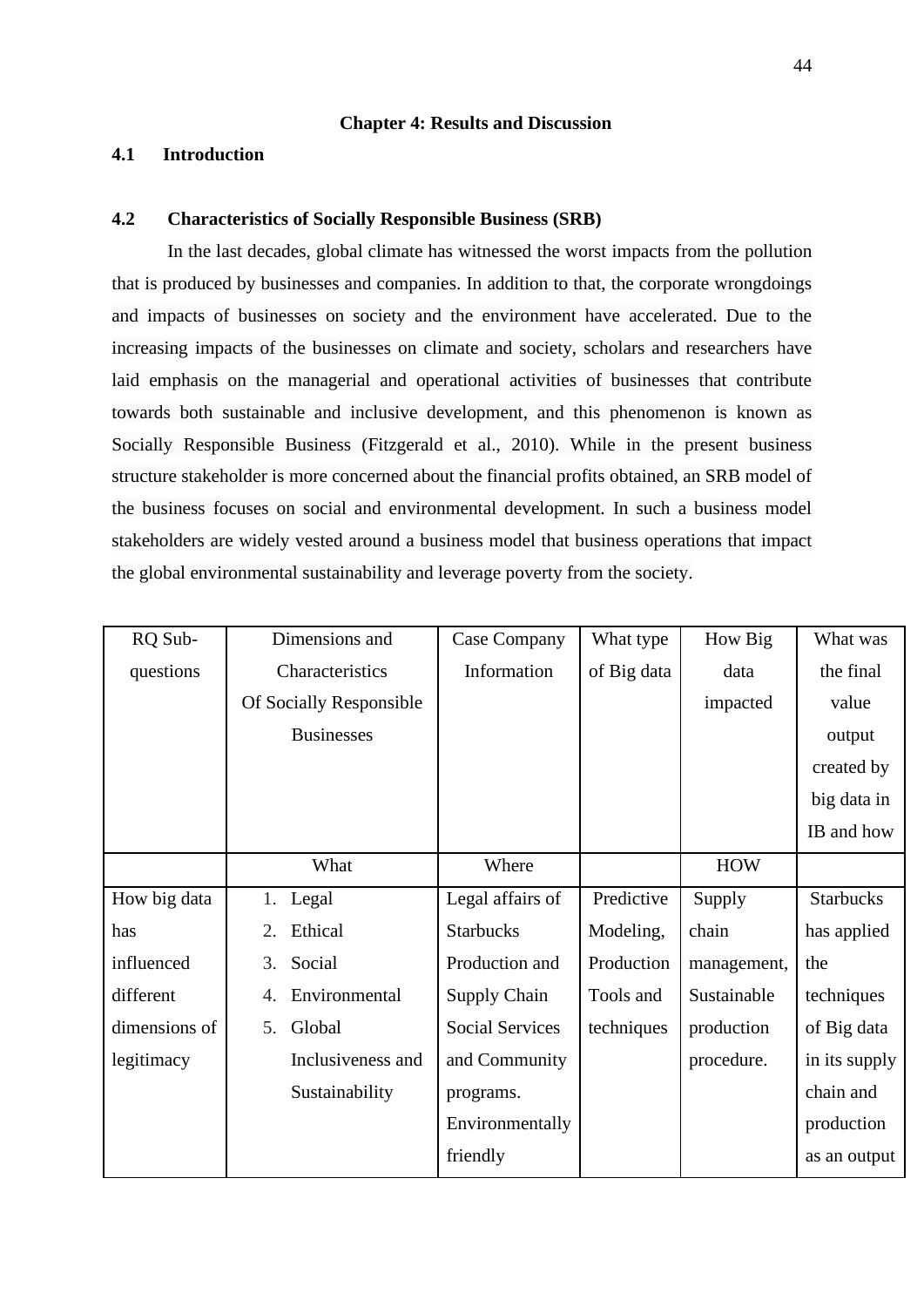|                 |    |                  | practices.       |            |               | the              |
|-----------------|----|------------------|------------------|------------|---------------|------------------|
|                 |    |                  |                  |            |               | company          |
|                 |    |                  |                  |            |               | has              |
|                 |    |                  |                  |            |               | introduced       |
|                 |    |                  |                  |            |               | disruptive       |
|                 |    |                  |                  |            |               | markets.         |
|                 |    |                  |                  |            |               | Also,            |
|                 |    |                  |                  |            |               | <b>Starbucks</b> |
|                 |    |                  |                  |            |               | has              |
|                 |    |                  |                  |            |               | improved         |
|                 |    |                  |                  |            |               | traceability     |
|                 |    |                  |                  |            |               | with the         |
|                 |    |                  |                  |            |               | help of Big      |
|                 |    |                  |                  |            |               | data tools.      |
| What roles      |    | 1. CSR           | Sustainable and  | Structured | Structure     | Objectives       |
| the big data    | 2. | Sustainability   | inclusive        | Data       | data allows   | of the           |
| played on       | 3. | People           | practices.       | Consumers  | Starbucks to  | Socially         |
| different       | 4. | Planet           | Achieving        | Insights   | collect data  | Responsible      |
| characteristics | 5. | Socially         | objectives of    |            | of consumers  | business are     |
| of socially     |    | Responsible      | corporate social |            | from various  | met.             |
| responsible     |    | Investment (SRI) | responsibility   |            | places and to |                  |
| businesses in   |    |                  | Helping in to    |            | determine     |                  |
| international   |    |                  | invest in        |            | that whether  |                  |
| business        |    |                  | socially         |            | the company   |                  |
|                 |    |                  | responsible      |            | fulfils its   |                  |
|                 |    |                  | businesses.      |            | CSR or not.   |                  |
|                 |    |                  |                  |            |               |                  |

## *Table 1: Characteristics of SRB*

<span id="page-44-0"></span>Furthermore, it is worth mentioning that like other businesses, SRB is also a for-profit business model and does not operate like non-profit businesses, yet it conducts operations and projections in three dimensions such as society, economy, and environment. This phenomenon is often regarded as the triple bottom line. Fitzgerald et al. (2010) highlighted that one of the major characteristics of the SRB business model is the agenda of global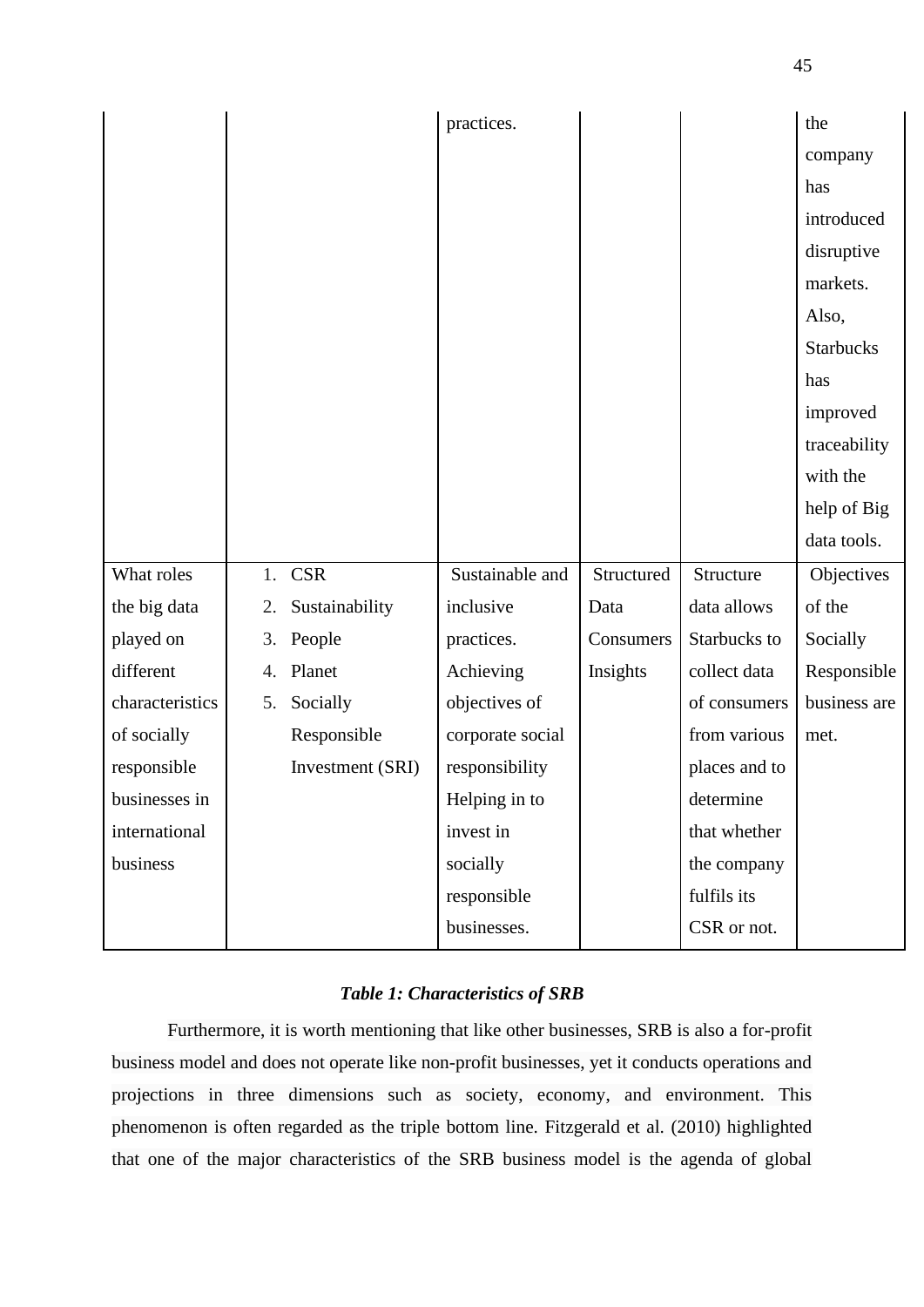sustainability and inclusiveness. In addition to that SRB, a business model is also associated with the three Ps of CSR. The analysis of the data suggests that such businesses score high I the CSR index and adhere to corporate social responsibility for the betterment of society. Three Ps of the CSR that are also incorporated in the characteristics of SRB refers to people planet and profit. For the SRB business model, the order of these three Ps is also important where people come first and profit at the last. This means that the SRB business model emphasises more on society and then on climate sustainability to save the planet and finally on the profit.

Additionally, the agenda of global sustainability and development of SRB is gaining momentum widely. SRB characterises businesses for both the categories such as a for-profit business that supports environmental and social sustainability and an approach that supports such business activities and operations that contribute towards a sustainable and developed world (Kornilova and Karashchuk, 2017). With technological advancement and globalisation, the international business model has gone far beyond. Businesses today are connected with each other and they have extended their binderies to cross the border. This international business model, therefore, in the last decades have undergone some major changes and transformation that needs more nuanced information and knowledge for the rapidly increasing impacts of businesses on the society and environment as well as the increasing demands of global inclusiveness and environmental sustainability. Therefore, the SRB businesses model focuses on such demands to avoid the negative impacts of internationalism on the global climate. Although the business model of SRB is strongly associated with CSR, yet it goes beyond the previous concepts of philanthropy and sustainability and focuses more on internal business practices. It also advances the information and knowledge of inclusiveness and sustainability in private businesses. With the concept and knowledge of CSR other concepts of inclusiveness and sustainability include Socially Responsible Investment and Social Enterprises (Hasan, 2016). Both of these are significant characteristics of the SRB business model that encourage businesses to adhere to such investment and financial activities that generate social and environmental values. By definition, these characteristics differ from each other. CSR as the name suggests is a set of activities for businesses that generate social values and contribute to social wellbeing. CSR majorly aims to trance the community and produce a positive social impact.

Additionally, as a characteristic of SRB, the socially responsible investment is performed to achieve the social and environmental objectives as well alongside the financial objectives. In a traditional business, model investment is done for financial gains and it is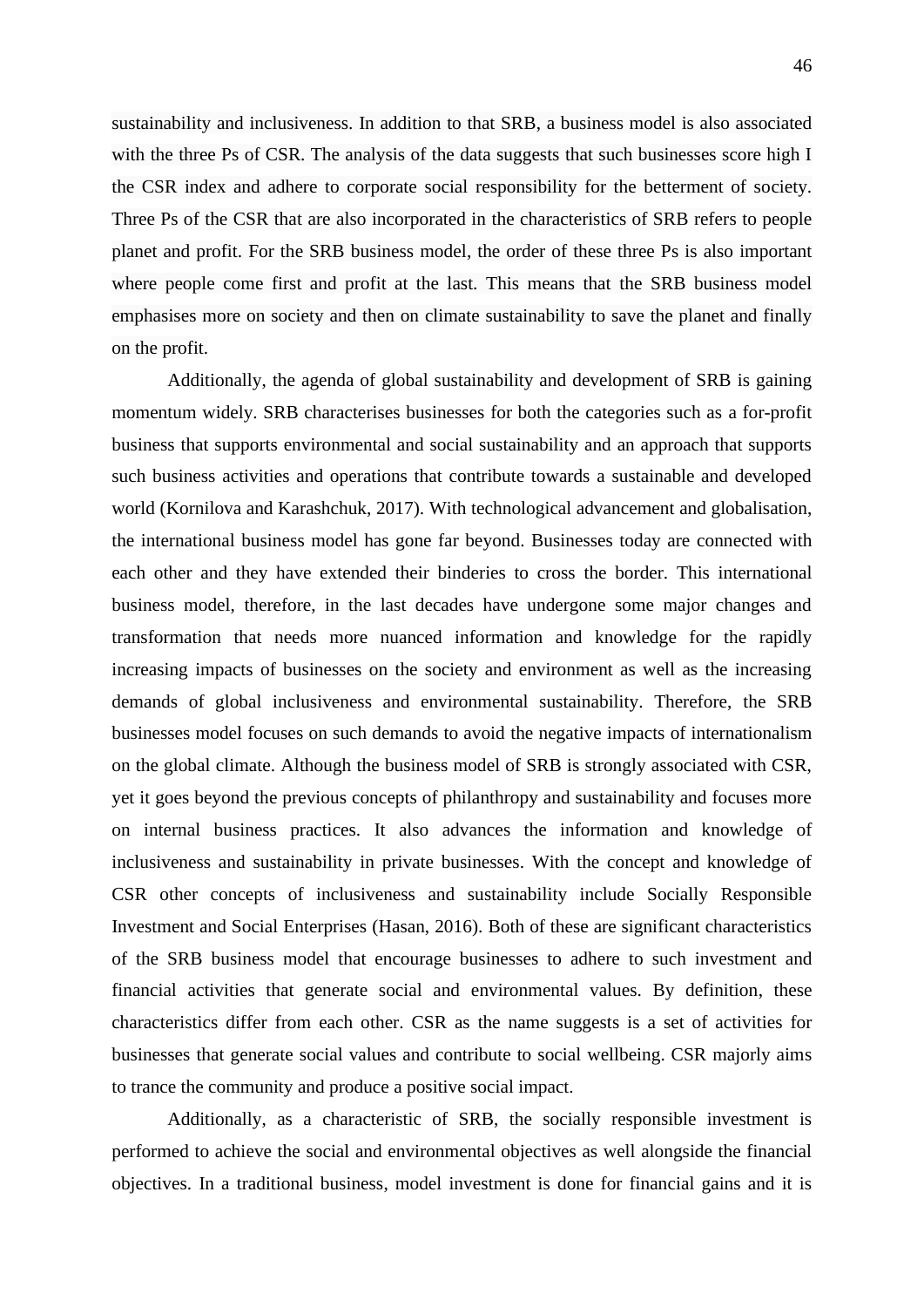considered that better financial returns are expected against the investment (Štrukelj and Gajšt, 2019). However, SRI as a novel approach and as an essential characteristic of SRB encourage businesses and individuals to invest in a business that values society as well as the global climate suitability. Similarly, in the traditional business model, small and medium enterprises are more focused on financial gains. However, in recent years, with the concepts of SRB, the idea of social enterprise also emerged. These enterprises, against the traditional approach, believe in the products and services that increase the social impacts of such enterprises.

In addition to these characteristics, other significant characteristics of the SRB include a sustainable supply chain system and an improved internal working environment. This business model urges businesses and organisations to establish an internal culture that respects diversity and avoids discrimination (Nadanyiova and Das, 2020). In the last decade, workforce diversity has obtained remarkable significance. Technology has made communication easier in all parts of the globe and people from various places are hired by companies and organisations. It is considered that a diverse workforce enhances the productivity of businesses because several minds and perspectives are involved. However, it enhances conflicts and discrimination in the workplace as well. Employees from different backgrounds and with various perspectives develop miscommunication and disagreements that result in conflicts and impact the business objectives as well. However, SRB encourages education and training for a diverse workforce to reduce these conflicts and improve the internal working environment. Another significant element of the SRB business model is that it discourages workplace discrimination and urges businesses to respect the changing views of the employees at the workplace.

Furthermore, the social responsibilities encourage companies to act in an ethical manner and to contribute towards the economic development of society. The analysis of the data has found that Starbucks is among the most socially responsible business. The company recognises the needs of the social responsibilities and adheres to the guidelines of environment-friendly practices as well. Starbucks also considers the interests of all the stakeholders and the benefits of those who are connected with the company. The major stakeholders for the company include the investors, suppliers, customers, and employees as well as the community. According to Enquist and Hoagland (2011), there are several expectations of the stakeholders from a socially responsible business where the consumers expect value and quality products and services and the employees expect to the treated fairly and should be offered fair wages in an environment-friendly condition.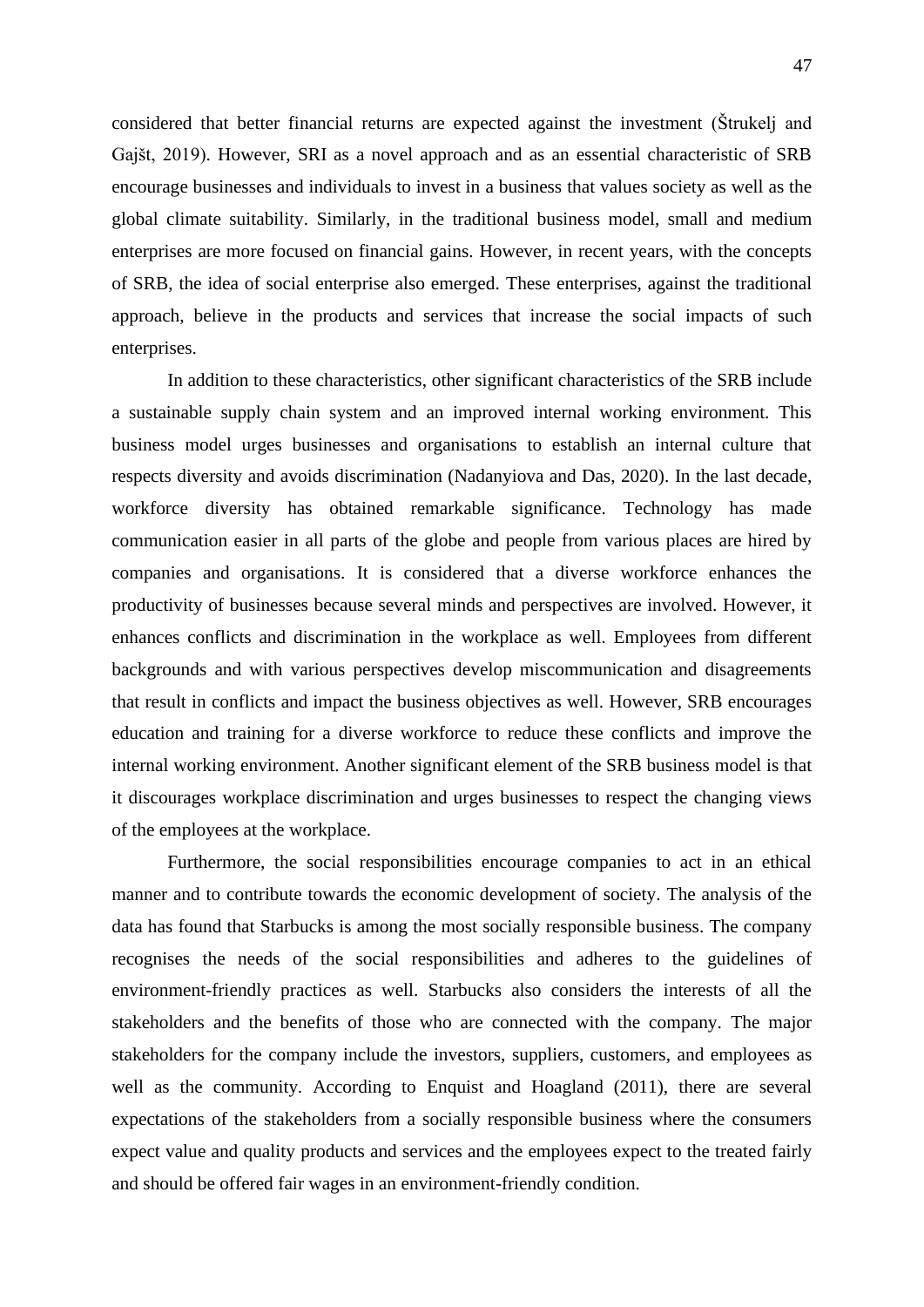While on the other hand investors and suppliers are always seeking to have better benefits and to be a part of the decision-making process. It has been further analysed that Starbucks strives to meet the expectations of all the stakeholders. Furthermore, Starbucks divides its SRB model into three segments. These include legal, ethical and economic. The company obeys all the rules and regulations and abide by the legal requirements to enhance the experience of the consumers (Campbell and Helleloid, 2016). The company is registered with trademarks, copyrights and licenses. In addition to that, the company believes that the profit should be spent on the community as well and produces economic and job opportunities for the people.

In addition to that According to Simpson and Taylor Starbucks firmly believes in ethical business activities to survive in the marketplace and to bring success to the organisation. According to (Kang and Namkung, 2018), this company has a proper "Business Ethics and Compliance" procedure that supports the SRB mission of the company and protects the reputation of the company as well as the internal culture. This process distributes awareness about the legal and ethical compliance among the stakeholders in the company. Starbucks takes all the stakeholders on board to discuss conflicts and challenges in the company. Furthermore, the company provides an enhanced channel of communication to connect the stakeholders with each other and with the company for improved decisions. Additionally, to maintain an SRB business conduct Starbucks has issued a small booklet and distributed it among all the stakeholders (Mullerat, 2013). This booklet sets all the standards that are required to meet for socially responsible business practices. The business conduct program helps the company to accomplish the business objectives as well as the mission of the company. The retention of the employees is also high in the company for the good working conditions and fair treatment of employees.

According to the reports, Štrukelj and Gajšt (2019) SRB policy of the company is based on three pillars that are known as "Community, Following Ethical Sourcing, and Taking Care of the Environment" (p. 113). The company believes in paying back to society and it has established community stores with the help of domestic mon-profit organisations in many areas. These stores aim to create economic opportunities for the community and to hire only local individuals. The company also has introduced another such program recently that is known as "Points of Light" and allows the local workers to work with diverse teams to establish new skills (Aiello and Dickinson, 2014). The duration of this program is set by the company as 6 months. Therefore, the analysis of the data results that Starbucks is a socially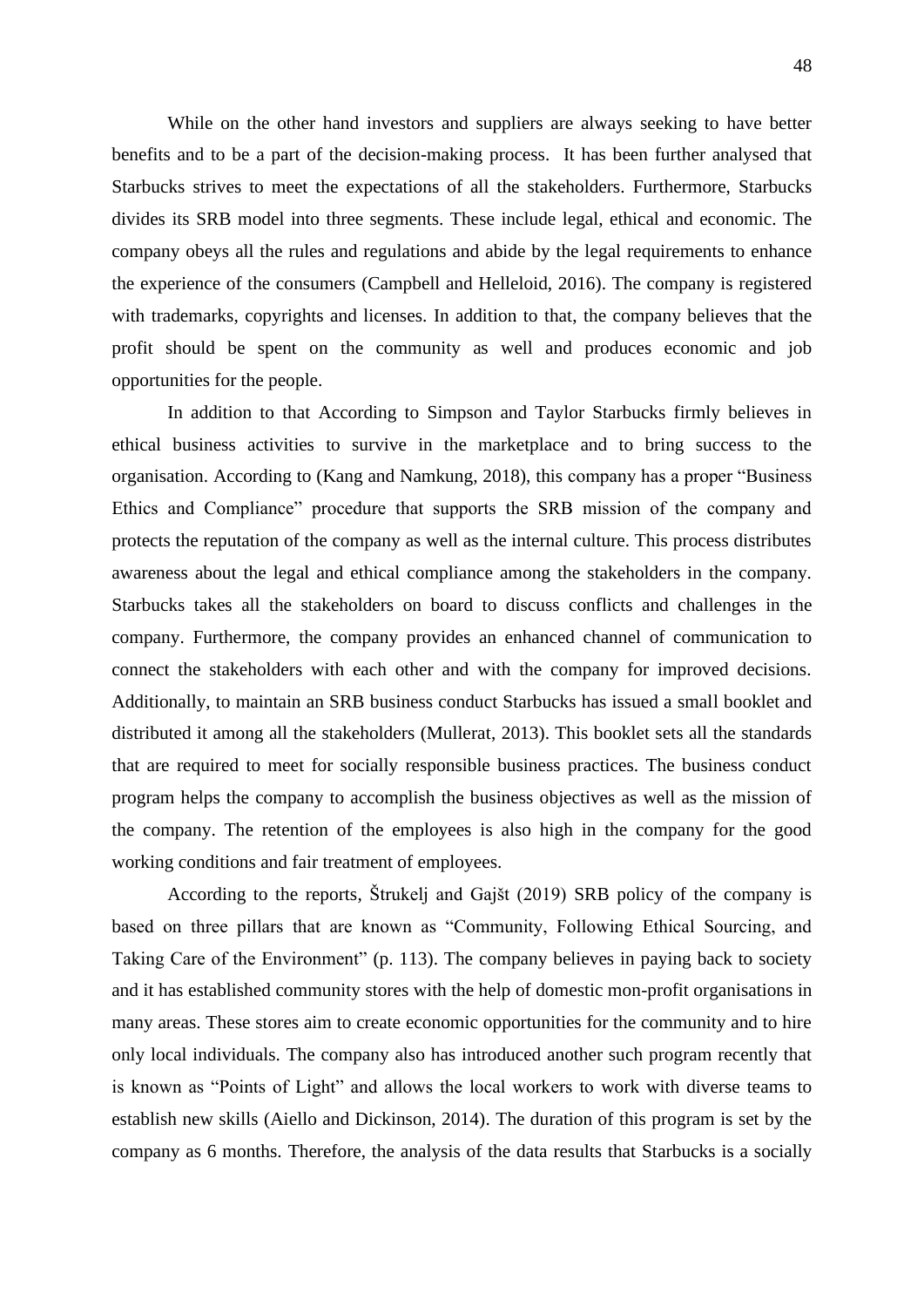responsible business and contributes to the benefits of society, environment, and economy with SRB practices.

## <span id="page-48-0"></span>**4.3 Dimensions of International Business Legitimacy**

In recent decades, technological advancements have allowed businesses to expand globally. With the global expansion, the traditional business model has become an international business model and hence the requirements for the businesses and companies to adhere to international laws in other countries have emerged. According to Rendtorff (2020) During the 1990s and 2000s multinational companies have enjoyed global benefits, however, at present, the international business challenges for these multinational enterprises have increased. According to the reports of the first international conference that was held in The Netherlands in 2015 the international business legitimacy "They are suspected of tax avoidance, using low wage countries for corporate benefits only, disrespecting privacy regulations, abusing consumer data, violating local community rights, exploiting natural resources, ignoring basic human rights, and employing too many lobbyists targeting national and international political decision-making processes for their own corporate interests" (Global edge, 2015, p. 1).

Therefore, the major dimensions for international business legitimacy include all the legal, ethical, social, and environmental standards. Furthermore, the increasing concerns of the global climate changes have further posed challenges to the companies while operating across borders. Companies are required to adhere to all the climate change regulations and laws internationally to mitigate the negative impacts of their business activities on the global environment. It has been found that international legitimacy is very important for International Businesses and impacts their social and economic decisions internationally.

Additionally, pertains to the legal dimensions of the international business there are several laws outlined in the UK to determine the business structure and operations for the companies operating in the global environment (Kuznetsov and Kuznetsova, 2012). These legal guidelines propose businesses not to involve in any illegal practices. Furthermore, when businesses operate internationally, there are several local and domestic laws as well to be followed. These laws outline the minimum wages, taxations, working conditions, and others. Another dimension of CSR has been found as the environmental dimension. After the concerns about the changing climate, today most of the countries have outlined environmentfriendly guidelines for the companies.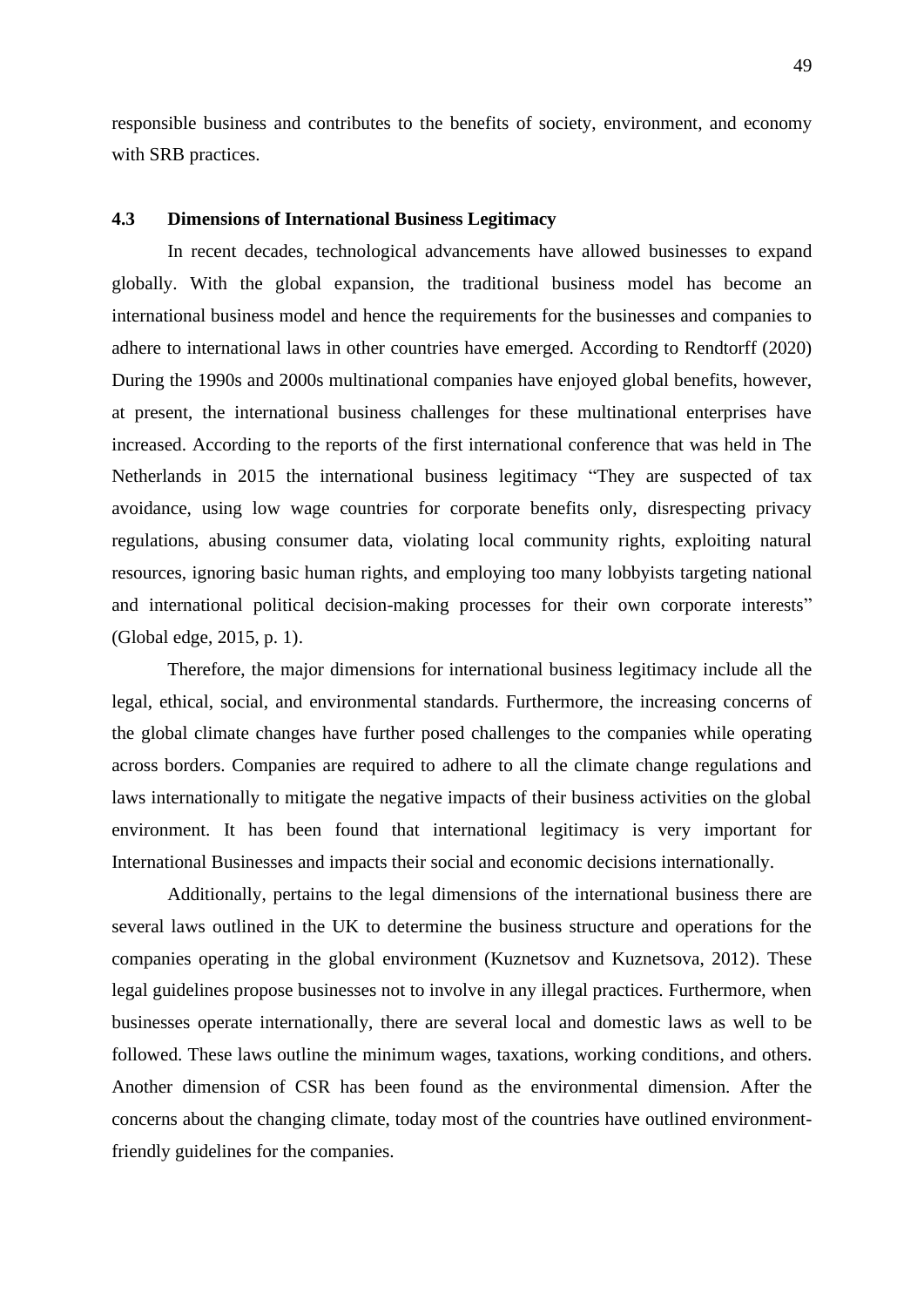In 2015 an international environmental agreement was established in Paris that was signed by 175 participants and among these 174 were the states and participant was the European Union (Agreement, 2015). Finally, the analysis of the data suggests that among the other dimensions one of the most important dimensions of IB legitimacy is the economic and social responsibility of international enterprises. Companies with an international presence are required to create economic opportunities for the country and contribute to the GDP as well as provide enough employment opportunities. Companies are also required to involve in philanthropic and voluntary practices in the community and enhance lifestyle standards, health care situations, educational opportunities, and others.

Analysis of the results suggests that Starbucks takes all the dimensions of international legitimacy into consideration for its business operations both at the domestic and international levels. Starbucks is currently operating in more than 80 countries internationally with more than 30,000 stores serving the best quality products to international consumers. The mission of the company is to provide a good customer experience within the environmental supporting measures for the farmers (Starbucks, 2021). The company also includes ethical brand awareness across the globe, because today consumers have become aware of the social and ethical responsibilities of the companies. The company has multiple philanthropist programs including community stores and green buildings for the society (Ottman, 2017). The environment-friendly practices of the company include recycling energy, water conversation, green building, climate change, and others.

Starbucks recognises that its production causes the emission of Carbon and other greenhouse gases, therefore, the company is creating eco-friendly projects. The company focuses on the utilisation of renewable energy resources to minimise the impacts of ill environmental practices. The goals of energy conservation are set by the company. Furthermore, the production of the company consumes a lot of water as well, and it is committed to reducing water consumption (Kinderman, 2013). Report on water conservation (2018) suggests that Starbucks instructs its employees to use minimum water and manage the water resources. Starbucks also involves itself at the domestic level to produce renewable water and energy resources to adhere to the dimensions and standards of international business legitimacy. The company offers reward points as well for the reduction of waste (Gov.Uk, 2018). In 2020, Starbucks has outlined a thorough plan for the management of its environmental resources for resource positive practices.

The company is committed to adopting "Carbon Neutral Green Coffee" by 2030 to cut the production of waste and carbon footprints. Another environmentally friendly practise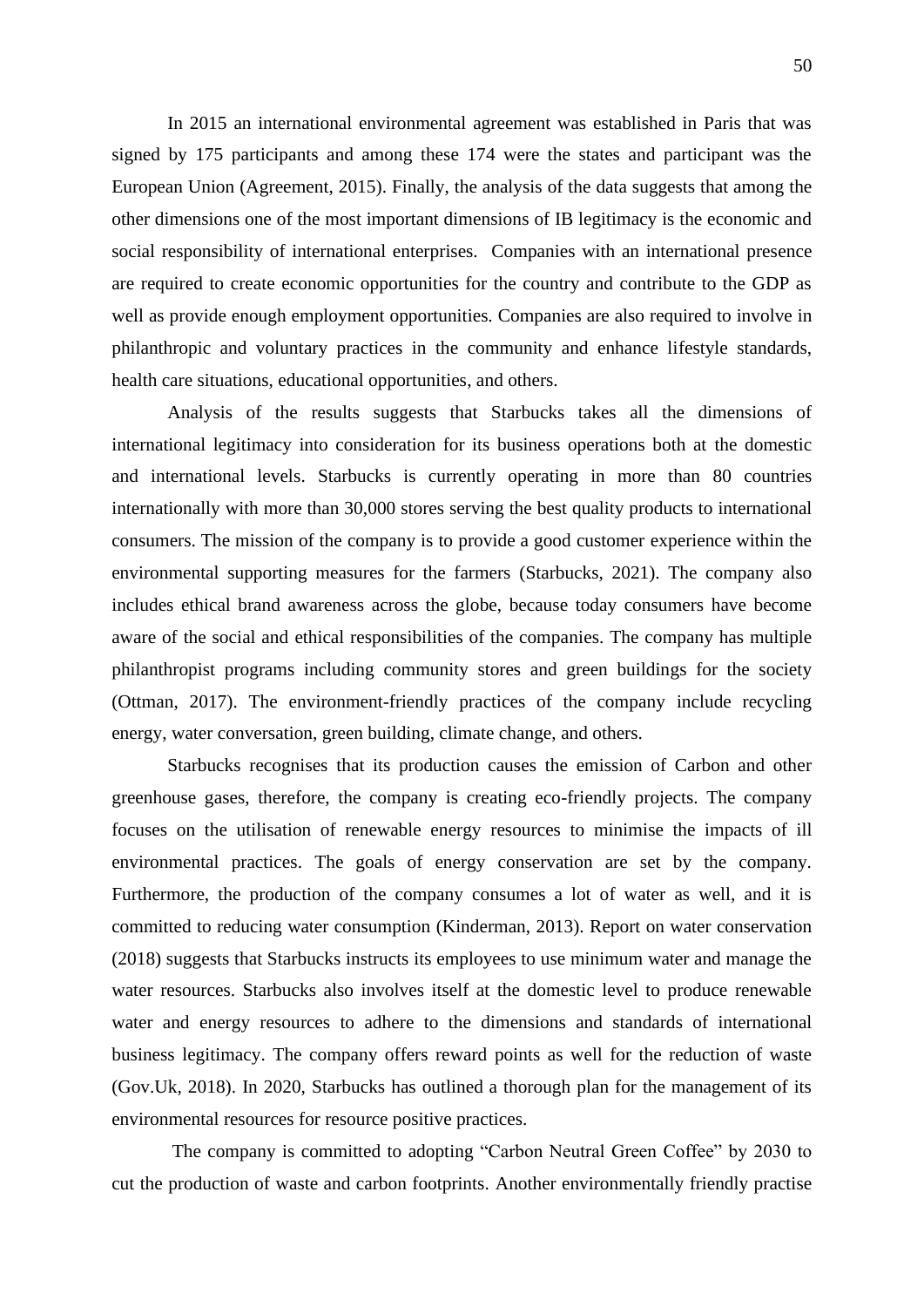of Starbucks to adhere to IB legitimacy standards is the green building projects. The company always strives to design its production units and stores in a way that their impacts on the global environment are mitigated (Geereddy, 2013). The LEED certification program that was established by the United States Building Council is utilised to protect the climate. The green buildings of the company are significantly considered to be in compliance with the IB standards. The company also takes the natural inhabitants into consideration.

Finally, the company as a part of its SRB practices to adhere to the IB legitimacy standards also contributes positively to the local farmers. According to Atzori et al. (2018) project that is called Café practices (Coffee and Farmer Equity) addresses that the production of coffee internationally should follow the practices that contribute to the farmers and environment and do not harm the climate (Starbucks, 2020). Similar to the Café another such practice of the company is Cocoa and the company ensures that they are utilising standard quality Cocoa. For example, in West Africa, Starbucks joined hands with domestic organisations to promote the interests of the farmers.

Additionally, as a characteristic of IB legitimacy, it is important for the companies to consider the interests of all the stakeholders such as consumers, buyers, suppliers, and others while taking important decisions. It has been found that Starbucks involves the stakeholders in their process and prefers people over profit. Therefore, it can be concluded that the company strives to fulfil all the possible dimensions of IB legitimacy and promotes ecofriendly, social, and economic activities.

## <span id="page-50-0"></span>**4.4. The Role of Big Data in Socially Responsible Businesses (SRB) In Obtaining International Business Legitimacy**

According to Hurwitz et al. (2013), Big data refers to a set of tools and techniques that are used to manage high volume data that is obtained from various sources in multiple formats. Businesses with SRB practices involve multiple processes and tasks to obtain IB legitimacy. Analysis of the data suggests that the role of the big data for SRB to attain legitimacy at an international level is significant. To begin with, the IB legitimacy criteria urge businesses to raise customer expectations and increase communication among all stakeholders. In the past companies used traditional tools to determine the expectations of the consumers and their purchasing behaviours in order to meet their expectations. However, the advancements in technology and the revolution of smartphones and devices have made the data of the consumers readily available to companies (Reichert, 2017). Today consumers are attached to social media and their information about their likes and dislikes is easily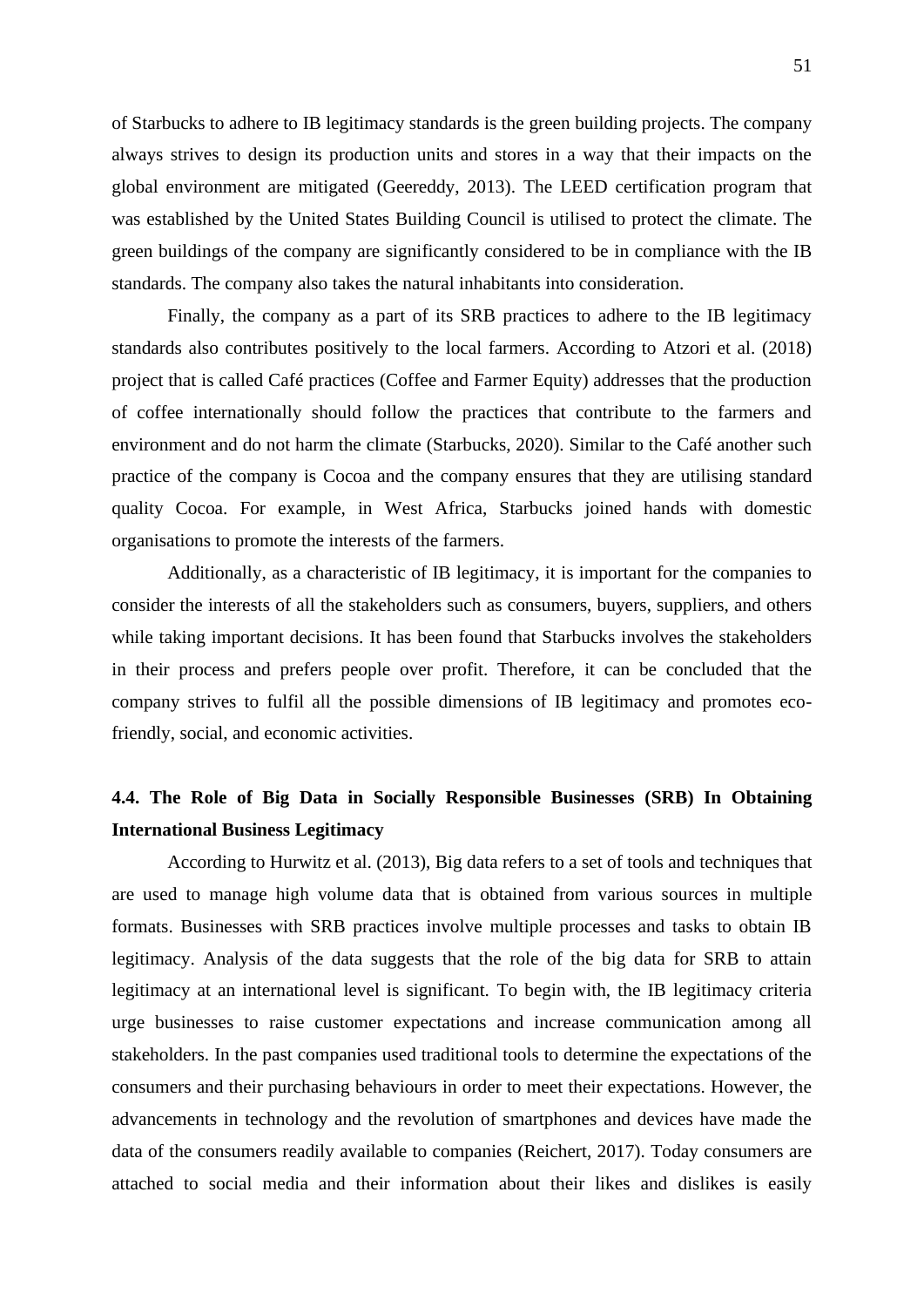available. Combining various data sources, a lot of the consumer data is collected that is not possible to be analysed using the conventional methods of the data analysis. Therefore, the tools of Big data allow businesses to analyse and process this huge volume of data to extract meaningful insights about the expectations of the consumers.

In addition to that, Big data has also improved the communication of stakeholders for businesses that ultimately leads SRB to obtain IB legitimacy. With the communication tools, the strategic communication of the stakeholders to make the environment and social-friendly decisions has remarkably increased. In this regard, a paper published by Wiencierz and Röttger (2019) suggests that "Big data enable strategic communicators to analyse the needs, opinions, attitudes, and behaviour of their stakeholders in even more detail. From the planning to evaluation, big data analyses make corporate communication more analytic and potentially more strategic" (p.42). Therefore, the automatised BIG data tools of the communication bring all the stakeholders closer and enhance the decision making. In addition to that, the interests of the stakeholders such as employees, investors, suppliers, and community can be easily determined by companies when the stakeholders work close to each other and have smooth communication with each other.

Furthermore, to adhere to the standards and guidelines of IB legitimacy businesses need to store and process data as well. Previously the capacity of storing data was less than today's data storage capacity that BIG data includes. Transactions and other data can be effectively stored with the help of BIG data tools (Peng et al., 2016). In addition to that, SRB businesses need to have smooth cross-border communication as well with teams working in another country to get involved in the local social-friendly practices. In this regard today, the centralised system of the BIG data brings all the teams from all the regions across the globe together. Furthermore, it has been found that the BIG data tools are helpful in building green strategic typologies for SRB businesses. The data management tools provide SRBs with an opportunity to enhance their green management.

From the environmental perspective, efficient corporate resource management is important to use renewable resources and conserve water and energy resources as well as natural inhabitants. In the SRB business model corporate environmental and social management has become an important phenomenon (Salminen et al., 2017). The economical utilisation of these sources in a way that does not harm the climate and society as well as the people is one of the operational interests of SRB businesses. Furthermore, in corporate environmental management, the responsibilities and procedures of the SRB businesses need to be structured and organised in a way to meet the legal and social demands. The application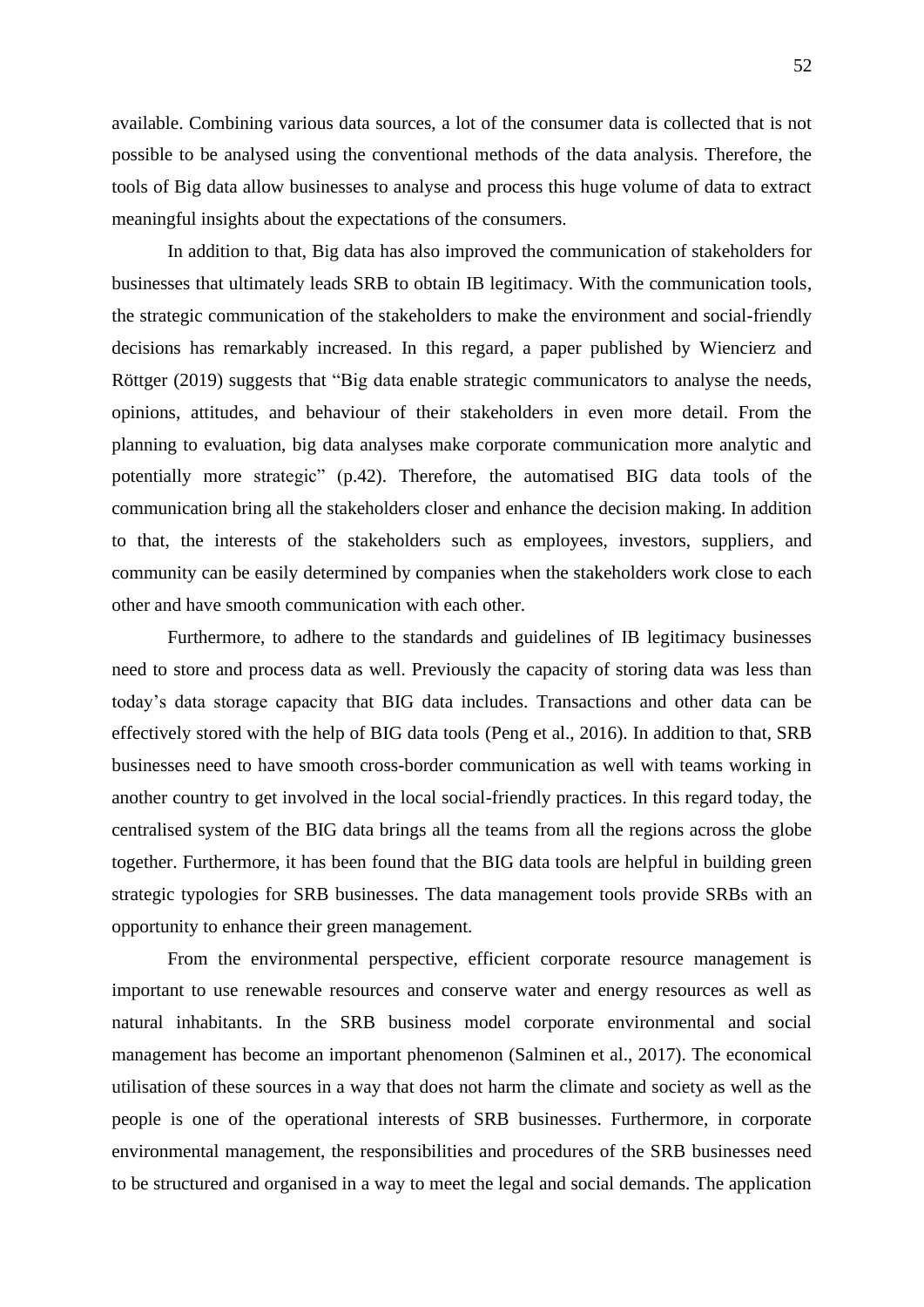of Big data management tools provides an opportunity for such businesses to manage their resources and comply with IB legitimacy guidelines (Markus and Topi, 2015). The application of Big data tools in terms of value creation, employment, and social-friendly investment is also significant. Tools of predictive modelling also allow SRBs to determine their long-term impacts on the global environment and hence adopt such practices that reduce these impacts to obtain an IB legitimacy.

The analysis of data suggests that Starbucks uses Big data tools to obtain international business legitimacy. The company involves itself online with the community and gathers a lot of the consumers' data using online platforms such as social and digital media. This data is stored in a large centralised database and is analysed to determine the expectations and demands of the consumers. The company has online communities where people talk about the products of the company and their quality. Furthermore, Starbucks has also developed an application for better consumer expectations (Pathak, 2020). Through this application, the company also determines the expectations of consumers. Starbucks uses Big data tools for environmental resource management as well as to use recycle resources that do not impact the environment badly (Minelli et al., 2013). The company also uses big data tools for a flexible and sustainable supply chain management system. In addition to that Starbucks uses AI frameworks that are developed by the company itself and are known as Deep Brew to enhance its in-store experience and information system.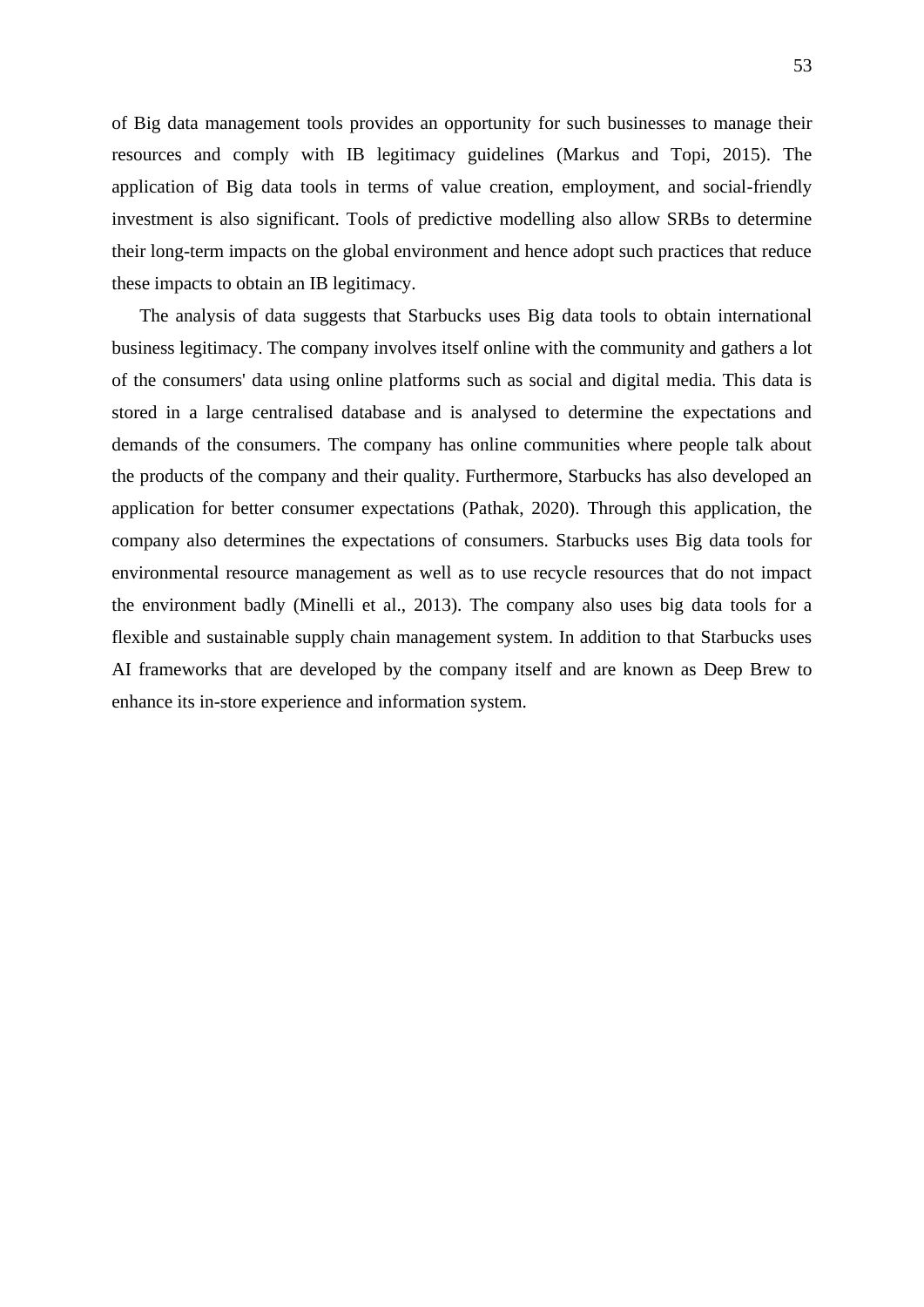#### **Chapter 5: Conclusion and Recommendations**

#### <span id="page-53-1"></span><span id="page-53-0"></span>**5.1 Conclusion**

Global climate is changing at a rapid pace and this changing environment appeals to the global businesses and industries to adhere to sustainable business practices. Therefore, in the past few decades, the words sustainability and social responsibility have become widely popular among the business sectors. Both the terms although address different areas, yet, are the same parts of sustainable activities. Although, it is considered that businesses and companies that work for the benefit of society are mostly non-profit companies, yet, socially responsible businesses are for-profit companies that not only focus on their profit but also on the benefits of society and the environment. Such businesses provide economic and social support to society as well as offer sustainability to the global environment. Such businesses are highly sensitive to their effects on the society and planet.

Generally, companies often regard their profit when it comes to creating crucial business strategies and decisions. However, socially responsible businesses consider three dimensions in their strategies. These businesses not only focus on profit but also on people and the planet and therefore, it is said that such businesses are based on three Ps such as people, profit and planet. Furthermore, today consumers have become conscious of the impacts of businesses and companies on the global environment as well. They tend to buy from companies that are socially responsible and care for their activities that may cause damage to society and the environment. Businesses today also make this kind of investment that is known as the socially responsible investment.

Big data refers to the management of a large volume of data that is obtained from various resources. Today, with the availability of technology and digital platforms a big amount of data is gathered by businesses and organizations as compared to the past. Data of the consumers that is collected from multiple sources and carries multiple aspects cannot be managed and stored by the traditional databases, therefore, big data tools are used to manage and store this data for businesses. Big data processes both structured and unstructured data as well as posts from the social media and financial records of the companies.

Results of the study summarize that pollution that is produced by the industries is causing the worst impacts on the global sustainability demands. Characteristics of Socially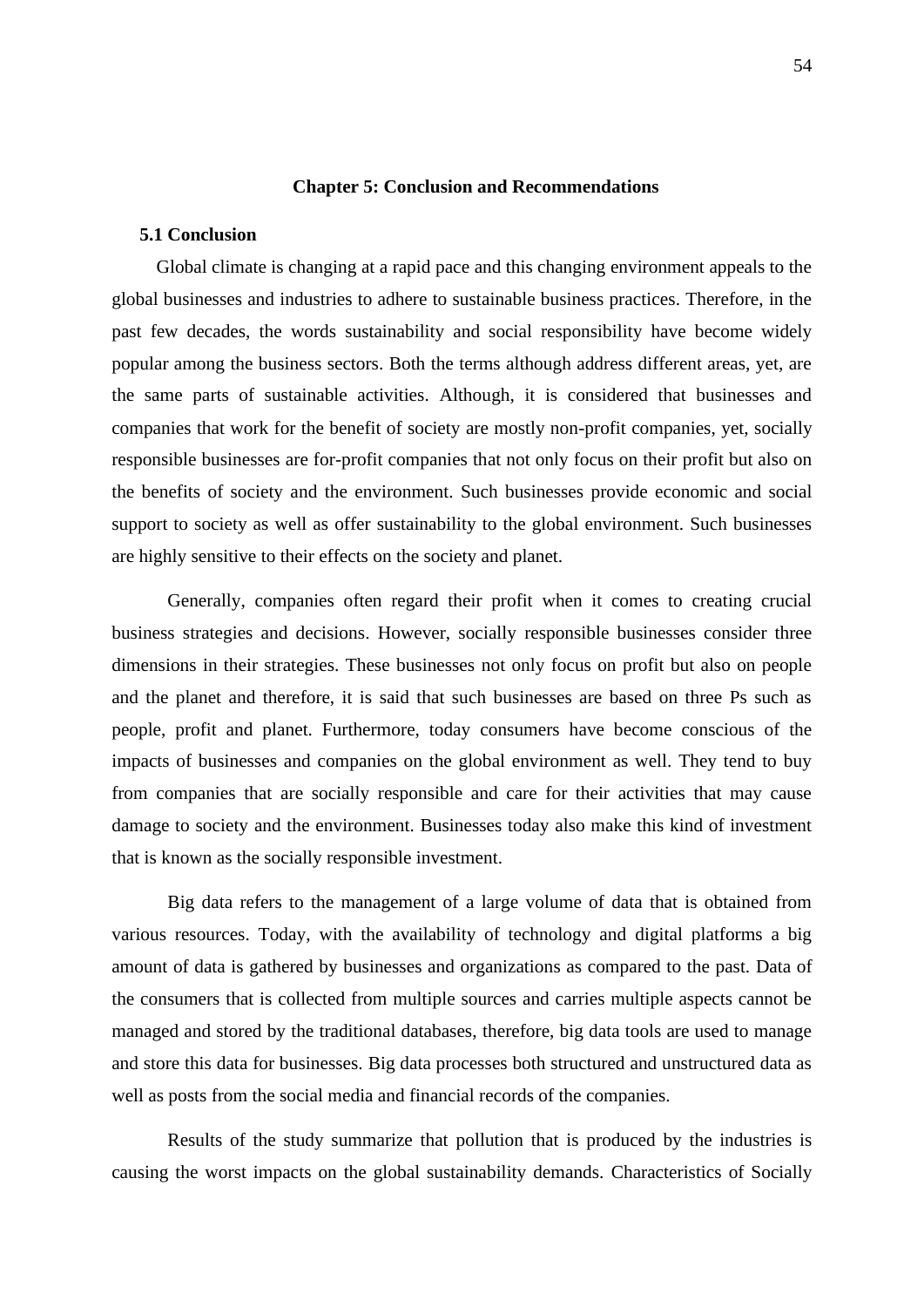Responsible businesses are the development of environment and the society. Such a business offers acknowledgement to all the stakeholders. Characteristics of socially responsible businesses are their legitimacy, ethical business practices, social responsibility, environmental responsibility, inclusiveness and sustainability.

In addition to that, the major dimensions of the international business model are also the same. As technology has advanced and still is advancing with the pace, businesses and industries have become global and expanded their operations across the borders. This globalization and internationalism, therefore, appeal to the businesses to abide by the international business rules and laws. Impacts of the businesses on the global society and environment are diverse and when a company is operating internationally, it becomes the ethical responsibility to view its impacts on the domestic society where it operates. Results of the study further summarize that Starbucks scored high in terms of its social responsibility and this company is among the top socially responsible businesses across the globe. It follows the ethical and legal guidelines in its business practices and offers potential employment opportunities to the community. Starbucks also consider the sustainability of the environment and ensures that its production units are not creating carbon or any hazardous gases that may impact the climate negatively.

The results and findings of the paper also conclude the role of big data for socially responsible businesses to achieve and international business legitimacy. Big data allows companies and businesses to process multiple tasks that are required for international legitimacy. Companies meet consumer expectations and requests by analyzing and processing data insights gathered from many sources and evaluated and processed using big data tools and methodologies. Today most of the consumer data is obtained from their digital presence and big data evaluates this data into multiple perspectives to determine the behaviour and attitudes of the consumers that ultimately help businesses to achieve IB legitimacy. Big data enhances the communication of all the stakeholders in the business setting and makes information sharing easy.

## **5.2 Recommendations**

<span id="page-54-0"></span>Although, Starbucks is already among the major socially responsible businesses and accomplishes its social and environmental responsibilities, yet, there is a set of recommendations for the company.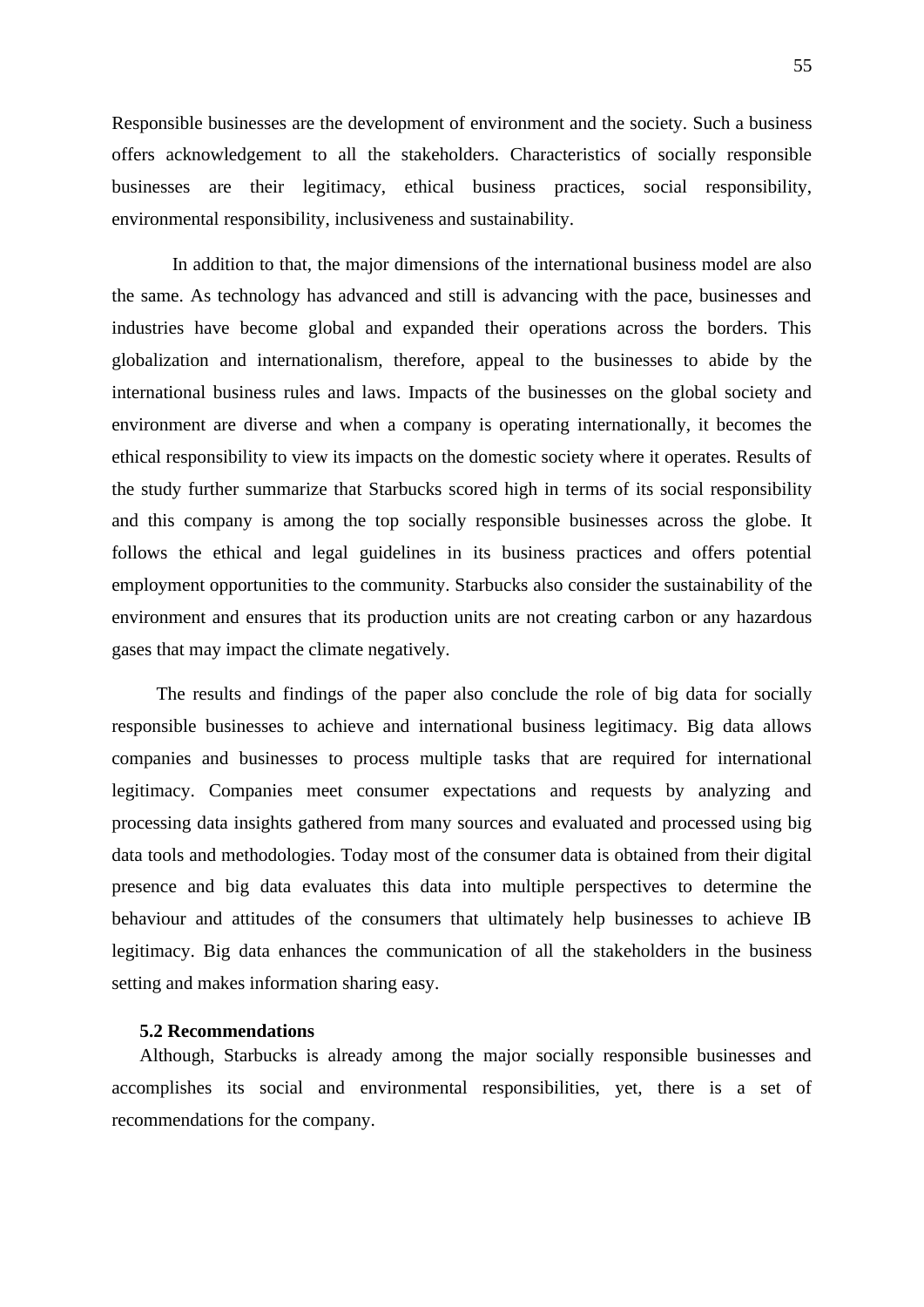- Starbucks should enhance socially responsible investment in countries where social development is required such as the African region. In such a region this company can create a remarkable difference by creating employment opportunities for the community.
- The company should create a green strategy and ensure that its production of the items does not impact the planet.
- It is also recommended to the company to use big data tools and techniques for its marketing purposes. This will help the company to achieve useful insights of consumers from their social and digital medial profiles and act accordingly to meet their expectations.
- Starbucks is also recommended to adhere to all the ethical and legal perspectives of socially responsible businesses such as economic, social and environmental.
- The company should use big data for predictive modelling as well to predict future results of its business activities on society and climate.
- Starbucks should enhance internal accountability when employees and managers are found to be exploiting the social responsibility values of the company.

### <span id="page-55-0"></span>**5.3 Future Perspective**

<span id="page-55-1"></span>Although, this paper identifies a gap and with an effective research design, it addresses that gap as well, yet, there are some of the areas of this topic that may be better explored in the future. This paper mostly focuses on the socially responsible business model and the international businesses legitimacy and ignores the internationalism of businesses. Therefore, future research may investigate the internationalism of businesses.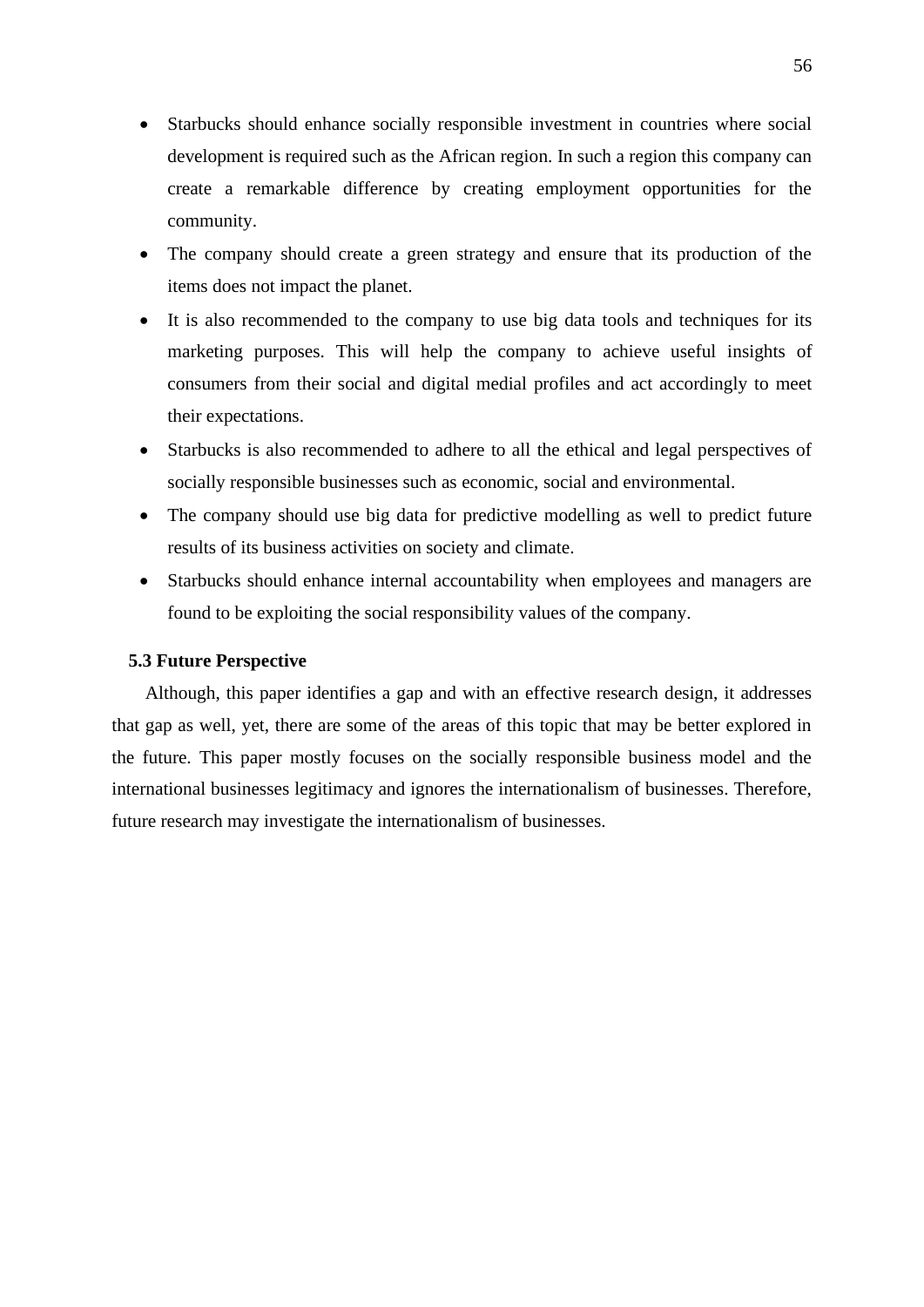#### **List of References**

- Advantage, C. (2020). Corporate Social Responsibility. CSR and Socially Responsible Investing Strategies in Transitioning and Emerging Economies, 65.
- Agreement, P. (2015) December. Paris agreement. In *Report of the Conference of the Parties to the United Nations Framework Convention on Climate Change (21st Session, 2015: Paris). Retrived December* (Vol. 4, p. 2017).
- Agudelo, M. A. L., Jóhannsdóttir, L., & Davídsdóttir, B. (2019). A literature review of the history and evolution of corporate social responsibility. International Journal of Corporate Social Responsibility, 4(1), 1-23.
- Aiello, G. and Dickinson, G. (2014). Beyond authenticity: A visual-material analysis of locality in the global redesign of Starbucks stores. *Visual Communication*, *13*(3), pp.303-321.
- Aksak, E.O., Ferguson, M.A. and Duman, S.A. (2016). Corporate social responsibility and CSR fit as predictors of corporate reputation: A global perspective. Public Relations Review, 42(1), pp.79-81.
- Alaloul, W. S., Liew, M. S., Zawawi, N. A. W. A., & Kennedy, I. B. (2020). Industrial Revolution 4.0 in the construction industry: Challenges and opportunities for stakeholders. Ain shams engineering journal, 11(1), 225-230.
- Alesina, A., Sule O., Nouriel R., and Phillip S. (1996) Political instability and economic growth. Journal of Economic Growth 1(2): 189-211.
- Alharbi, T., & Tassaddiq, A. (2021). Assessment of Cybersecurity Awareness among Students of Majmaah University. Big Data and Cognitive Computing, 5(2), 23.
- Alsahli, M., & Kandeh, H. (2020). Effect of Big Data Analytics on Audit: An exploratory qualitative study of data analytics on auditors' skills and competence, perception of professional judgment, audit efficiency and audit quality.
- Amelina, A. (2010), January. Searching for an appropriate research strategy on transnational migration: the logic of multi-sited research and the advantage of the cultural interferences approach. In *Forum Qualitative Sozialforschung/Forum: Qualitative Social Research* (Vol. 11, No. 1).
- Andersen, P.H. and Rask, M. (2014). Creating legitimacy across international contexts: The role of storytelling for international new ventures. Journal of International Entrepreneurship, 12(4), pp.365-388.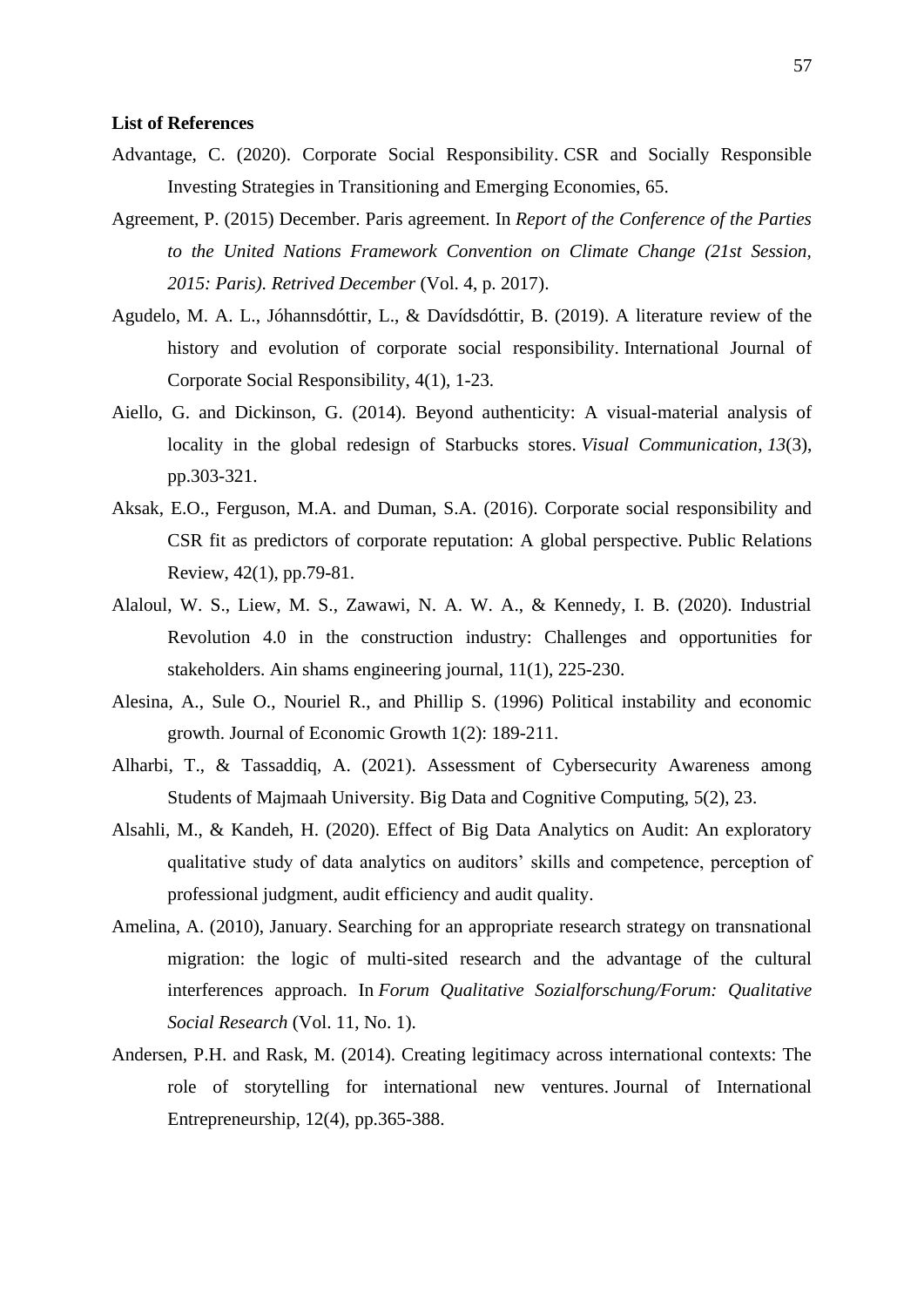- Atzori, R., Shapoval, V. and Murphy, K.S. (2018). Measuring Generation Y consumers' perceptions of green practices at Starbucks: An IPA analysis. *Journal of foodservice business research*, *21*(1), pp.1-21.
- Avdalyan, M. (2012). Foreign direct investment to SEE: the case of Croatia.
- Bag, S., Wood, L. C., Xu, L., Dhamija, P., & Kayikci, Y. (2020). Big data analytics as an operational excellence approach to enhance sustainable supply chain performance. Resources, Conservation and Recycling, 153, 104559.
- Bengtsson, M. (2016). How to plan and perform a qualitative study using content analysis. *NursingPlus Open*, *2*, pp.8-14.
- Berns, J. P., Figueroa-Armijos, M., da Motta Veiga, S. P., & Dunne, T. C. (2020). Dynamics of lending-based prosocial crowdfunding: Using a social responsibility lens. Journal of Business Ethics, 161(1), 169-185.
- Blanc-Brude, F., Cookson, G., Piesse, J. and Strange, R. (2014). The FDI location decision: Distance and the effects of spatial dependence. International Business Review, 23(4), pp.797-810.
- Bonesso, S., Bruni, E., & Gerli, F. (2020). How big data creates new job opportunities: Skill profiles of emerging professional roles. In Behavioral Competencies of Digital Professionals (pp. 21-39). Palgrave Pivot, Cham.
- Botero, M.E., Diaz, A.A., Cadavid, C.M. and Muhss, M. (2011). CSR practices in the coffee industry: A preliminary review of Kraft Foods, Nestlé and Starbucks. Revista de Negocios Internacionales, 4(2), pp.30-44.
- Breitmeier, H. (2016). The legitimacy of international regimes. Routledge.
- Camilleri, M.A. (2020). The market for socially responsible investing: A review of the developments. Social Responsibility Journal.
- Campbell, K. and Helleloid, D. (2016). Starbucks: Social responsibility and tax avoidance. *Journal of Accounting Education*, *37*, pp.38-60.
- Cateora, P. R. and Graham, J. L. (2002) International Marketing. 11th ed. New York, McGraw Hill Companies.
- Chae, B.K. and Park, E.O. (2018). Corporate social responsibility (CSR): A survey of topics and trends using Twitter data and topic modeling. Sustainability, 10(7), p.2231.
- Chartier, C., Lee, J. C., Borschel, G., & Chandawarkar, A. (2021). Using Big Data to Assess Legitimacy of Plastic Surgery Information on Social Media. Aesthetic Surgery Journal.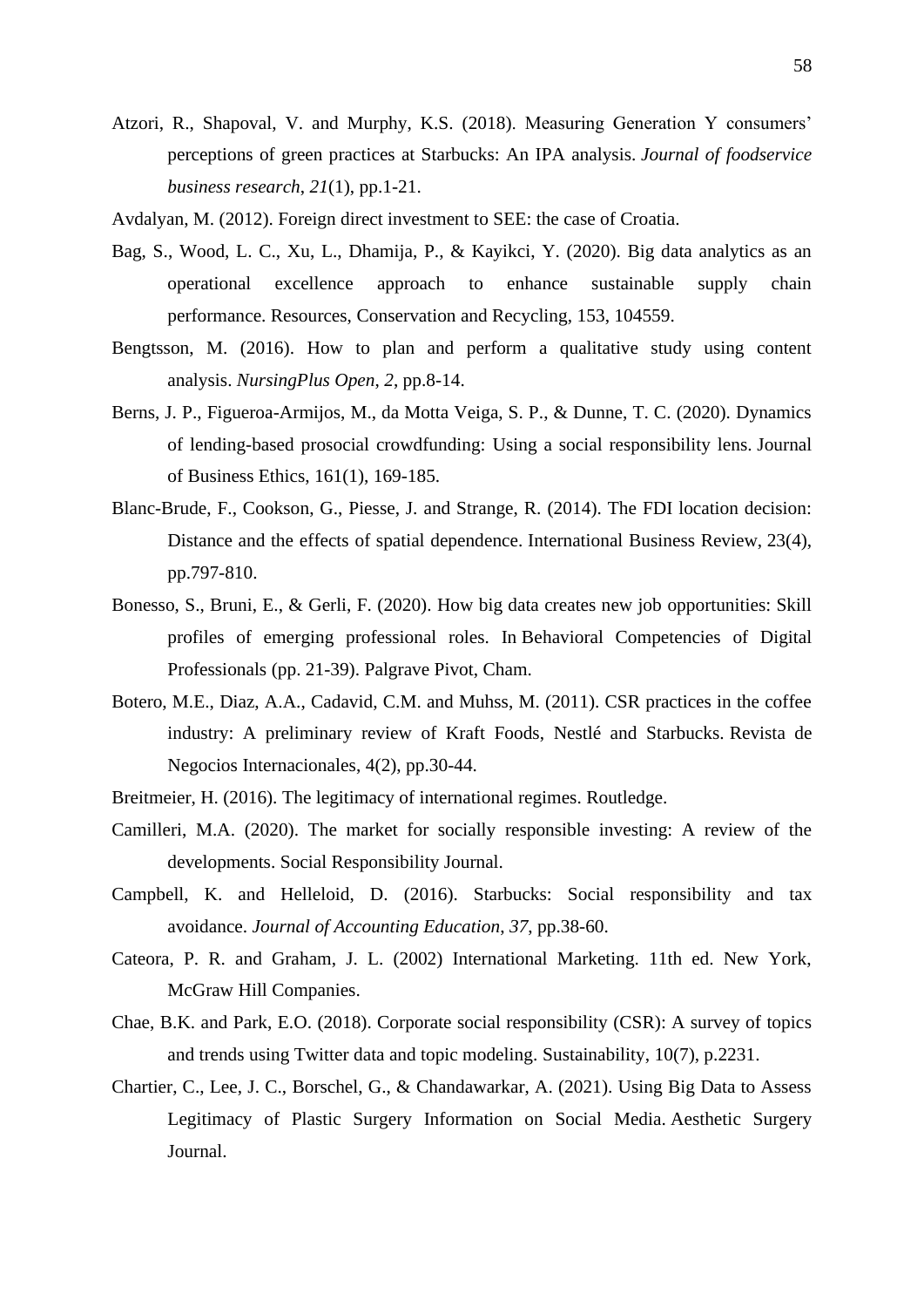- Christensen, H.B., Hail, L. and Leuz, C. (2018). Economic analysis of widespread adoption of CSR and sustainability reporting standards. Available at SSRN 3315673.
- Davenport, T.H., Barth, P. and Bean, R. (2012). How'big data'is different.
- de Godoy, J., Otrel-Cass, K., & Toft, K. H. (2021). Transformations of trust in society: a systematic review of how access to big data in energy systems challenges Scandinavian culture. Energy and AI, 100079.
- De Roeck, K., & Farooq, O. (2018). Corporate social responsibility and ethical leadership: Investigating their interactive effect on employees' socially responsible behaviors. Journal of Business Ethics, 151(4), 923-939.
- Díez-Martín, F., Blanco-González, A. and Díez-de-Castro, E. (2021). Measuring a scientifically multifaceted concept. The jungle of organizational legitimacy. European Research on Management and Business Economics, 27(1), p.100131.
- Ekbia, H., Mattioli, M., Kouper, I., Arave, G., Ghazinejad, A., Bowman, T., Suri, V.R., Tsou, A., Weingart, S. and Sugimoto, C.R. (2015). Big data, bigger dilemmas: A critical review. Journal of the Association for Information Science and Technology, 66(8), pp.1523-1545.
- Elo, S., Kääriäinen, M., Kanste, O., Pölkki, T., Utriainen, K. and Kyngäs, H. (2014). Qualitative content analysis: A focus on trustworthiness. *SAGE open*, *4*(1), p.2158244014522633.
- Enquist, B. and Haglund, L. (2011). Starbucks with Corporate Social Responsibility (CSR). *How Starbucks succeeds in a business world with CSR. Faculty Board of Economic Sciences, Communication and IT. Karlstads Universitet. Recuperado de http://www. diva-portal. org/smash/get/diva2*, *353800*.
- Fitzgerald, M.A., Haynes, G.W., Schrank, H.L. and Danes, S.M. (2010). Socially responsible processes of small family business owners: Exploratory evidence from the national family business survey. *Journal of Small Business Management*, *48*(4), pp.524-551.
- Flyverbom, M., Deibert, R. and Matten, D. (2019). The governance of digital technology, big data, and the internet: New roles and responsibilities for business. Business & Society, 58(1), pp.3-19.
- Fonseca, A. P., & Carnicelli, S. (2021). Corporate Social Responsibility and Sustainability in a Hospitality Family Business. Sustainability, 13(13), 7091.
- Forgó, N., Hänold, S., van den Hoven, J., Krügel, T., Lishchuk, I., Mahieu, R., ... & van Putten, D. (2021). An ethico-legal framework for social data science. International Journal of Data Science and Analytics, 11(4), 377-390.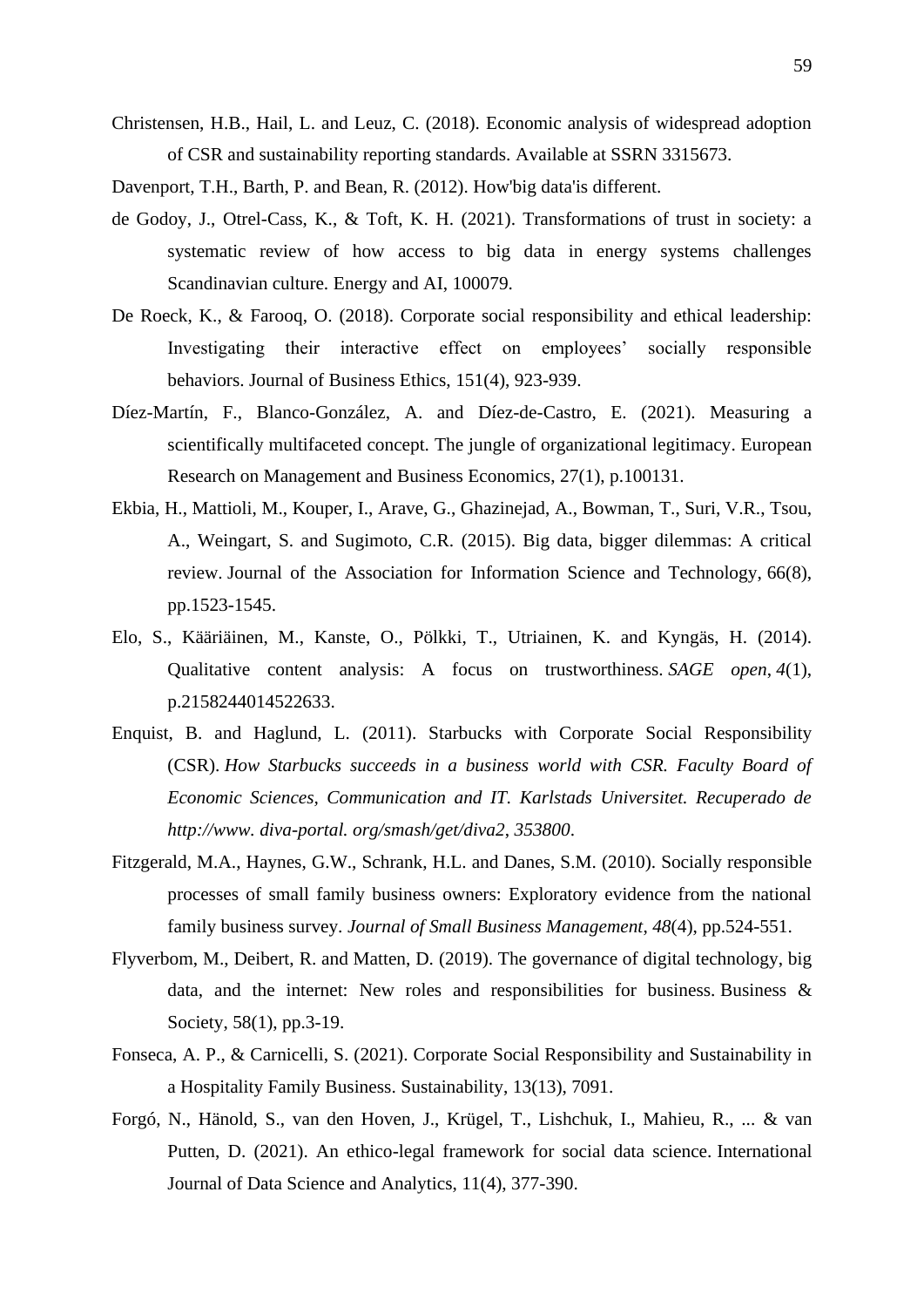- Fotaki, M., Voudouris, I., Lioukas, S., & Zyglidopoulos, S. (2020). More Accountable, More Ethical, Yet Less Trusted: Misplaced Corporate Governance in the Era of Big Data. British Journal of Management.
- Frostenson, M. (2020). Business Legitimacy and the Variety of Normative Contexts. Handbook of Business Legitimacy: Responsibility, Ethics and Society, pp.985-997.
- Geereddy, N. (2013). Strategic analysis of Starbucks corporation. *Harward [Електронний ресурс].–Режим доступу: http://scholar. harvard. edu/files/nithingeereddy/files/starbucks\_ case\_analysis. pdf*.
- George, G., Haas, M.R. and Pentland, A. (2014). Big data and management.
- Ghandeharizadeh, S., Huang, H., & Nguyen, H. (2021). Boosting OLTP Performance Using Write-Back Client-Side Caches. In Transactions on Large-Scale Data-and Knowledge-Centered Systems XLVIII (pp. 16-44). Springer, Berlin, Heidelberg.
- Gioia, D.A., Corley, K.G. and Hamilton, A.L. (2013). Seeking qualitative rigor in inductive research: Notes on the Gioia methodology. *Organizational research methods*, *16*(1), pp.15-31.
- Global edge. (2015). 1st International Conference on Business Diplomacy. [https://globaledge.msu.edu/content/uploads/call\\_for\\_abstracts\\_1st\\_int\\_business\\_diplo](https://globaledge.msu.edu/content/uploads/call_for_abstracts_1st_int_business_diplomacy_conference.pdf) [macy\\_conference.pdf](https://globaledge.msu.edu/content/uploads/call_for_abstracts_1st_int_business_diplomacy_conference.pdf)
- Gombert, A. and Ruehle, R.C. (2021). Three dimensions of legitimacy and their meaning in the context of multi-stakeholder initiatives. In Academy of Management Proceedings (Vol. 2021, No. 1, p. 12526). Briarcliff Manor, NY 10510: Academy of Management.
- Gov.UK. (2018). Water conservation report 2018. https://www.gov.uk/government/publications/water-conservation-report-2018
- Graneheim, U.H., Lindgren, B.M. and Lundman, B. (2017). Methodological challenges in qualitative content analysis: A discussion paper. *Nurse education today*, *56*, pp.29-34.
- Groves, P., Kayyali, B., Knott, D. and Kuiken, S.V. (2016). The'big data'revolution in healthcare: Accelerating value and innovation.
- Hamann, L., Luschnat, K., Niemuth, S., Smolarz, P. and Golombek, S. (2014). CSR in the coffee industry: Sustainability issues at Nestlé-Nespresso and Starbucks.
- Hammerström, L., Giebe, C. and Zwerenz, D. (2019). Influence of Big Data & Analytics on Corporate So-cial Responsibility.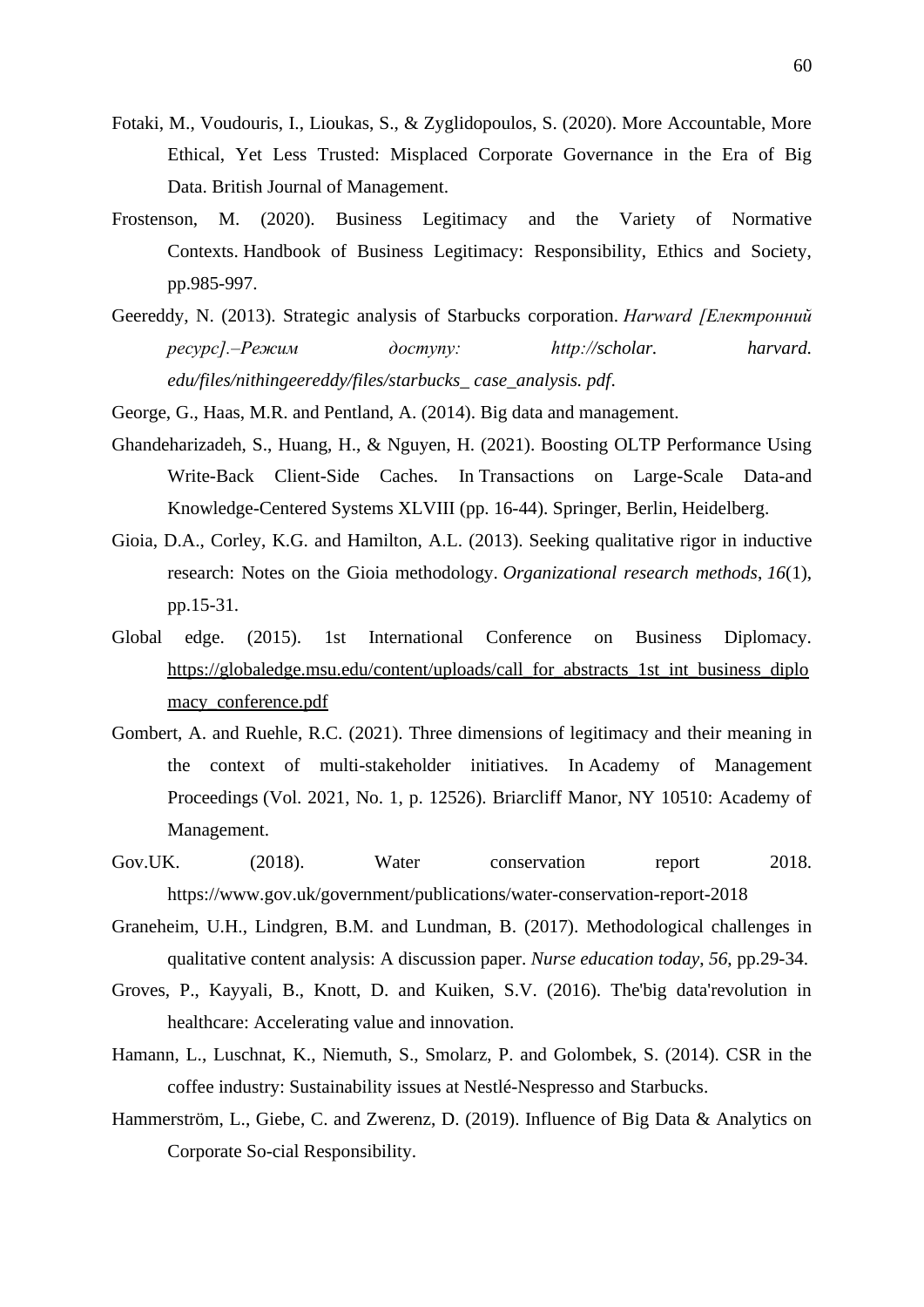- Hariri, R. H. (2020). Mitigating Uncertainty in Big Data and Artificial Intelligence Applications (Doctoral dissertation, Oakland University).
- Hasan, M.N. (2016). Measuring and understanding the engagement of Bangladeshi SMEs with sustainable and socially responsible business practices: an ISO 26000 perspective. *Social Responsibility Journal*.
- Heeringa, S.G., West, B.T. and Berglund, P.A. (2017). *Applied survey data analysis*. chapman and hall/CRC.
- Hill Ch, Peter H. and W. Ch. Kim (1990) An Eclectic Theory of the Choice of International Entry Mode, Strategic Management Journal. Wiley, USA.
- Holmström, S. (2020). Society's Megatrends and Business Legitimacy: Transformations of the Legitimizing Business Paradigm. Handbook of Business Legitimacy: Responsibility, Ethics and Society, pp.345-370.
- Huberty, M. (2015). Awaiting the second big data revolution: from digital noise to value creation. Journal of Industry, Competition and Trade, 15(1), pp.35-47.
- Hurwitz, J., Nugent, A., Halper, F. and Kaufman, M. (2013). Big Data. *New York*.
- Jain, R. and Winner, L.H. (2016). CSR and sustainability reporting practices of top companies in India. Corporate Communications: An International Journal.
- Kang, J.W. and Namkung, Y. (2018). The effect of corporate social responsibility on brand equity and the moderating role of ethical consumerism: The case of Starbucks. *Journal of Hospitality & Tourism Research*, *42*(7), pp.1130-1151.
- Kang, S.A. and Cho, S.M. (2020). Management Overconfidence and CSR Activities in Korea with a Big Data Approach. Sustainability, 12(11), p.4406.
- Keegan, W. J. and Schlegelmilch, B. B. (2001) Global Marketing Management A European Perspective. Harlow, Pearson Education Limited.
- Kim, H. (2010). Political stability and foreign direct investment. International Journal of Economics and Finance, 2(3), pp.59-71.
- Kim, S. and Ferguson, M.T. (2014). Public expectations of CSR communication: What and how to communicate CSR. Public Relations Journal, 8(3), pp.1-22.
- Kinderman, D. (2013). Corporate social responsibility in the EU, 1993–2013: Institutional ambiguity, economic crises, business legitimacy and bureaucratic politics. *JCMS: Journal of Common Market Studies*, *51*(4), pp.701-720.
- Kornilova, O. and Karashchuk, O. (2017). Socially responsible business in trade: further development in Ukraine and Russia. *Problems and perspectives in management*, (15, Iss. 3 (contin. 2)), pp.445-452.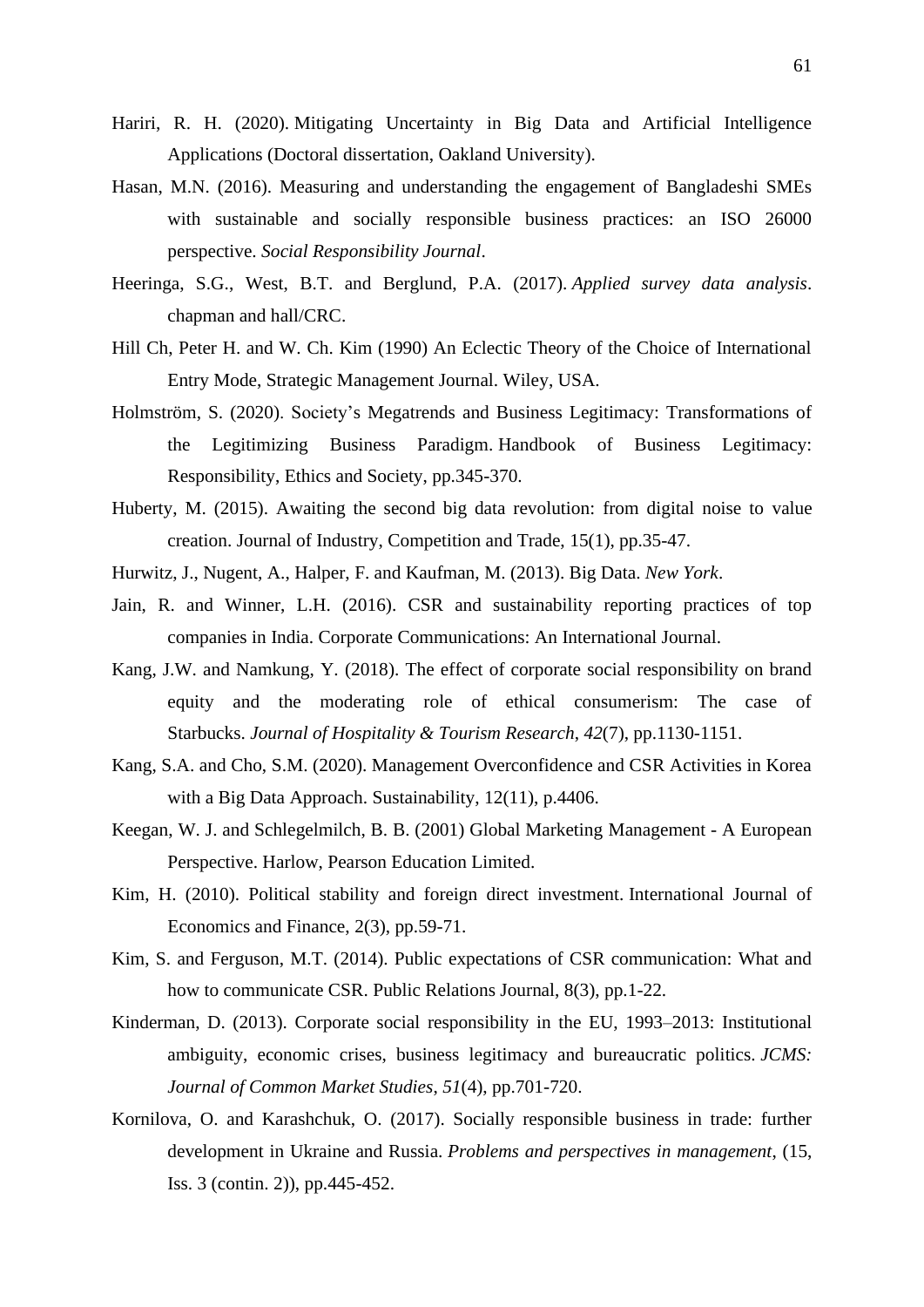- Kshetri, N. (2014). Big data׳ s impact on privacy, security and consumer welfare. Telecommunications Policy, 38(11), pp.1134-1145.
- Kuznetsov, A. and Kuznetsova, O. (2012). Business legitimacy and the margins of corporate social responsibility in the Russian context. *International Studies of Management & Organization*, *42*(3), pp.35-48.
- Lee, H. L., & Tang, C. S. (2018). Socially and environmentally responsible value chain innovations: New operations management research opportunities. Management Science, 64(3), 983-996.
- Leiendecker, L. J. (2021). Big Data policing and its legitimacy (Master's thesis, University of Twente).
- Li J., · Deborah R. Y. ( 2008) Market Size, Legal Institutions, and International Diversifi cation Strategies: Implications for the Performance of Multinational Firms, Management International Review, Gabler Veriag, 2008
- Liu, L. (2016). Using Generic Inductive Approach in Qualitative Educational Research: A Case Study Analysis. *Journal of Education and Learning*, *5*(2), pp.129-135.
- Lucio, M.M. (2010). Dimensions of internationalism and the politics of the labour movement: Understanding the political and organisational aspects of labour networking and coordination. Employee Relations.
- Madden, S. (2012). From databases to big data. IEEE Internet Computing, 16(3), pp.4-6.
- Mäkelä, L., Kinnunen, U. and Suutari, V. (2015). Work‐to‐life conflict and enrichment among international business travelers: The role of international career orientation. Human Resource Management, 54(3), pp.517-531.
- Maldonado-Erazo, C. P., Álvarez-García, J., del Río-Rama, M. D. L. C., & Correa-Quezada, R. (2020). Corporate social responsibility and performance in SMEs: scientific coverage. Sustainability, 12(6), 2332.
- Marano, V. and Tashman, P. (2012). MNE/NGO partnerships and the legitimacy of the firm. International Business Review, 21(6), pp.1122-1130.
- Mariani, M. M., & Wamba, S. F. (2020). Exploring how consumer goods companies innovate in the digital age: The role of big data analytics companies. Journal of Business Research, 121, 338-352.
- Markus, M.L. and Topi, H. (2015). *Big data, big decisions for science, society, and business*. National Science Foundation.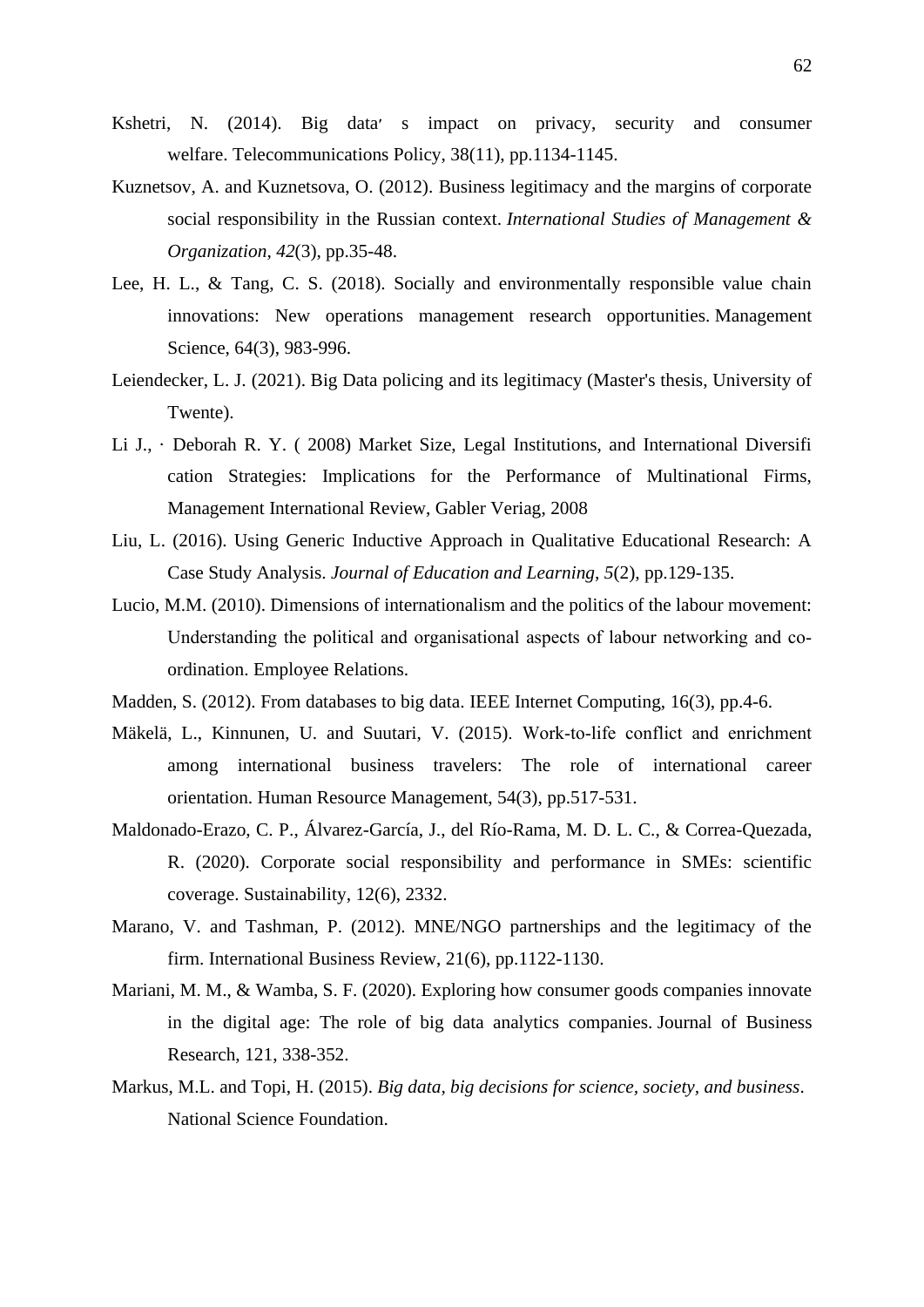- Marsden Janet, H., Yasuto, S. and Anne, W.V. (2018). BIG DATA ANALYTICS AND CORPORATE SOCIAL RESPONSIBILITY (CSR): Adding Quantifiable and Qualifiable Sustainability Science to the Three P's.
- McAfee, A., Brynjolfsson, E., Davenport, T.H., Patil, D.J. and Barton, D. (2012). Big data: the management revolution. Harvard business review, 90(10), pp.60-68.
- Mikalef, P., Boura, M., Lekakos, G., & Krogstie, J. (2020). The role of information governance in big data analytics driven innovation. Information & Management, 57(7), 103361.
- Minelli, M., Chambers, M. and Dhiraj, A. (2013). Big data, big analytics: emerging business intelligence and analytic trends for today's businesses (Vol. 578). John Wiley & Sons.
- Minelli, M., Chambers, M. and Dhiraj, A. (2013). *Big data, big analytics: emerging business intelligence and analytic trends for today's businesses* (Vol. 578). John Wiley & Sons.
- Muijs, D. (2010). *Doing quantitative research in education with SPSS*. Sage.
- Mullerat, R. (2013). Corporate social responsibility: a European perspective. *The Jean Monnet/Robert Schuman Paper Series*, *13*(6), pp.1-22.
- Nadanyiova, M. and Das, S. (2020). Millennials as a target segment of socially responsible communication within the business strategy. *Littera Scripta*, *13*(1), pp.119-134.
- Nafus, D., & Sherman, J. (2014). Big data, big questions| this one does not go up to 11: the quantified self movement as an alternative big data practice. International journal of communication, 8, 11.
- Neale, B. (2013). Adding time into the mix: Stakeholder ethics in qualitative longitudinal research. *Methodological Innovations Online*, *8*(2), pp.6-20.
- Nennenkamp, P. (2002). FDI and Economic Growth in developing Countries. J. World Investment, 3, 595.
- Nizamuddin, M. (2018). Corporate Financial Performance and Corporate Social Responsibility: An Exploratory Study of Measurement Approaches. IPE Journal of Management, 8(1), 17-35.
- Nusairat, N., Al-Gasawneh, J., Aloqool, A., Alzubi, K., Akhorshaideh, A., Joudeh, J., & Ibrahim, H. (2021). The relationship between Internet of things and search engine optimization in Jordanian Tele-communication Companies: The mediating role of user behavior. International Journal of Data and Network Science, 5(3), 163-172.
- Ottman, J.A. (2017). *The new rules of green marketing: Strategies, tools, and inspiration for sustainable branding*. Routledge.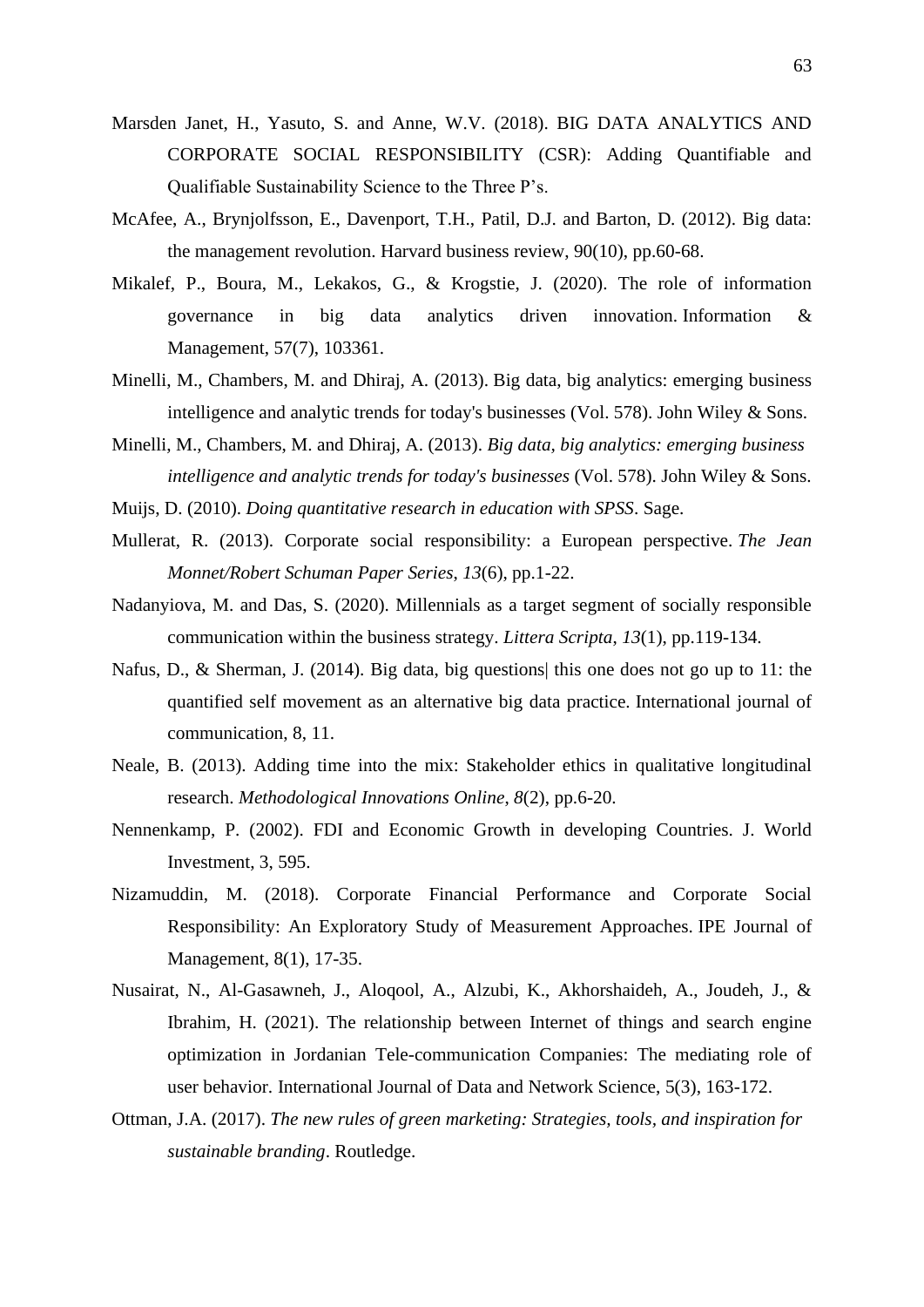- Pathak, W. (2020). 6 ways in which Starbucks uses big data. https://www.analyticssteps.com/blogs/6-ways-which-starbucks-uses-big-data
- Peng, G., Ritchey, N.A., Casey, K.S., Kearns, E.J., A Privette, J.L., Saunders, D., Jones, P., Maycock, T. and Ansari, S. (2016). Scientific stewardship in the open data and big data era-roles and responsibilities of stewards and other major product stakeholders.
- Raut, R. D., Mangla, S. K., Narwane, V. S., Dora, M., & Liu, M. (2021). Big Data Analytics as a mediator in Lean, Agile, Resilient, and Green (LARG) practices effects on sustainable supply chains. Transportation Research Part E: Logistics and Transportation Review, 145, 102170.
- Rana, M.B., & Sørensen, O.J. (2020). Levels of Legitimacy Development in Internationalization: Multinational Enterprise and Civil Society Interplay in Institutional Void. Global Strategy journal.
- Reichert, R. (2017). Big data and CSR communication. In *Handbook of Integrated CSR Communication* (pp. 211-224). Springer, Cham. Starbucks., 2020.C.A.F.E. Practices: Starbucks Approach to Ethically Sourcing Coffee. [https://stories.starbucks.com/press/2020/cafe-practices-starbucks-approach-to](https://stories.starbucks.com/press/2020/cafe-practices-starbucks-approach-to-ethically-sourcing-coffee/)[ethically-sourcing-coffee/](https://stories.starbucks.com/press/2020/cafe-practices-starbucks-approach-to-ethically-sourcing-coffee/)
- Rendtorff, J.D. (2020). The Concept of Business Legitimacy: Learnings from Suchman: Integrating Sociological, Ethical and Critical Perspectives. Handbook of Business Legitimacy: Responsibility, Ethics and Society, pp.3-30.
- Rendtorff, J.D. (2020). Handbook of Business Legitimacy. Springer.
- Roberts, L.D. (2015). Ethical issues in conducting qualitative research in online communities. *Qualitative Research in Psychology*, *12*(3), pp.314-325.
- Rubinstein, I. (2012). Big data: the end of privacy or a new beginning?. International Data Privacy Law (2013 Forthcoming), NYU School of Law, Public Law Research Paper,  $(12-56)$ .
- Sagiroglu, S. and Sinanc, D. (2013). May. Big data: A review. In 2013 international conference on collaboration technologies and systems (CTS) (pp. 42-47). IEEE.
- Salminen, V., Ruohomaa, H. and Kantola, J. (2017). Digitalization and big data supporting responsible business co-evolution. In *Advances in human factors, business management, training and education* (pp. 1055-1067). Springer, Cham.
- Saunders, M., Lewis, P. H. I. L. I. P., & Thornhill, A. D. R. I. A. N. (2007). Research methods. Business Students 4th edition Pearson Education Limited, England.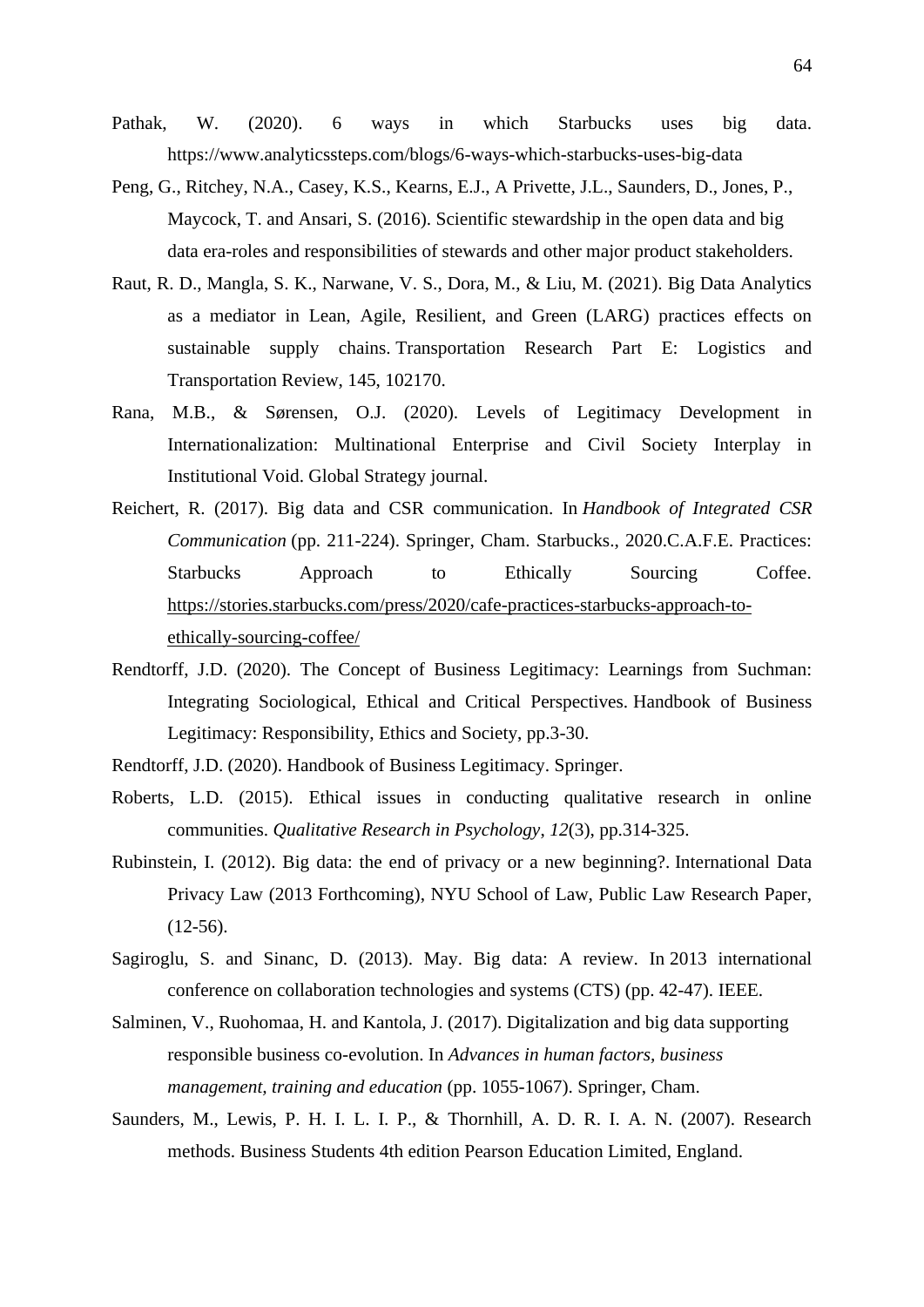Schermann, M., Hemsen, H., Buchmüller, C., Bitter, T., Krcmar, H., Markl, V. and Hoeren, T. (2014). Big data. Business & Information Systems Engineering, 6(5), pp.261-266.

Sgier, L. (2012). Qualitative data analysis. *An Initiat. Gebert Ruf Stift*, *19*, pp.19-21.

- Shafiq, A., Ahmed, M. U., & Mahmoodi, F. (2020). Impact of supply chain analytics and customer pressure for ethical conduct on socially responsible practices and performance: An exploratory study. International Journal of Production Economics, 225, 107571.
- Sinha, T., Clarke, S., & Farquharson, L. (2018). Shrek, Saunders and the Onion Myth: Using Myths, Metaphors and Storytelling. In ECRM 2018 17th European Conference on Research Methods in Business and Management (p. 366). Academic Conferences and publishing limited.
- Sløk, C. (2020). Theology, Responsibility, and Business Legitimacy. Handbook of Business Legitimacy: Responsibility, Ethics and Society, pp.203-216.
- Song, M., Zheng, C., & Wang, J. (2021). The role of digital economy in China's sustainable development in a post-pandemic environment. Journal of Enterprise Information Management.
- Song, Y., Wang, H. and Zhu, M. (2018). Sustainable strategy for corporate governance based on the sentiment analysis of financial reports with CSR. Financial Innovation, 4(1), pp.1-14.
- Starbucks. (2019). Global Social Impact Report. https://stories.starbucks.com/stories/2020/starbucks-global-social-impact-report-2019/
- Štrukelj, T. and Gajšt, N. (2019). Indispensability of socially responsible business policy. In *Corporate social responsibility in the manufacturing and services sectors* (pp. 93- 125). Springer, Berlin, Heidelberg.
- Štrukelj, T. and Gajšt, N. (2019). Indispensability of socially responsible business policy. In *Corporate social responsibility in the manufacturing and services sectors* (pp. 93- 125). Springer, Berlin, Heidelberg.
- Suoniemi, S., Meyer-Waarden, L., Munzel, A., Zablah, A. R., & Straub, D. (2020). Big data and firm performance: The roles of market-directed capabilities and business strategy. Information & Management, 57(7), 103365.
- Teng, S., Khong, K. W., & Ha, N. C. (2020). Palm oil and its environmental impacts: A big data analytics study. Journal of Cleaner Production, 274, 122901.
- Trinks, P. J., & Scholtens, B. (2017). The opportunity cost of negative screening in socially responsible investing. Journal of Business Ethics, 140(2), 193-208.